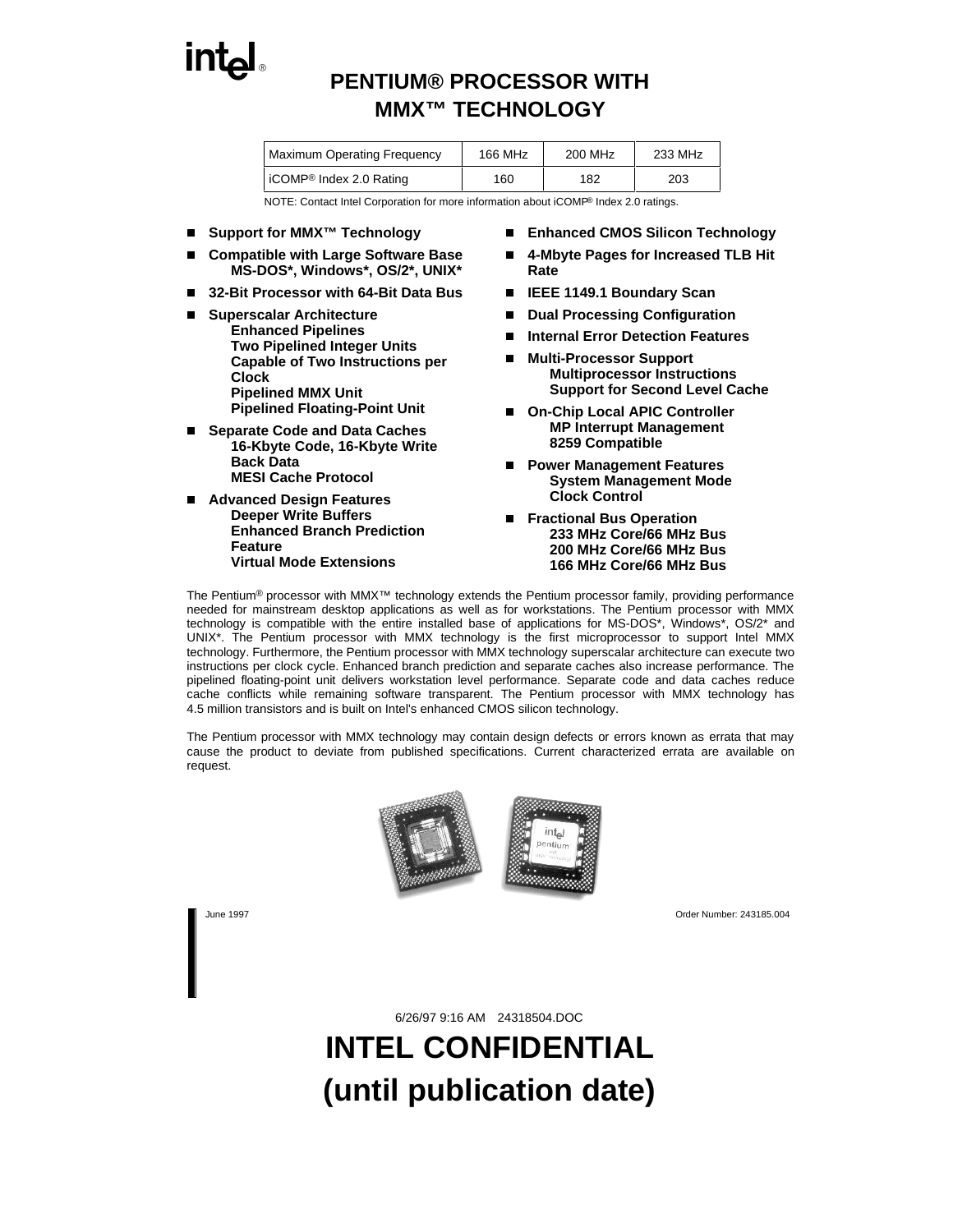Information in this document is provided in connection with Intel products. No license, express or implied, by estoppel or otherwise, to any intellectual property rights is granted by this document. Except as provided in Intel's Terms and Conditions of Sale for such products, Intel assumes no liability whatsoever, and Intel disclaims any express or implied warranty, relating to sale and/or use of Intel products including liability or warranties relating to fitness for a particular purpose, merchantability, or infringement of any patent, copyright or other intellectual property right. Intel products are not intended for use in medical, life saving, or life sustaining applications.

Intel may make changes to specifications and product descriptions at any time, without notice.

Designers must not rely on the absence or characteristics of any features or instructions marked "reserved" or<br>"undefined." Intel reserves these for future definition and shall have no responsibility whatsoever for conflic incompatibilities arising from future changes to them.

The Pentium® Processor with MMX™ technology may contain design defects or errors known as errata which may cause the product to deviate from published specifications. Current characterized errata are available on request.

Contact your local Intel sales office or your distributor to obtain the latest specifications and before placing your product order.

Copies of documents which have an ordering number and are referenced in this document, or other Intel literature, may be obtained from:

Intel Corporation P.O. Box 7641 Mt. Prospect, IL 60056-7641

or call 1-800-879-4683 or visit Intel's website at http\\:www.intel.com

\*Third-party brands and names are the property of their respective owners.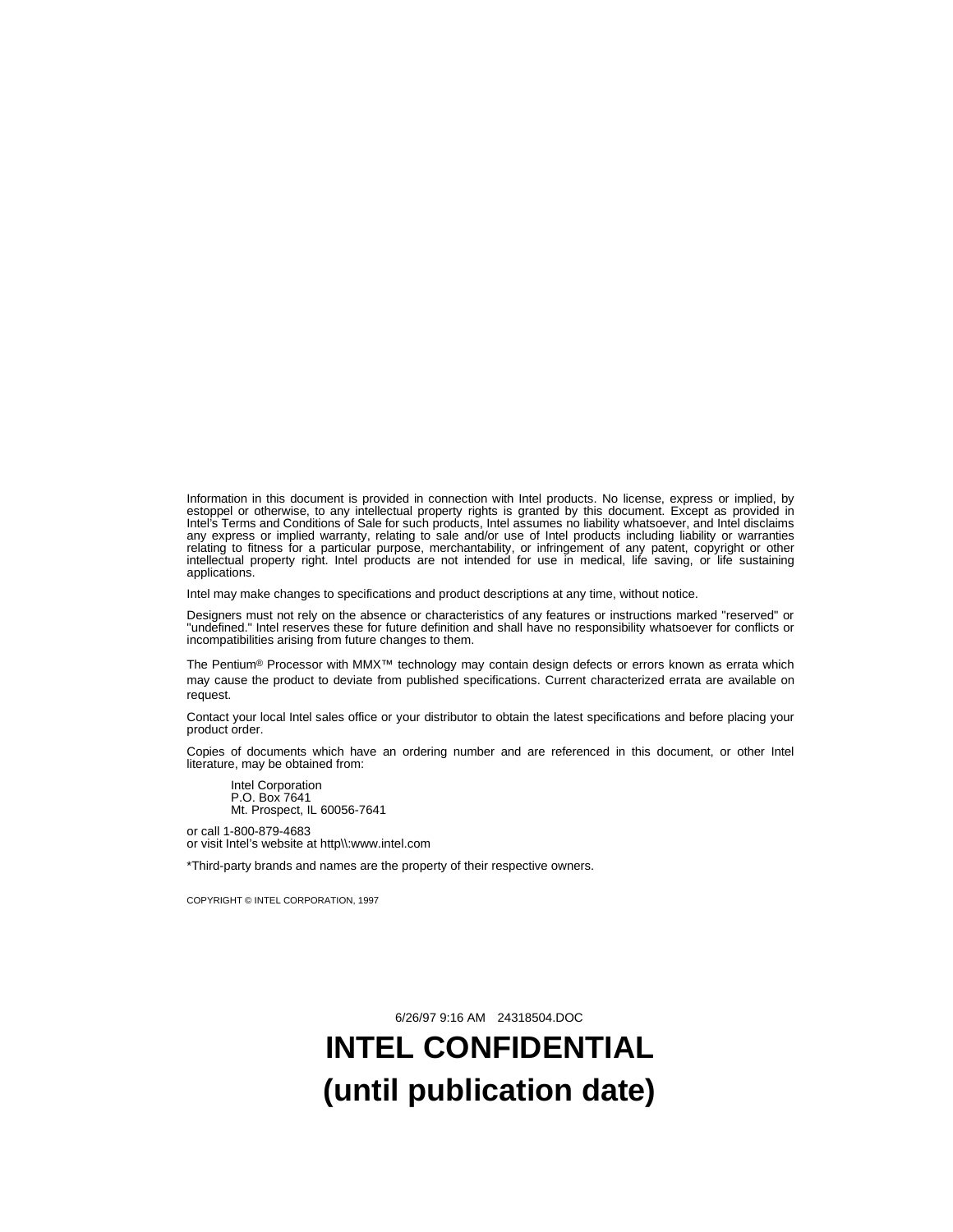# **ENTIUM® PROCESSOR WITH MMX™ TECHNOLOGY**

## **CONTENTS**

| <b>1.0. MICROPROCESSOR ARCHITECTURE</b>                    |
|------------------------------------------------------------|
| 1.1. Pentium <sup>®</sup> Processor Family Architecture5   |
| 1.2. Pentium <sup>®</sup> Processor with MMX <sup>™</sup>  |
| 1.2.1. FULL SUPPORT FOR INTEL MMX™                         |
| 1.2.2. DOUBLE CODE AND DATA CHACHES                        |
| 1.2.3. IMPROVED BRANCH PREDICTION7                         |
|                                                            |
| 1.2.5. DEEPER WRITE BUFFERS 8                              |
| 1.3. Mobile Pentium® Processor with MMX <sup>™</sup>       |
|                                                            |
|                                                            |
| 2.1.1. PENTIUM® PROCESSOR WITH<br>MMX™ TECHNOLOGY PINOUT 9 |
| 2.1.2. PIN CROSS-REFERENCE TABLE FOR<br>PENTIUM® PROCESSOR |
|                                                            |

| PAGE       | <b>PAGE</b>                                     |
|------------|-------------------------------------------------|
|            |                                                 |
| 3          |                                                 |
| , , 5      |                                                 |
| . 7        | 2.5. Pin Grouping According to Function27       |
| TM         |                                                 |
| . 7        | 3.1. Electrical Characteristics and Differences |
| <b>HES</b> | between the Pentium® Processor with             |
| . 7<br>N7  | MMX <sup>™</sup> Technology and the Pentium     |
| . 7        |                                                 |
| $\sim$ . 8 | 3.1.2. CONNECTION SPECIFICATIONS 28             |
|            |                                                 |
| . 8        | 3.2. Absolute Maximum Ratings30                 |
| 9          |                                                 |
| . 9        |                                                 |
|            | 4.0. MECHANICAL SPECIFICATIONS 43               |
| . 9        | 5.0. THERMAL SPECIFICATIONS 46                  |
| <b>FOR</b> | 5.1. Measuring Thermal Values 46                |
| 11         | 5.1.1. THERMAL EQUATIONS AND DATA46             |
|            |                                                 |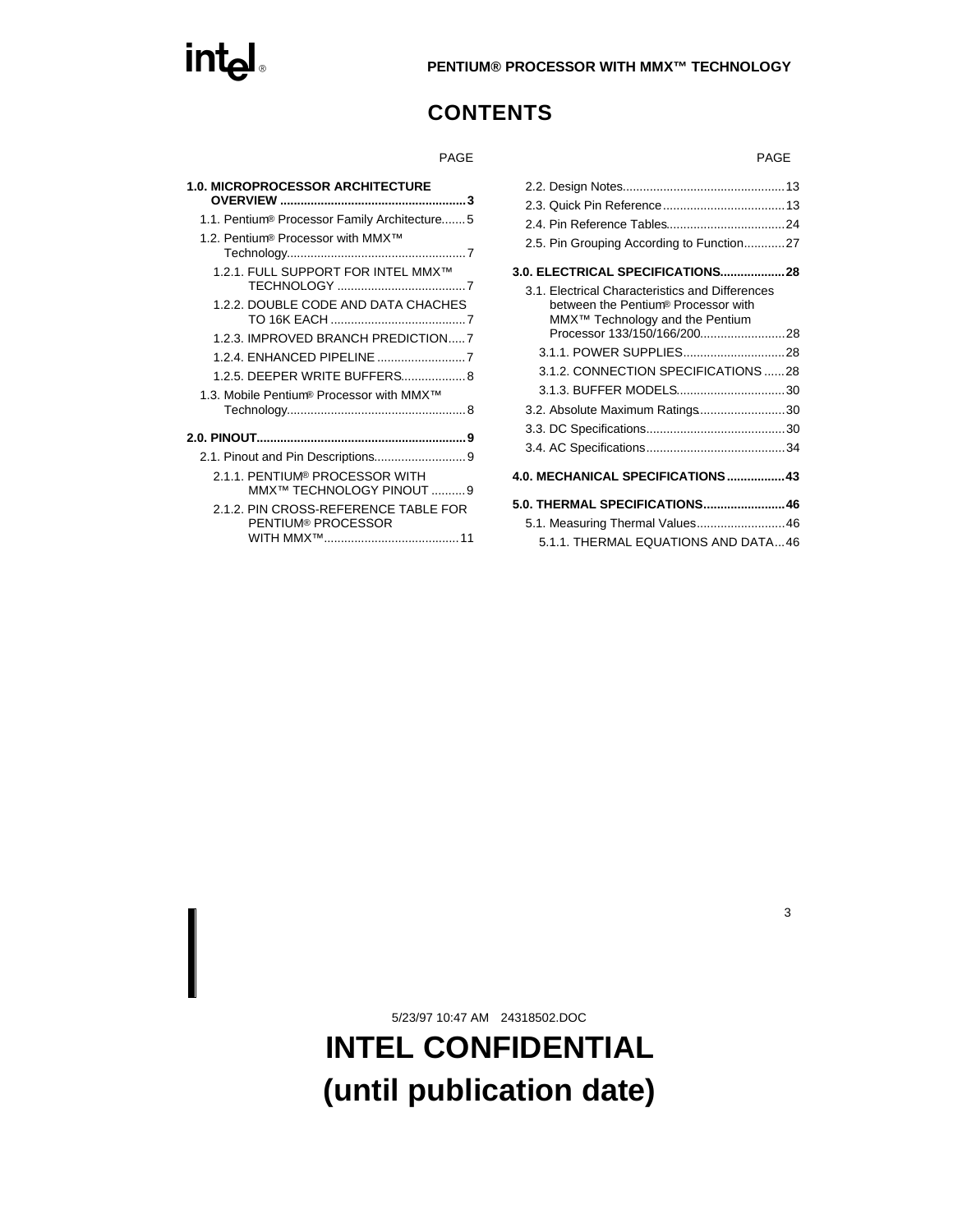### **1.0. MICROPROCESSOR ARCHITECTURE OVERVIEW**

The Pentium® processor with MMX™ technology extends the Intel Pentium family of microprocessors. It is binary compatible with the 8086/88, 80286, Intel386™ DX, Intel386 SX, Intel486™ DX, Intel486 SX, Intel486 DX2 and Pentium processors 60/66/75/90/100/120/133/150/166/200.

The Pentium processor family currently includes the following products.

- Pentium processor with MMX technology:
	- Pentium processor with MMX technology at 233 MHz, iCOMP® Index 2.0 rating = 203
	- Pentium processor with MMX technology at 200 MHz, iCOMP Index 2.0 rating = 182
	- Pentium processor with MMX technology at 166 MHz, iCOMP Index 2.0 rating = 160
- Pentium processor 133/150/166/200. The name "Pentium processor 133/150/166/200" will be used in this document to refer to the Pentium processor with 133, 150, 166 and 200 MHz versions of the Pentium processor:
	- Pentium processor at 200 MHz, iCOMP Index 2.0 rating  $= 142$
	- Pentium processor at 166 MHz, iCOMP Index  $2.0$  rating =  $127$
	- Pentium processor at 150 MHz, iCOMP Index 2.0 rating  $= 114$
	- Pentium processor at 133 MHz, iCOMP Index 2.0 rating  $= 111$
	- Pentium processor at 120 MHz, iCOMP Index  $2.0$  rating =  $100$
	- Pentium processor at 100 MHz, iCOMP Index 2.0 rating  $= 90$
	- Pentium processor at 90 MHz, iCOMP Index 2.0 rating  $= 81$
	- Pentium processor at 75 MHz, iCOMP Index 2.0 rating  $= 67$

The Pentium processor family supports the features of previous Intel Architecture processors, and provides significant enhancements and additions including the following:

- Superscalar Architecture
- Dynamic Branch Prediction
- Pipelined Floating-Point Unit
- Improved Instruction Execution Time
- Separate Code and Data Caches
- Writeback MESI Protocol in the Data Cache
- 64-Bit Data Bus
- Bus Cycle Pipelining
- Address Parity
- Internal Parity Checking
- Execution Tracing
- Performance Monitoring
- IEEE 1149.1 Boundary Scan
- System Management Mode
- Virtual Mode Extensions
- Dual processing support
- On-chip local APIC device

In addition to the features listed above, the Pentium processor with MMX technology offers the following enhancements over Pentium processor 133/150/ 166/200:

- Support for Intel MMX technology
- Doubled code and data cache sizes to 16 KB each
- Improved branch prediction
- Enhanced pipeline
- Deeper write buffers

The following features are supported by the Pentium processor 133/150/166/200, but these features are not supported by the Pentium processor with MMX technology:

- Functional redundancy check and Lock Step operation.
- Support for Intel 82498/82493 and 82497/82492 cache chipset products
- Split line accesses to the code cache

4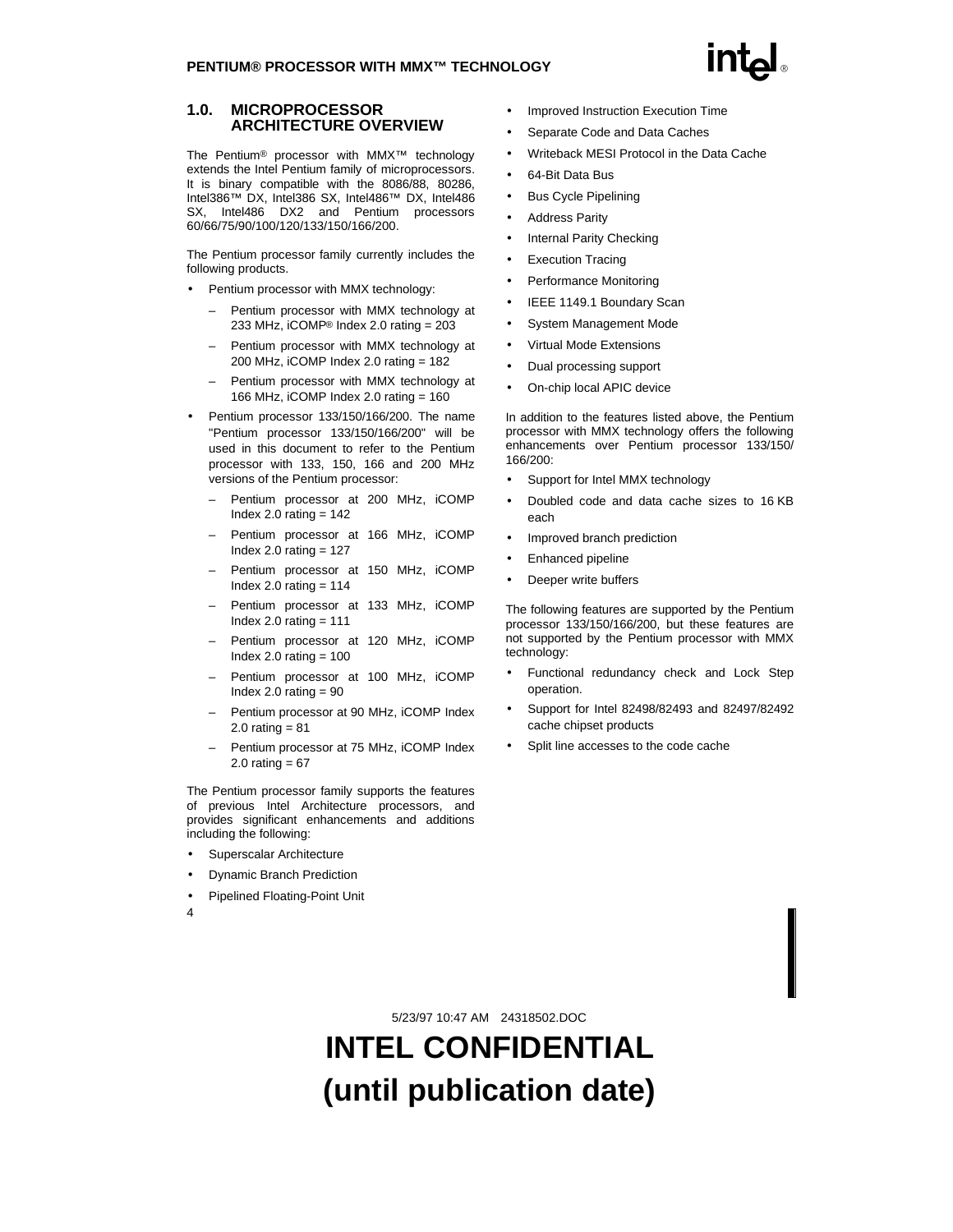For a more detailed description of the Pentium processor family products, please refer to the Pentium® Processor Family Developer's Manual (Order Number 241428).

#### **1.1. Pentium® Processor Family Architecture**

The application instruction set of the Pentium processor family includes the complete Intel486 processor family instruction set with extensions to accommodate some of the additional functionality of the Pentium processors. All application software written for the Intel386 and Intel486 family microprocessors will run on the Pentium processors without modification. The on-chip memory management unit (MMU) is completely compatible with the Intel386 family and Intel486 family of processors.

The Pentium processors implement several enhancements to increase performance. The two instruction pipelines and floating-point unit on Pentium processors are capable of independent operation. Each pipeline issues frequently used instructions in a single clock. Together, the dual pipes can issue two integer instructions in one clock, or one floating-point instruction (under certain circumstances, two floating-point instructions) in one clock.

Branch prediction is implemented in the Pentium processors. To support this, Pentium processors implement two prefetch buffers, one to prefetch code in a linear fashion, and one that prefetches code according to the BTB so the needed code is almost always prefetched before it is needed for execution.

The floating-point unit has been completely redesigned over the Intel486 processor. Faster algorithms provide up to 10X speed-up for common operations including add, multiply and load.

Pentium processors include separate code and data caches are integrated on-chip to meet performance goals. Each cache has a 32-byte line size. Each cache has a dedicated Translation Lookaside Buffer (TLB) to translate linear addresses to physical addresses. The data cache is configurable to be write back or write through on a line-by-line basis and follows the MESI protocol. The data cache tags are triple ported to support two data transfers and an inquire cycle in the same clock. The code cache is an inherently write-protected cache. The code cache tags are multi-ported to support snooping. Individual pages can be configured as cacheable or noncacheable by software or hardware. The caches can be enabled or disabled by software or hardware.

The Pentium processors have increased the data bus to 64 bits to improve the data transfer rate. Burst read and burst write back cycles are supported by the Pentium processors. In addition, bus cycle pipelining has been added to allow two bus cycles to be in progress simultaneously. The Pentium processors' Memory Management Unit contains optional extensions to the architecture which allow 4- Kbyte and 4-Mbyte page sizes.

The Pentium processors have added significant data integrity and error detection capability. Data parity checking is still supported on a byte-by-byte basis. Address parity checking and internal parity checking features have been added along with a new exception, the machine check exception.

As more and more functions are integrated on chip, the complexity of board level testing is increased. To address this, the Pentium processors have increased test and debug capability. The Pentium processors implement IEEE Boundary Scan (Standard 1149.1). In addition, the Pentium processors have specified 4 breakpoint pins that correspond to each of the debug registers and externally indicate a breakpoint match. Execution tracing provides external indications when an instruction has completed execution in either of the two internal pipelines, or when a branch has been taken.

System Management Mode (SMM) has been implemented along with some extensions to the SMM architecture. Enhancements to the virtual 8086 mode have been made to increase performance by reducing the number of times it is necessary to trap to a virtual 8086 monitor.

Figure 1 shows a block diagram of the Pentium processor with MMX technology as a representative of the Pentium processor family.

The block diagram shows the two instruction pipelines, the "u" pipe and the "v" pipe. The u-pipe can execute all integer and floating-point instructions. The v-pipe can execute simple integer instructions and the FXCH floating-point instructions.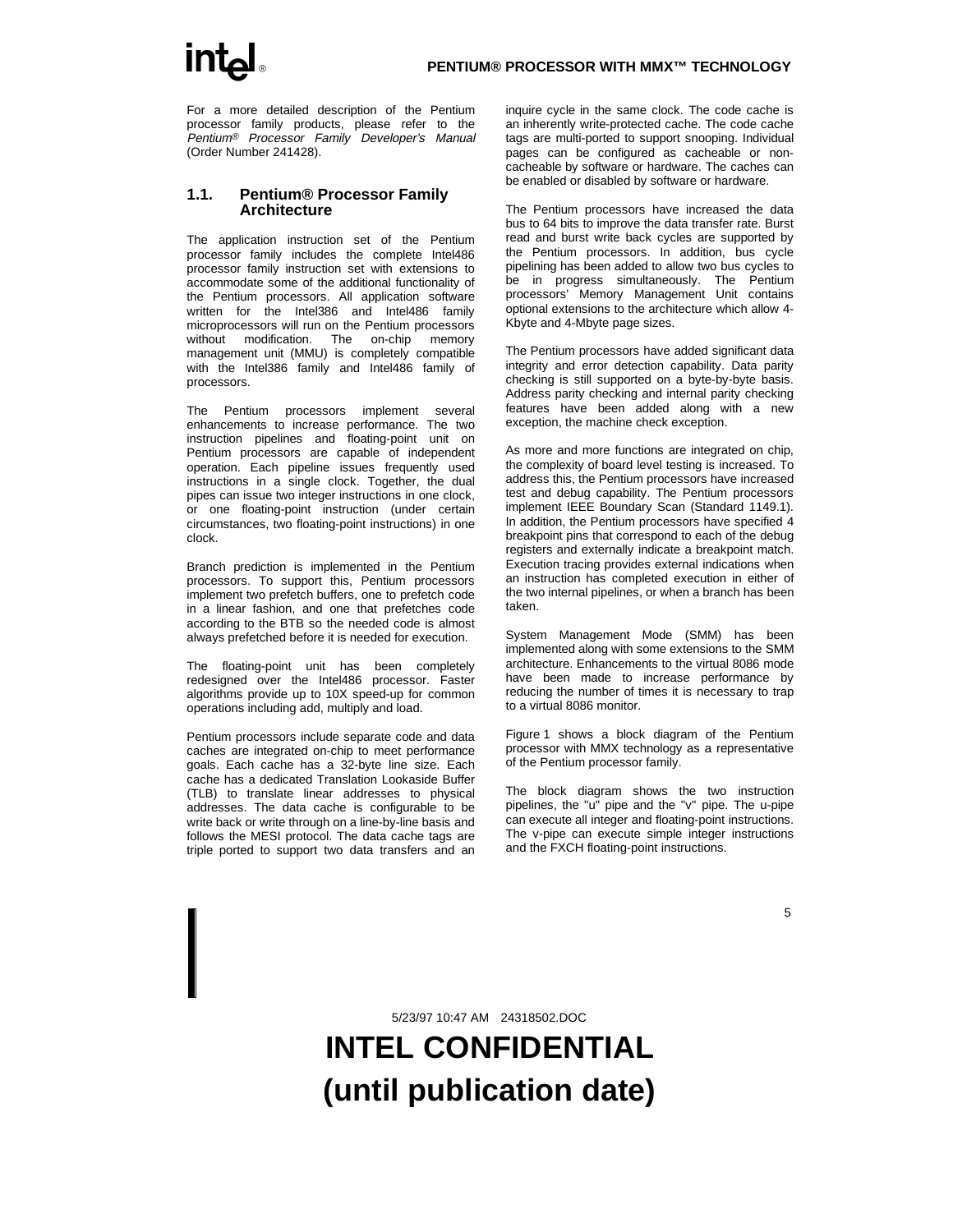

**Figure 1. Pentium® Processor with MMX™ Technology Block Diagram**

The separate code and data caches are shown. The data cache has two ports, one for each of the two pipes (the tags are triple ported to allow simultaneous inquire cycles). The data cache has a dedicated Translation Lookaside Buffer (TLB) to translate linear addresses to the physical addresses used by the data cache.

The code cache, branch target buffer and prefetch buffers are responsible for getting raw instructions into the execution units of the Pentium processor. Instructions are fetched from the code cache or from the external bus. Branch addresses are remembered by the branch target buffer. The code cache TLB translates linear addresses to physical addresses used by the code cache.

The decode unit decodes the prefetched instructions so the Pentium processors can execute the instruction. The control ROM contains the microcode which controls the sequence of operations that must be performed to implement the Pentium processor architecture. The control ROM unit has direct control over both pipelines.

The Pentium processors contain a pipelined floatingpoint unit that provides a significant floating-point performance advantage over previous generations of processors.

Symmetric dual processing in a system is supported with two Pentium processors. The two processors appear to the system as a single Pentium processor. Operating systems with dual processing support properly schedule computing tasks between the two processors. This scheduling of tasks is transparent to software applications and the end-user. Logic built into the processors support a "glueless" interface for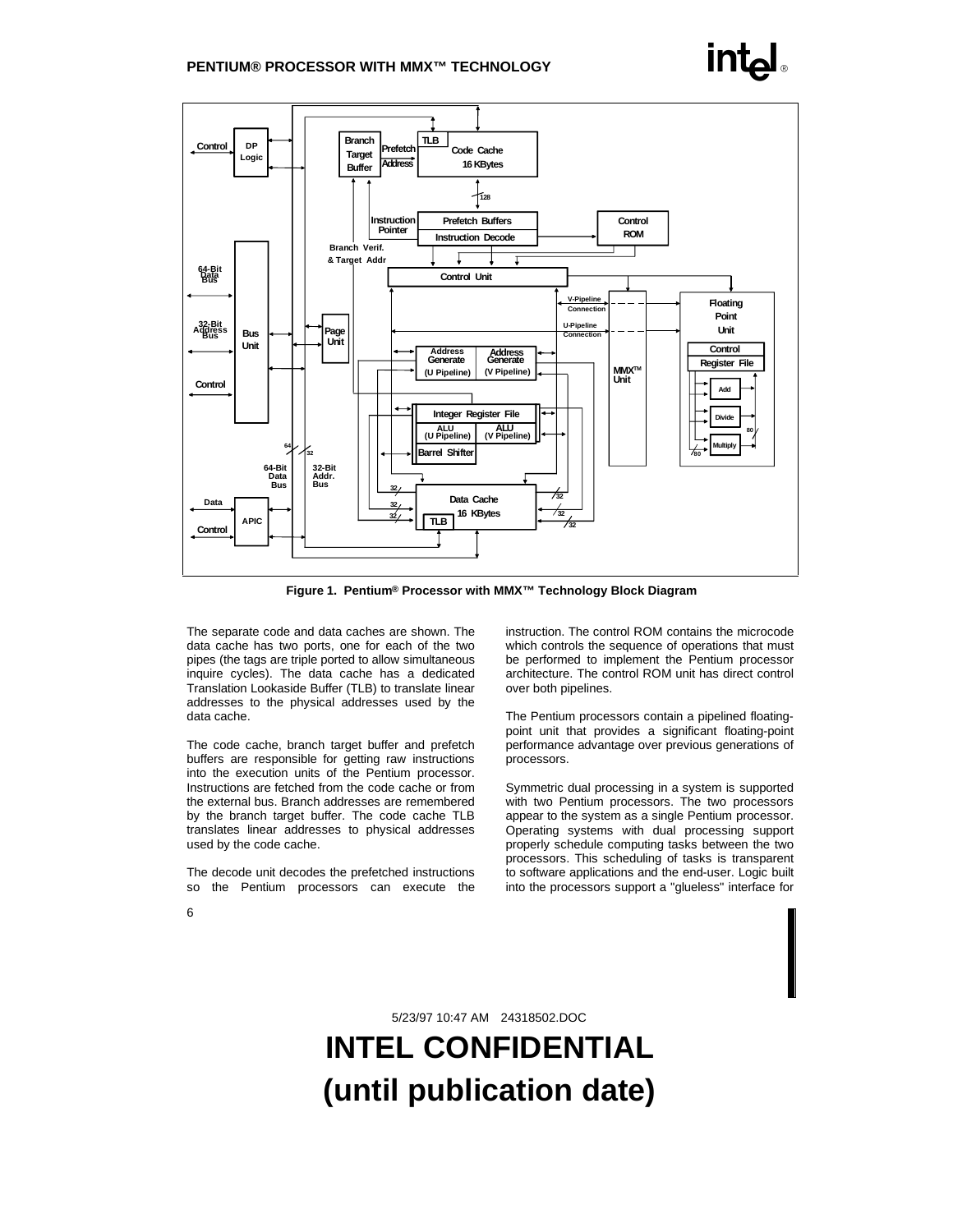easy system design. Through a private bus, the two Pentium processors arbitrate for the external bus and maintain cache coherency. Dual processing is supported in a system only if both processors are operating at identical core and bus frequencies.

In this document, in order to distinguish between two Pentium processors in dual processing mode, one processor will be designated as the "Primary" processor and the other as the "Dual" processor.

The Pentium processors are produced on the enhanced 0.35 um CMOS process which allows high device density and lower power dissipation. In addition to the SMM features described above, the Pentium processor supports clock control. When the clock to the Pentium processor is stopped, power dissipation is virtually eliminated. The combination of these improvements makes the Pentium processor a good choice for energy-efficient desktop designs.

The Pentium processor supports fractional bus operation. This allows the internal processor core to operate at high frequencies, while communicating with the external bus at lower frequencies.

The Pentium processor contains an on-chip Advanced Programmable Interrupt Controller (APIC). This APIC implementation supports multiprocessor interrupt management (with symmetric interrupt distribution across all processors), multiple I/O subsystem support, 8259A compatibility, and interprocessor interrupt support.

The architectural features introduced in this chapter are more fully described in the Pentium® Processor Family Developer's Manual (Order Number 241428).

### **1.2. Pentium® Processor with MMX™ Technology**

The Pentium processor with MMX technology is a significant addition to the Pentium processor family. Available at 166, 200 and 233 MHz, it is the first microprocessor to support Intel's MMX technology.

The Pentium processor with MMX technology is both software and pin compatible with previous members of the Pentium processor family. It contains 4.5 million transistors and is manufactured on lntel's enhanced 0.35 micron CMOS process which allows voltage reduction technology for low power and high density. This enables the Pentium processor with MMX technology to remain within the thermal envelope of the original Pentium processor while providing a significant performance increase.

In addition to the architecture described in the previous section for the Pentium processor family, the Pentium processor with MMX technology has several additional micro-architectural enhancements, compared to the Pentium processor 133/150/166/200, which are described below:

#### **1.2.1. FULL SUPPORT FOR INTEL MMX™ TECHNOLOGY**

MMX technology is based on the Single Instruction Multiple Data (SIMD) technique which enables increased performance on a wide variety of multimedia and communications applications. Fiftyseven new instructions and four new 64-bit data types are supported in the Pentium processor with MMX technology. All existing operating system and application software are fully-compatible with the Pentium processor with MMX technology.

#### **1.2.2. DOUBLE CODE AND DATA CACHES TO 16K EACH**

On-chip level-1 data and code cache sizes have been doubled to 16 KB each and are 4-way set associative on the Pentium processor with MMX technology. Larger separate internal caches improve performance by reducing average memory access time and providing fast access to recently-used instructions and data. The instruction and data caches can be accessed simultaneously while the data cache supports two data references simultaneously. The data cache supports a writeback (or alternatively, write-through, on a line by line basis) policy for memory updates.

#### **1.2.3. IMPROVED BRANCH PREDICTION**

Dynamic branch prediction uses the Branch Target Buffer (BTB) to boost performance by predicting the most likely set of instructions to be executed. The BTB has been improved on the Pentium processor with MMX technology to increase its accuracy. Further, the Pentium processor with MMX technology has four prefetch buffers that can hold up to four successive code streams.

#### **1.2.4. ENHANCED PIPELINE**

An additional pipeline stage has been added and the pipeline has been enhanced to improve performance.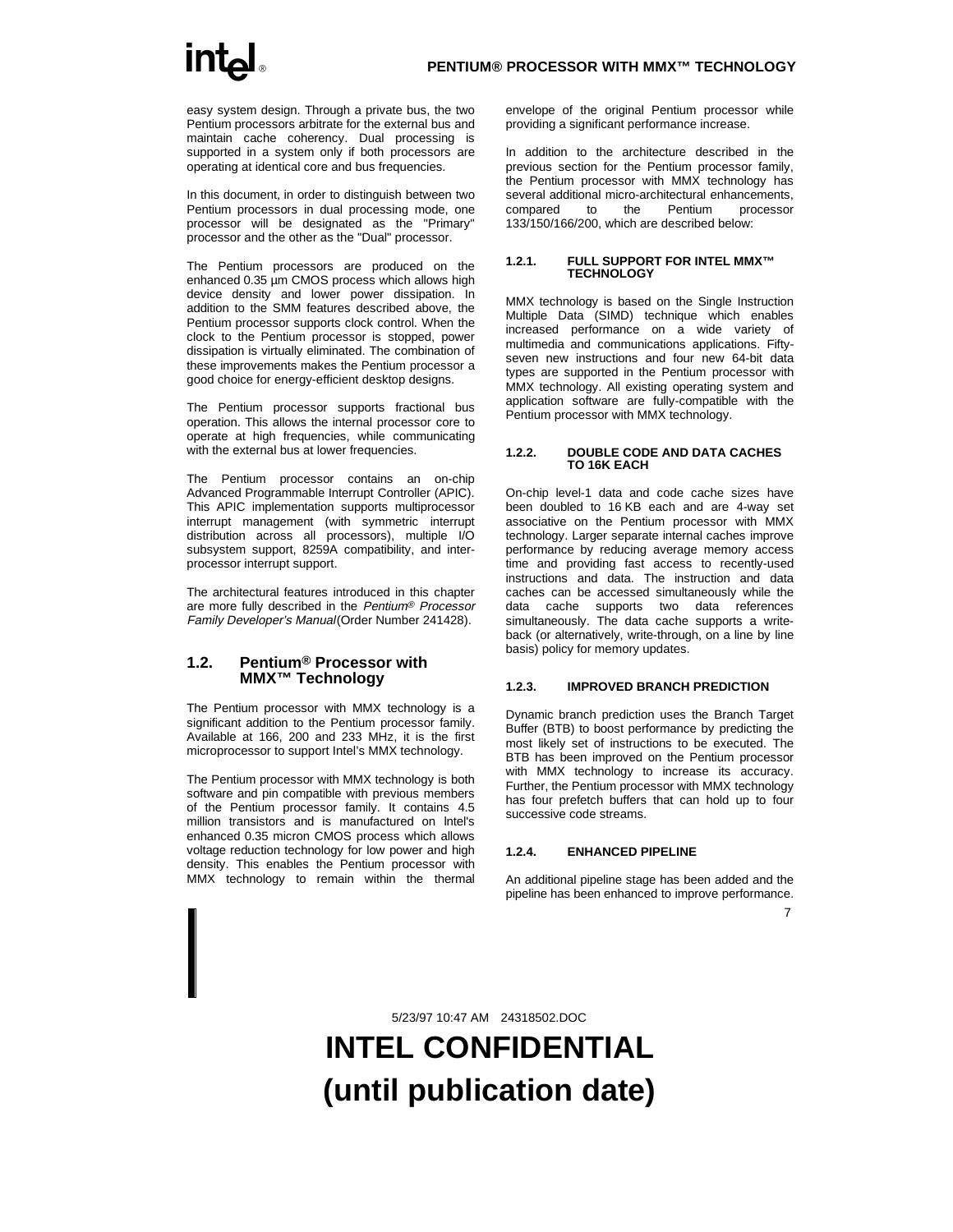The integration of the MMX pipeline with the integer pipeline is very similar to that of the floating-point pipeline. Under some circumstances, two MMX instructions or one integer and one MMX instruction can be paired and issued in one clock cycle to increase throughput.

The enhanced pipeline is described in more detail in the Pentium® Processor Family Developer's Manual (Order Number 241428).

#### **1.2.5. DEEPER WRITE BUFFERS**

A pool of four write buffers is now shared between the dual pipelines to improve memory write performance.

#### **1.3. Mobile Pentium® Processor with MMX™ Technology**

Currently, Intel's Mobile Pentium processor with MMX technology family consists of three products. Detailed information on Mobile Pentium processors with MMX technology based on the enhanced CMOS process technology is available in the datasheet Mobile Pentium® Processor with MMX™ Technology (Order Number 243292). Please reference the datasheet for correct pinout, mechanical, thermal and electrical specifications.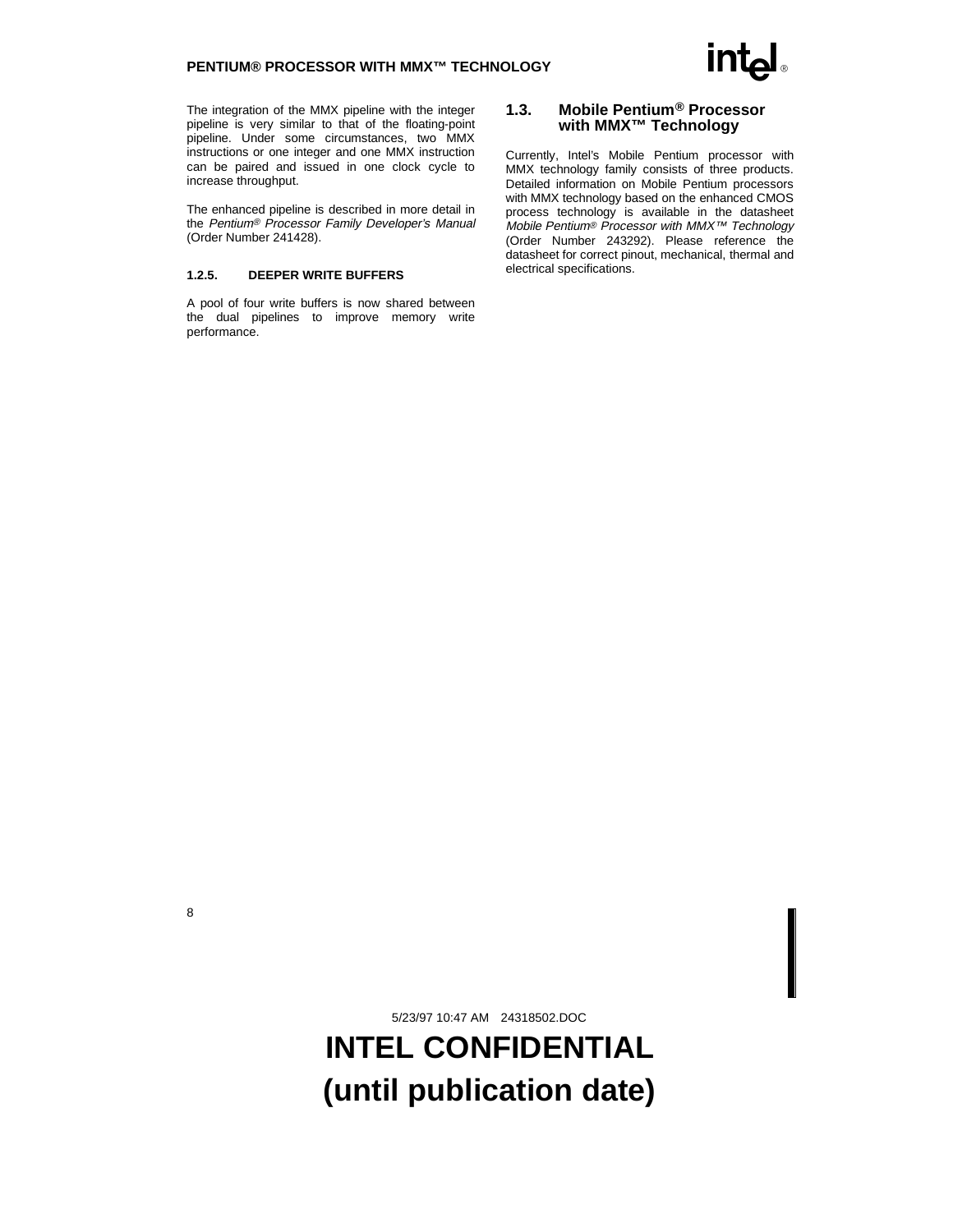## **2.0. PINOUT**

### **2.1. Pinout and Pin Descriptions**

#### **2.1.1. PENTIUM® PROCESSOR WITH MMX™ TECHNOLOGY PINOUT**



**Figure 2. Pentium® Processor with MMX™ Technology SPGA and PPGA Package Pinout (Top Side View)**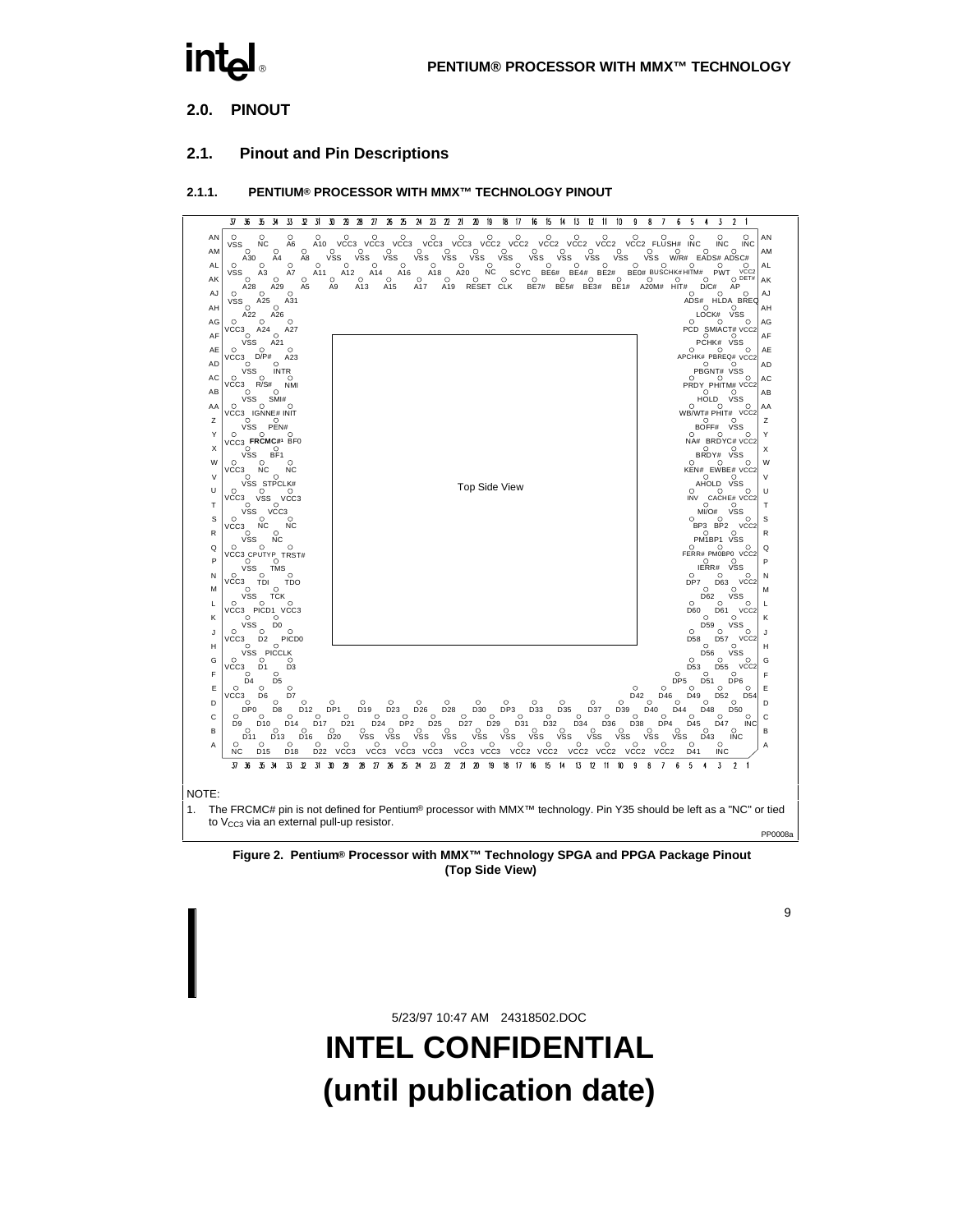

**Figure 3. Pentium® Processor with MMX™ Technology SPGA and PPGA Package Pinout (Pin Side View)**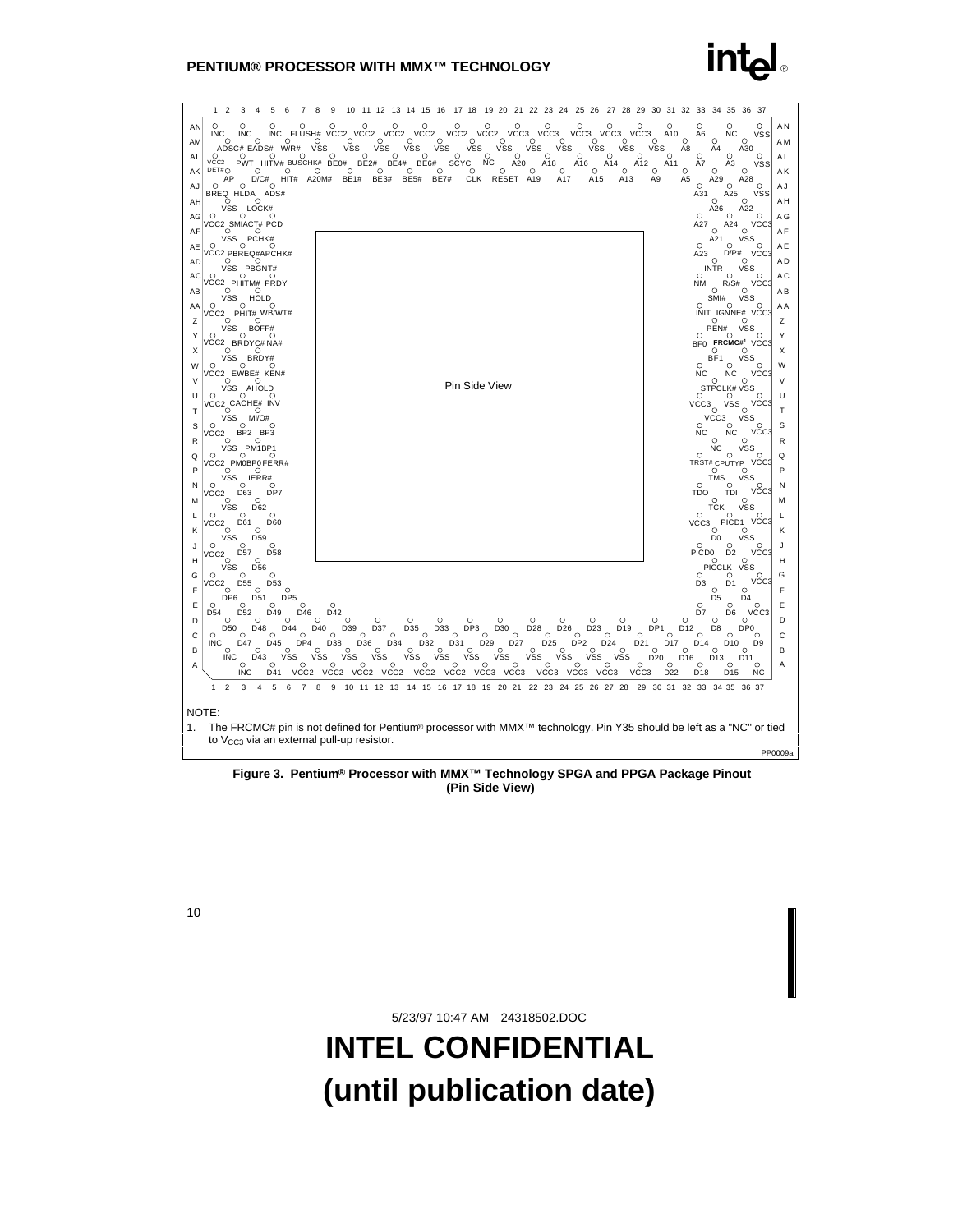#### **2.1.2. PIN CROSS-REFERENCE TABLE FOR PENTIUM® PROCESSOR WITH MMX™**

| <b>Address</b> |      |                 |                  |                 |                  |     |      |     |      |  |  |  |
|----------------|------|-----------------|------------------|-----------------|------------------|-----|------|-----|------|--|--|--|
| A <sub>3</sub> | AL35 | A <sub>9</sub>  | AK30             | A <sub>15</sub> | AK26             | A21 | AF34 | A27 | AG33 |  |  |  |
| A4             | AM34 | A10             | AN31             | A16             | AL <sub>25</sub> | A22 | AH36 | A28 | AK36 |  |  |  |
| A5             | AK32 | A11             | AL31             | A17             | AK24             | A23 | AE33 | A29 | AK34 |  |  |  |
| A6             | AN33 | A12             | AL <sub>29</sub> | A18             | AL <sub>23</sub> | A24 | AG35 | A30 | AM36 |  |  |  |
| A7             | AL33 | A <sub>13</sub> | AK28             | A19             | AK22             | A25 | AJ35 | A31 | AJ33 |  |  |  |
| A8             | AM32 | A14             | AL27             | A20             | AL21             | A26 | AH34 |     |      |  |  |  |

#### **Table 1. Pin Cross-Reference by Pin Name (xPGA Package)**

|                 | Data            |                 |                 |                 |                 |                 |                 |                 |                  |  |  |  |  |
|-----------------|-----------------|-----------------|-----------------|-----------------|-----------------|-----------------|-----------------|-----------------|------------------|--|--|--|--|
| D <sub>0</sub>  | K34             | D <sub>13</sub> | <b>B34</b>      | D <sub>26</sub> | D <sub>24</sub> | D <sub>39</sub> | D <sub>10</sub> | D <sub>52</sub> | E03              |  |  |  |  |
| D <sub>1</sub>  | G35             | D <sub>14</sub> | C <sub>33</sub> | D <sub>27</sub> | C <sub>21</sub> | D <sub>40</sub> | D <sub>08</sub> | D <sub>53</sub> | G05              |  |  |  |  |
| D <sub>2</sub>  | J35             | D <sub>15</sub> | A35             | D28             | D <sub>22</sub> | D41             | A05             | D <sub>54</sub> | E01              |  |  |  |  |
| D <sub>3</sub>  | G33             | D <sub>16</sub> | <b>B32</b>      | D <sub>29</sub> | C <sub>19</sub> | D42             | E09             | D <sub>55</sub> | G03              |  |  |  |  |
| D <sub>4</sub>  | F36             | D <sub>17</sub> | C31             | D <sub>30</sub> | D <sub>20</sub> | D43             | <b>B04</b>      | D <sub>56</sub> | H <sub>04</sub>  |  |  |  |  |
| D <sub>5</sub>  | F34             | D <sub>18</sub> | A33             | D31             | C <sub>17</sub> | D44             | D <sub>06</sub> | D <sub>57</sub> | J03              |  |  |  |  |
| D <sub>6</sub>  | E35             | D <sub>19</sub> | D <sub>28</sub> | D32             | C <sub>15</sub> | D45             | C <sub>05</sub> | D <sub>58</sub> | J <sub>05</sub>  |  |  |  |  |
| D7              | E33             | D <sub>20</sub> | <b>B30</b>      | D33             | D <sub>16</sub> | D46             | E07             | D <sub>59</sub> | K04              |  |  |  |  |
| D8              | D34             | D <sub>21</sub> | C <sub>29</sub> | D34             | C <sub>13</sub> | D47             | CO <sub>3</sub> | D60             | L <sub>05</sub>  |  |  |  |  |
| D <sub>9</sub>  | C <sub>37</sub> | D <sub>22</sub> | A31             | D35             | D <sub>14</sub> | D48             | D <sub>04</sub> | D61             | L <sub>03</sub>  |  |  |  |  |
| D <sub>10</sub> | C35             | D <sub>23</sub> | D <sub>26</sub> | D36             | C <sub>11</sub> | D49             | E05             | D62             | M04              |  |  |  |  |
| D <sub>11</sub> | <b>B36</b>      | D <sub>24</sub> | C <sub>27</sub> | D37             | D <sub>12</sub> | D <sub>50</sub> | D <sub>02</sub> | D63             | N <sub>0</sub> 3 |  |  |  |  |
| D <sub>12</sub> | D32             | D <sub>25</sub> | C <sub>23</sub> | D38             | CO9             | D <sub>51</sub> | F <sub>04</sub> |                 |                  |  |  |  |  |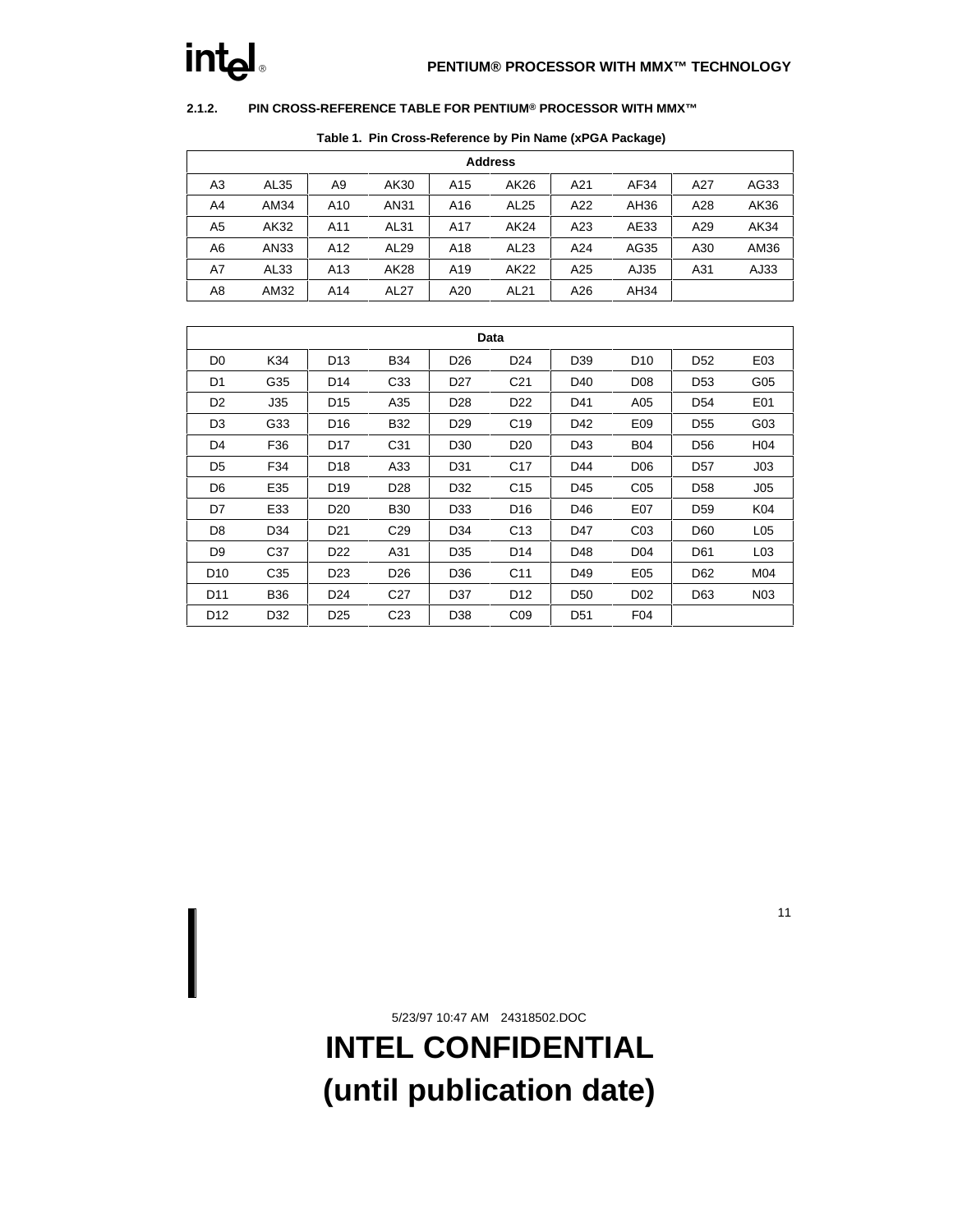| Control         |                  |                 |                  |             |                  |              |                  |  |  |  |  |  |
|-----------------|------------------|-----------------|------------------|-------------|------------------|--------------|------------------|--|--|--|--|--|
| A20M#           | <b>AK08</b>      | <b>BREQ</b>     | AJ01             | HIT#        | AK06             | <b>PRDY</b>  | AC <sub>05</sub> |  |  |  |  |  |
| ADS#            | AJ05             | <b>BUSCHK#</b>  | AL <sub>07</sub> | HITM#       | <b>AL05</b>      | <b>PWT</b>   | AL <sub>03</sub> |  |  |  |  |  |
| ADSC#           | AM02             | CACHE#          | U03              | <b>HLDA</b> | AJ03             | R/S#         | AC35             |  |  |  |  |  |
| <b>AHOLD</b>    | V <sub>04</sub>  | <b>CPUTYP</b>   | Q35              | <b>HOLD</b> | AB <sub>04</sub> | <b>RESET</b> | AK20             |  |  |  |  |  |
| AP              | AK02             | D/C#            | AK04             | IERR#       | P04              | <b>SCYC</b>  | <b>AL17</b>      |  |  |  |  |  |
| APCHK#          | AE05             | D/P#            | AE35             | IGNNE#      | AA35             | SMI#         | AB34             |  |  |  |  |  |
| BE0#            | AL <sub>09</sub> | DP <sub>0</sub> | D36              | <b>INIT</b> | AA33             | SMIACT#      | AG03             |  |  |  |  |  |
| <b>BE1#</b>     | AK10             | DP <sub>1</sub> | D <sub>30</sub>  | INTR/LINTO  | AD34             | <b>TCK</b>   | M34              |  |  |  |  |  |
| <b>BE2#</b>     | <b>AL11</b>      | DP <sub>2</sub> | C <sub>25</sub>  | <b>INV</b>  | U05              | TDI          | N35              |  |  |  |  |  |
| <b>BE3#</b>     | AK12             | DP <sub>3</sub> | D <sub>18</sub>  | KEN#        | <b>W05</b>       | <b>TDO</b>   | N33              |  |  |  |  |  |
| <b>BE4#</b>     | AL13             | DP4             | C07              | LOCK#       | AH <sub>04</sub> | <b>TMS</b>   | P34              |  |  |  |  |  |
| <b>BE5#</b>     | <b>AK14</b>      | DP <sub>5</sub> | F06              | M/IO#       | T04              | TRST#        | Q33              |  |  |  |  |  |
| <b>BE6#</b>     | AL15             | DP <sub>6</sub> | F <sub>02</sub>  | NA#         | Y05              | VCC2DET#     | AL <sub>01</sub> |  |  |  |  |  |
| <b>BE7#</b>     | AK16             | DP7             | <b>N05</b>       | NMI/LINT1   | AC33             | W/R#         | AM06             |  |  |  |  |  |
| BOFF#           | Z04              | EADS#           | AM04             | <b>PCD</b>  | AG05             | WB/WT#       | AA05             |  |  |  |  |  |
| BP <sub>2</sub> | S03              | EWBE#           | W03              | PCHK#       | AF <sub>04</sub> |              |                  |  |  |  |  |  |
| BP <sub>3</sub> | S <sub>05</sub>  | FERR#           | Q <sub>05</sub>  | PEN#        | Z34              |              |                  |  |  |  |  |  |
| BRDY#           | X04              | FLUSH#          | <b>AN07</b>      | PM0/BP0     | Q <sub>03</sub>  |              |                  |  |  |  |  |  |
| BRDYC#          | Y03              | FRCMC#1         | Y35              | PM1/BP1     | <b>R04</b>       |              |                  |  |  |  |  |  |

### **Table 1. Pin Cross-Reference by Pin Name (xPGA Package) (Cont'd)**

| <b>APIC</b>       |        | <b>Clock Control</b> |          | <b>Dual Processor</b><br><b>Private Interface</b> |                  |  |
|-------------------|--------|----------------------|----------|---------------------------------------------------|------------------|--|
| <b>PICCLK</b>     | H34(2) | <b>CLK</b>           | AK18 (2) | PBGNT#                                            | AD <sub>04</sub> |  |
| PICD <sub>0</sub> | J33    | [BF0]                | Y33      | PBREQ#                                            | AE03             |  |
| [DPEN#]           |        | [BF1]                | X34      | PHIT#                                             | AA03             |  |
| PICD <sub>1</sub> | L35    | STPCLK#              | V34      | PHITM#                                            | AC <sub>03</sub> |  |
| [APICEN]          |        |                      |          |                                                   |                  |  |

| V <sub>CC2</sub> |                 |                 |      |                  |  |  |  |  |  |  |
|------------------|-----------------|-----------------|------|------------------|--|--|--|--|--|--|
| A17              | A07             | Q <sub>01</sub> | AA01 | AN11             |  |  |  |  |  |  |
| A15              | G01             | S <sub>01</sub> | AC01 | AN <sub>13</sub> |  |  |  |  |  |  |
| A <sub>13</sub>  | J <sub>01</sub> | U01             | AE01 | AN <sub>15</sub> |  |  |  |  |  |  |
| A11              | L <sub>01</sub> | W01             | AG01 | <b>AN17</b>      |  |  |  |  |  |  |
| A09              | <b>N01</b>      | Y01             | AN09 | AN <sub>19</sub> |  |  |  |  |  |  |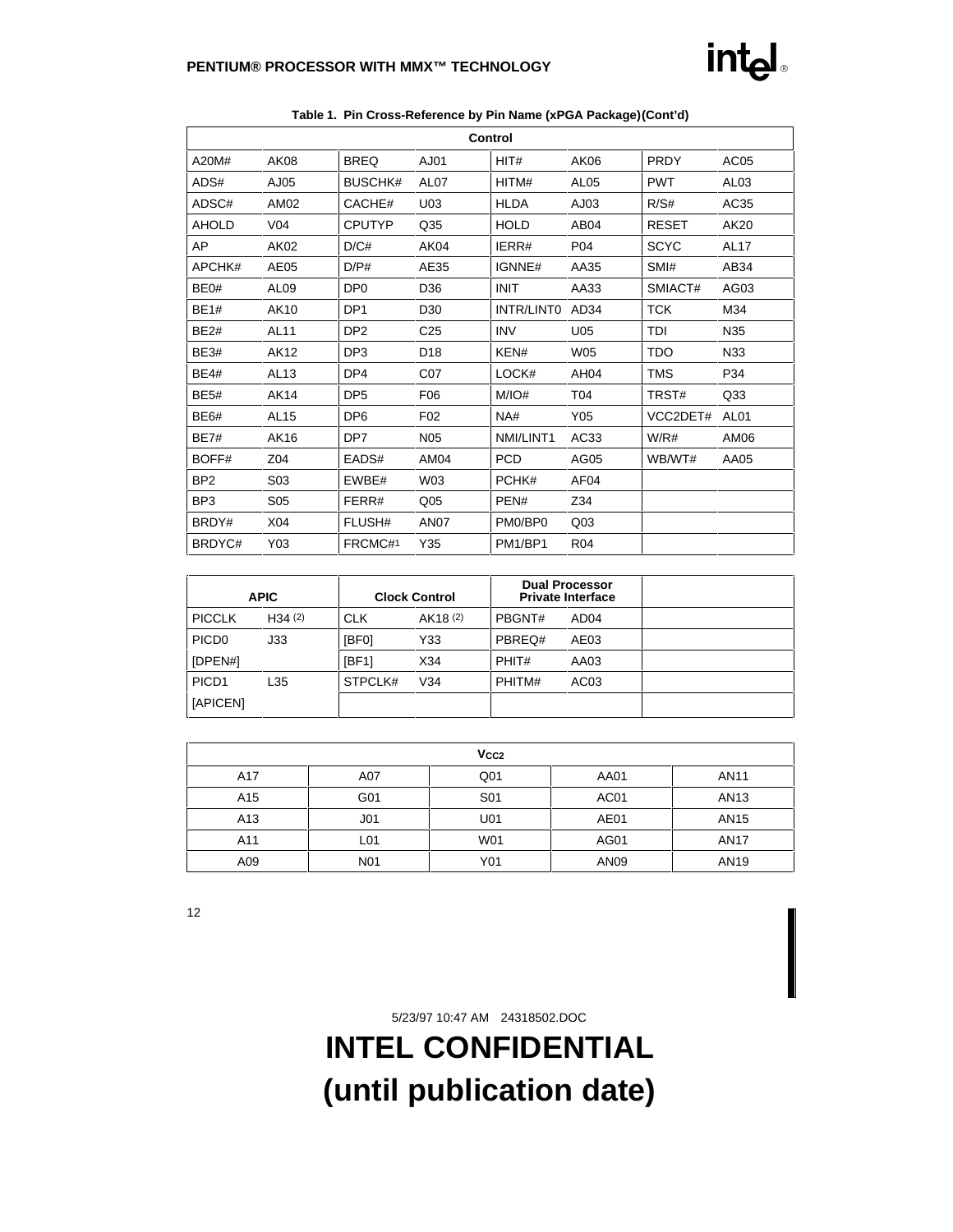

| V <sub>CC3</sub> |     |     |                 |      |      |                  |  |  |  |  |  |
|------------------|-----|-----|-----------------|------|------|------------------|--|--|--|--|--|
| A19              | A27 | J37 | Q <sub>37</sub> | U37  | AC37 | <b>AN27</b>      |  |  |  |  |  |
| A21              | A29 | L37 | S37             | W37  | AE37 | AN <sub>25</sub> |  |  |  |  |  |
| A23              | E37 | L33 | T34             | Y37  | AG37 | AN <sub>23</sub> |  |  |  |  |  |
| A25              | G37 | N37 | U33             | AA37 | AN29 | AN21             |  |  |  |  |  |

**Table 1. Pin Cross-Reference by Pin Name (xPGA Package) (Cont'd)**

|            |            |                 |                 | Vss             |                  |             |             |      |
|------------|------------|-----------------|-----------------|-----------------|------------------|-------------|-------------|------|
| <b>B06</b> | <b>B18</b> | H <sub>02</sub> | P <sub>02</sub> | U35             | Z36              | AF36        | AM12        | AM24 |
| <b>B08</b> | <b>B20</b> | H <sub>36</sub> | P36             | V <sub>02</sub> | AB02             | AH02        | AM14        | AM26 |
| <b>B10</b> | <b>B22</b> | K <sub>02</sub> | R <sub>02</sub> | V36             | AB36             | AJ37        | AM16        | AM28 |
| <b>B12</b> | <b>B24</b> | K36             | R36             | X02             | AD <sub>02</sub> | <b>AL37</b> | <b>AM18</b> | AM30 |
| <b>B14</b> | <b>B26</b> | M02             | T02             | X36             | AD <sub>36</sub> | <b>AM08</b> | AM20        | AN37 |
| <b>B16</b> | <b>B28</b> | M36             | T36             | Z02             | AF <sub>02</sub> | AM10        | AM22        |      |

|            | <b>NC</b> |             |
|------------|-----------|-------------|
| A37        | S35       | <b>AL19</b> |
| <b>R34</b> | W33       | AN35        |
| S33        | W35       |             |

| <b>INC</b> |            |                  |      |                  |             |  |  |  |  |
|------------|------------|------------------|------|------------------|-------------|--|--|--|--|
| A03        | <b>B02</b> | $\sim$ 04<br>◡∪⊤ | AN01 | AN <sub>03</sub> | <b>AN05</b> |  |  |  |  |

**NOTES:**

1. The FRCMC# pin is not defined for the Pentium® processor with MMX™ technology. This pin should be left as a "NC" or tied to  $V_{CC3}$  via an external pull-up resistor on the Pentium processor with MMX technology.

2. PICCLK and CLK are 3.3V-tolerant-only on the Pentium processor with MMX technology. Please refer to the Pentium® Processor Family Developer's Manual (Order Number 241428) for the CLK and PICCLK signal quality specification.

### **2.2. Design Notes**

For reliable operation, always connect unused inputs to an appropriate signal level. Unused active low inputs should be connected to  $V_{CC3}$ . Unused active high inputs should be connected to GND.

No Connect (NC) pins must remain unconnected. Connection of NC or INC pins may result in component failure or incompatibility with processor steppings.

### **2.3. Quick Pin Reference**

This section gives a brief functional description of each of the pins. For a detailed description, see the Hardware Interface chapter in the Pentium® Processor Family Developer's Manual (Order Number 241428).

#### **NOTE**

All input pins must meet their AC/DC specifications to guarantee proper functional behavior.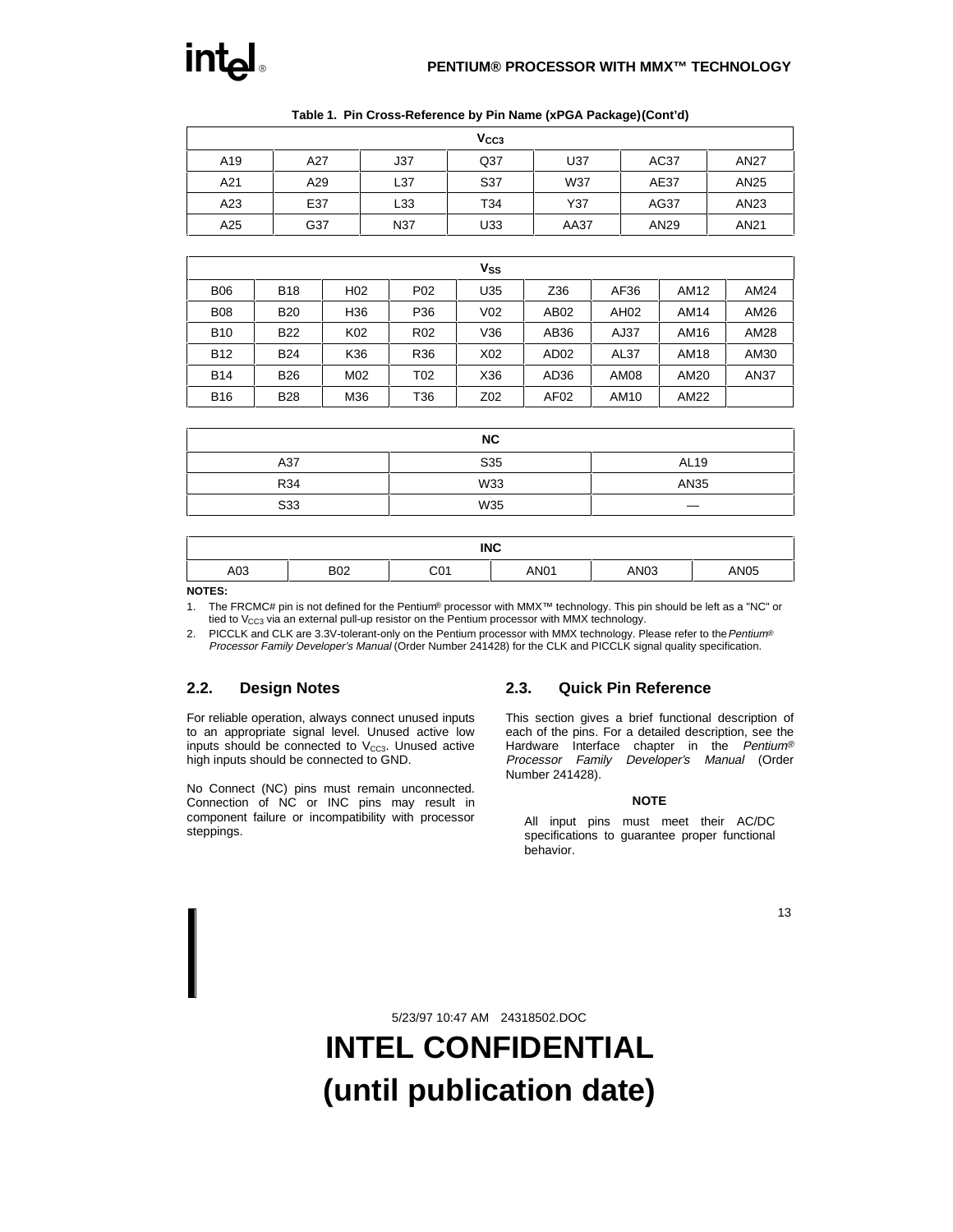The # symbol at the end of a signal name indicates that the active, or asserted state occurs when the signal is at a low voltage. When a # symbol is not present after the signal name, the signal is active, or asserted at the high voltage level. Square brackets around a signal name indicate that the signal is defined only at RESET.

The following pins become I/O pins when two Pentium processors with MMX technology are operating in a dual processing environment:

ADS#, CACHE#, HIT#, HITM#, HLDA#, LOCK#, M/IO#, D/C#, W/R#, SCYC, BE#4

| Symbol                        | <b>Type</b> | <b>Name and Function</b>                                                                                                                                                                                                                                                                                                                                                                                                                                                             |
|-------------------------------|-------------|--------------------------------------------------------------------------------------------------------------------------------------------------------------------------------------------------------------------------------------------------------------------------------------------------------------------------------------------------------------------------------------------------------------------------------------------------------------------------------------|
| A20M#                         |             | When the <b>address bit 20 mask</b> pin is asserted, the Pentium <sup>®</sup> processor with<br>MMX <sup>™</sup> technology emulates the address wraparound at 1 Mbyte which occurs on<br>the 8086 by masking physical address bit 20 (A20) before performing a lookup to<br>the internal caches or driving a memory cycle on the bus. The effect of A20M# is<br>undefined in protected mode. A20M# must be asserted only when the processor<br>is in real mode.                     |
|                               |             | A20M# is internally masked by the Pentium processor with MMX technology when<br>configured as a Dual processor.                                                                                                                                                                                                                                                                                                                                                                      |
| A31-A3                        | 1/O         | As outputs, the <b>address</b> lines of the processor along with the byte enables define<br>the physical area of memory or I/O accessed. The external system drives the<br>inquire address to the processor on A31-A5.                                                                                                                                                                                                                                                               |
| ADS#                          | $\circ$     | The <b>address strobe</b> indicates that a new valid bus cycle is currently being driven<br>by the Pentium processor with MMX technology.                                                                                                                                                                                                                                                                                                                                            |
| ADSC#                         | O           | The address strobe (copy) is functionally identical to ADS#.                                                                                                                                                                                                                                                                                                                                                                                                                         |
| <b>AHOLD</b>                  | T           | In response to the assertion of address hold, the Pentium processor with MMX<br>technology will stop driving the address lines (A31-A3) and AP in the next clock.<br>The rest of the bus will remain active so data can be returned or driven for<br>previously issued bus cycles.                                                                                                                                                                                                   |
| AP                            | 1/O         | <b>Address parity</b> is driven by the Pentium processor with MMX technology with<br>even parity information on all Pentium processor with MMX technology generated<br>cycles in the same clock that the address is driven. Even parity must be driven<br>back to the Pentium processor with MMX technology during inquire cycles on this<br>pin in the same clock as EADS# to ensure that correct parity check status is<br>indicated by the Pentium processor with MMX technology. |
| APCHK#                        | $\circ$     | The <b>address parity check</b> status pin is asserted two clocks after EADS# is<br>sampled active if the Pentium processor with MMX technology has detected a<br>parity error on the address bus during inquire cycles. APCHK# will remain active<br>for one clock each time a parity error is detected (including during dual processing<br>private snooping).                                                                                                                     |
| [APICEN]<br>PICD <sub>1</sub> | I           | Advanced Programmable Interrupt Controller Enableenables or disables the<br>on-chip APIC interrupt controller. If sampled high at the falling edge of RESET, the<br>APIC is enabled. APICEN shares a pin with the PICD1 signal.                                                                                                                                                                                                                                                      |

#### **Table 2. Quick Pin Reference**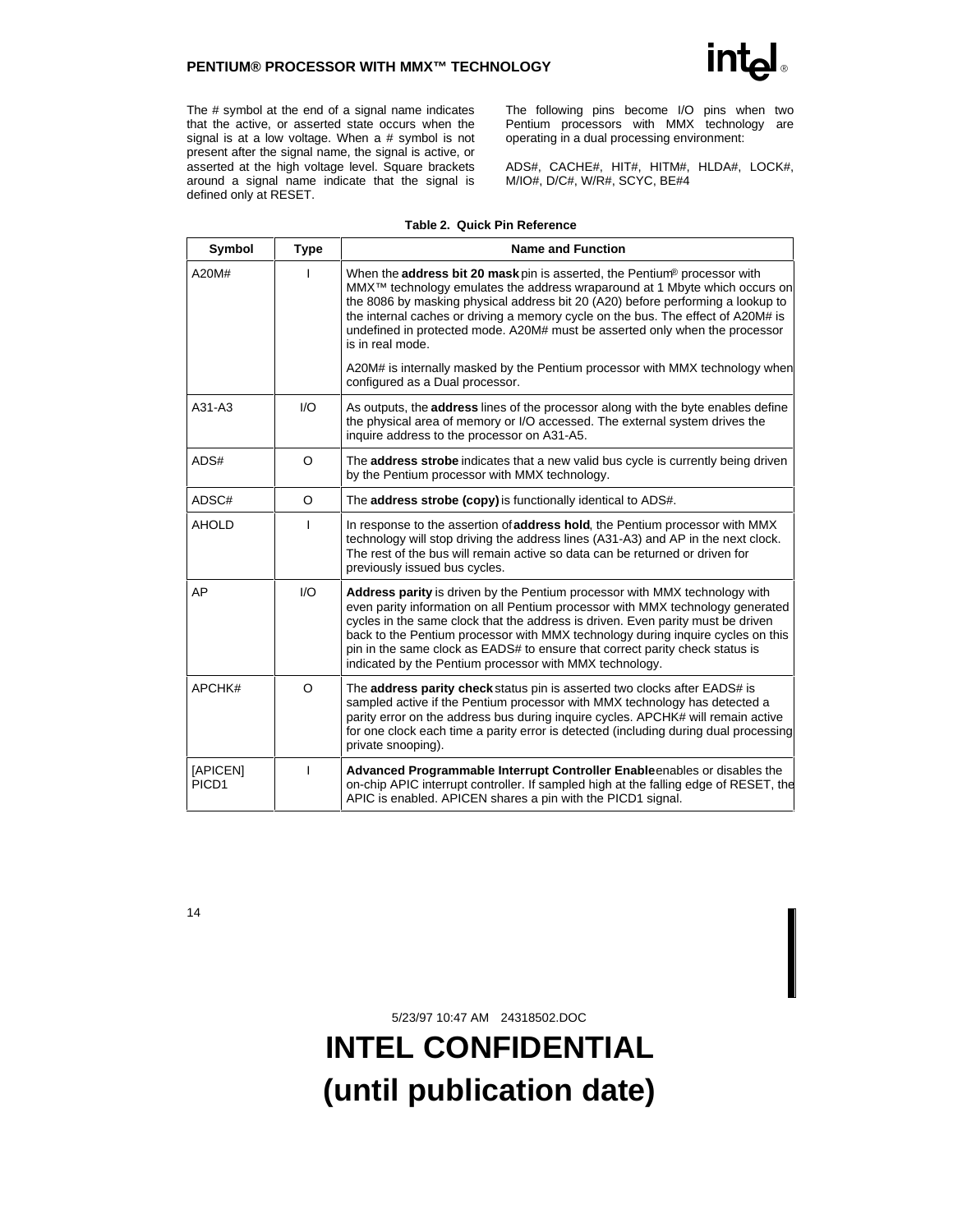| Symbol                 | Type           | <b>Name and Function</b>                                                                                                                                                                                                                                                                                                                                                                                                     |
|------------------------|----------------|------------------------------------------------------------------------------------------------------------------------------------------------------------------------------------------------------------------------------------------------------------------------------------------------------------------------------------------------------------------------------------------------------------------------------|
| BE7#-BE4#<br>BE3#-BE0# | $\circ$<br>1/O | The byte enable pins are used to determine which bytes must be written to<br>external memory or which bytes were requested by the CPU for the current cycle.<br>The byte enables are driven in the same clock as the address lines (A31-3).                                                                                                                                                                                  |
|                        |                | Additionally, the lower 4-byte enables (BE3#-BE0#) are used on the Pentium<br>processor with MMX technology as APIC ID inputs and are sampled at RESET.                                                                                                                                                                                                                                                                      |
|                        |                | In dual processing mode, BE4# is used as an input during Flush cycles.                                                                                                                                                                                                                                                                                                                                                       |
| BF[1:0]                |                | The bus frequency pins determine the bus-to-core frequency ratio. BF[1:0] are<br>sampled at RESET, and cannot be changed until another non-warm (1 ms)<br>assertion of RESET. Additionally, BF[1:0] must not change values while RESET is<br>active. See Table 3 for Bus Frequency Selections.                                                                                                                               |
| BOFF#                  |                | The <b>backoff</b> input is used to abort all outstanding bus cycles that have not yet<br>completed. In response to BOFF#, the Pentium processor with MMX technology<br>will float all pins normally floated during bus hold in the next clock. The processor<br>remains in bus hold until BOFF# is negated, at which time the Pentium processor<br>with MMX technology restarts the aborted bus cycle(s) in their entirety. |
| BP[3:2]<br>PM/BP[1:0]  | $\Omega$       | The <b>breakpoint</b> pins (BP3-0) correspond to the debug registers, DR3-DR0.<br>These pins externally indicate a breakpoint match when the debug registers are<br>programmed to test for breakpoint matches.                                                                                                                                                                                                               |
|                        |                | BP1 and BP0 are multiplexed with the <b>performance monitoring</b> pins (PM1 and<br>PM0). The PB1 and PB0 bits in the Debug Mode Control Register determine if the<br>pins are configured as breakpoint or performance monitoring pins. The pins come<br>out of RESET configured for performance monitoring.                                                                                                                 |
| BRDY#                  |                | The <b>burst ready</b> input indicates that the external system has presented valid data<br>on the data pins in response to a read or that the external system has accepted<br>the Pentium processor with MMX technology data in response to a write request.<br>This signal is sampled in the T2, T12 and T2P bus states.                                                                                                   |
| BRDYC#                 | L              | The burst ready (copy) is functionally identical to BRDY#.                                                                                                                                                                                                                                                                                                                                                                   |
| <b>BREQ</b>            | O              | The bus request output indicates to the external system that the Pentium<br>processor with MMX technology has internally generated a bus request. This<br>signal is always driven whether or not the Pentium processor with MMX<br>technology is driving its bus.                                                                                                                                                            |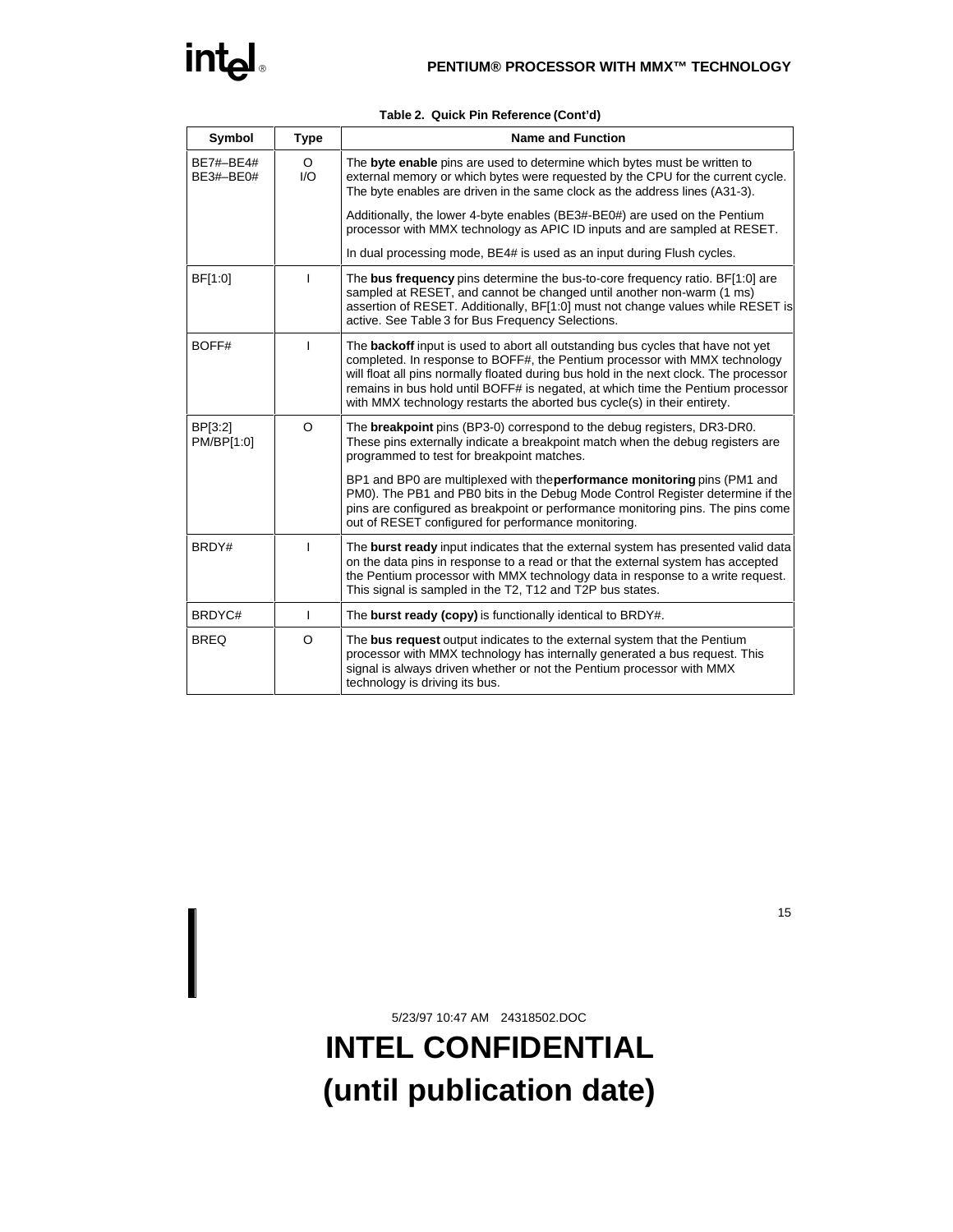| Symbol         | <b>Type</b> | <b>Name and Function</b>                                                                                                                                                                                                                                                                                                                                                                                                                                                                                |
|----------------|-------------|---------------------------------------------------------------------------------------------------------------------------------------------------------------------------------------------------------------------------------------------------------------------------------------------------------------------------------------------------------------------------------------------------------------------------------------------------------------------------------------------------------|
| <b>BUSCHK#</b> |             | The bus check input allows the system to signal an unsuccessful completion of a<br>bus cycle. If this pin is sampled active, the Pentium processor with MMX<br>technology will latch the address and control signals in the machine check<br>registers. If, in addition, the MCE bit in CR4 is set, the Pentium processor with<br>MMX technology will vector to the machine check exception.                                                                                                            |
|                |             | <b>NOTE:</b>                                                                                                                                                                                                                                                                                                                                                                                                                                                                                            |
|                |             | To assure that BUSCHK# will always be recognized, STPCLK# must be<br>deasserted any time BUSCHK# is asserted by the system, before the system<br>allows another external bus cycle. If BUSCHK# is asserted by the system for a<br>snoop cycle while STPCLK# remains asserted, usually (if $MCE=1$ ) the processor<br>will vector to the exception after STPCLK# is deasserted. But if another snoop to<br>the same line occurs during STPCLK# assertion, the processor can lose the<br>BUSCHK# request. |
| CACHE#         | O           | For Pentium processor with MMX technology-initiated cycles thecache pin<br>indicates internal cacheability of the cycle (if a read), and indicates a burst write<br>back cycle (if a write). If this pin is driven inactive during a read cycle, the Pentium<br>processor with MMX technology will not cache the returned data, regardless of the<br>state of the KEN# pin. This pin is also used to determine the cycle length (number<br>of transfers in the cycle).                                  |
| <b>CLK</b>     | L           | The <b>clock</b> input provides the fundamental timing for the Pentium processor with<br>MMX technology. Its frequency is the operating frequency of the Pentium<br>processor with MMX technology external bus, and requires TTL levels. All<br>external timing parameters except TDI, TDO, TMS, TRST#, and PICD0-1 are<br>specified with respect to the rising edge of CLK.                                                                                                                            |
|                |             | This pin is 3.3V-tolerant-only on the Pentium processor with MMX technology.<br>Please refer to the Pentium® Processor Family Developer's Manual(Order<br>Number 241428) for the CLK and PICCLK signal quality specification.                                                                                                                                                                                                                                                                           |
|                |             | NOTE:                                                                                                                                                                                                                                                                                                                                                                                                                                                                                                   |
|                |             | It is recommended that CLK begin toggling within 150 ms after $\&c$ reaches its<br>proper operating level. This recommendation is to ensure long-term reliability of<br>the device.                                                                                                                                                                                                                                                                                                                     |
| <b>CPUTYP</b>  | т           | CPU type distinguishes the Primary processor from the Dual processor. In a<br>single processor environment, or when the Pentium processor with MMX<br>technology is acting as the Primary processor in a dual processing system,<br>CPUTYP should be strapped to V <sub>SS</sub> . The Dual processor should have CPUTYP<br>strapped to V <sub>CC3</sub> .                                                                                                                                              |
| D/C#           | O           | The <b>data/code</b> output is one of the primary bus cycle definition pins. It is driven<br>valid in the same clock as the ADS# signal is asserted. D/C# distinguishes<br>between data and code or special cycles.                                                                                                                                                                                                                                                                                     |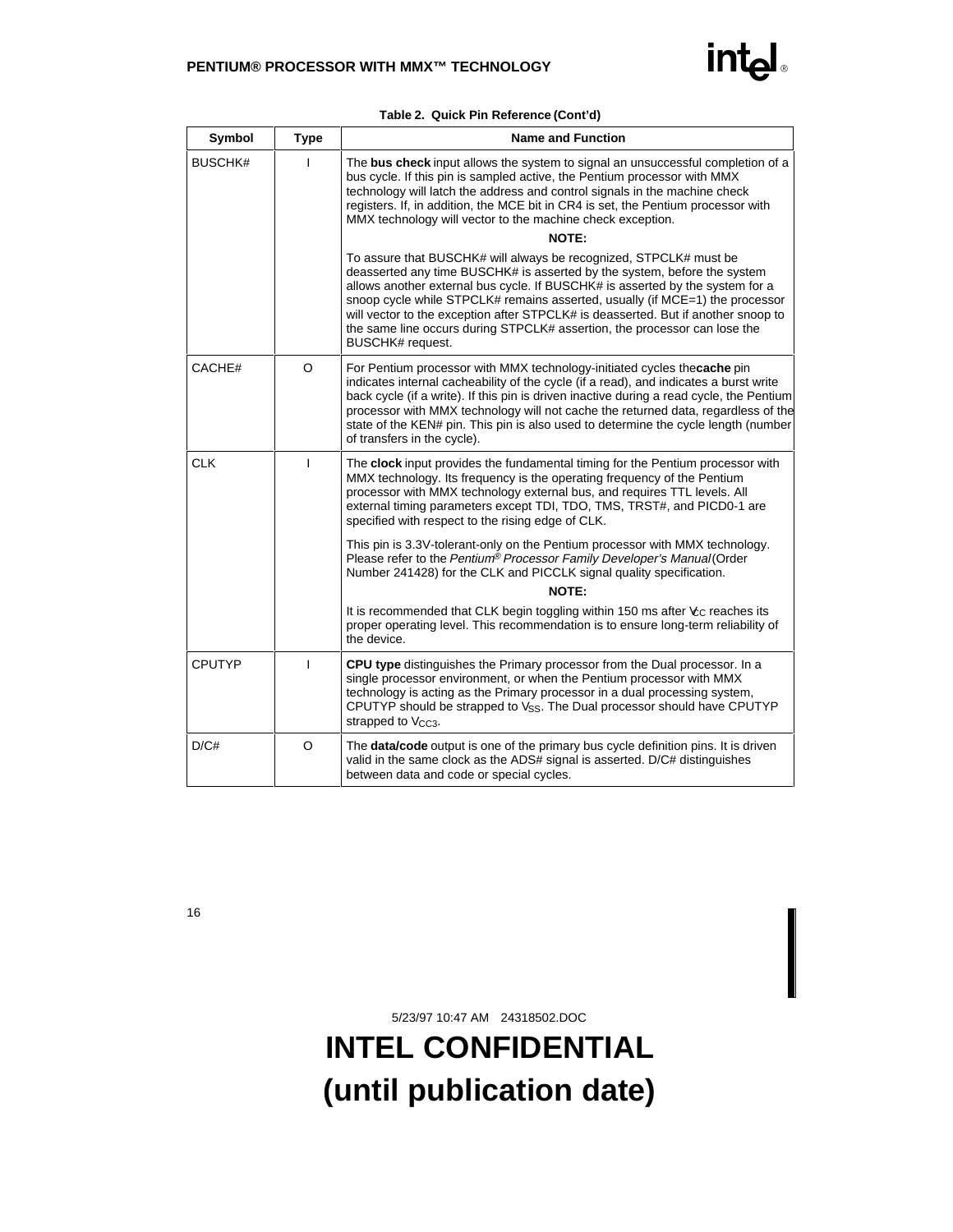|  | Table 2. Quick Pin Reference (Cont'd) |  |
|--|---------------------------------------|--|
|  |                                       |  |

| Symbol                       | <b>Type</b>            | <b>Name and Function</b>                                                                                                                                                                                                                                                                                                                                                                                                                                                                                                                               |
|------------------------------|------------------------|--------------------------------------------------------------------------------------------------------------------------------------------------------------------------------------------------------------------------------------------------------------------------------------------------------------------------------------------------------------------------------------------------------------------------------------------------------------------------------------------------------------------------------------------------------|
| D/P#                         | O                      | The dual/primary processor indication. The Primary processor drives this pin low<br>when it is driving the bus, otherwise it drives this pin high. D/P# is always driven.<br>D/P# can be sampled for the current cycle with ADS# (like a status pin). This pin<br>is defined only on the Primary processor. Dual processing is supported in a<br>system only if both processors are operating at identical core and bus<br>frequencies. Within these restrictions, two processors of different steppings may<br>operate together in a system.          |
| D63-D0                       | $\mathsf{U}\mathsf{O}$ | These are the 64 data lines for the processor. Lines D7-D0 define the least<br>significant byte of the data bus; lines D63-D56 define the most significant byte of<br>the data bus. When the CPU is driving the data lines, they are driven during the<br>T2, T12, or T2P clocks for that cycle. During reads, the CPU samples the data<br>bus when BRDY# is returned.                                                                                                                                                                                 |
| DP7-DP0                      | $\mathsf{IO}$          | These are the <b>data parity</b> pins for the processor. There is one for each byte of the<br>data bus. They are driven by the Pentium processor with MMX technology with<br>even parity information on writes in the same clock as write data. Even parity<br>information must be driven back to the Pentium processor with MMX technology<br>on these pins in the same clock as the data to ensure that the correct parity check<br>status is indicated by the Pentium processor with MMX technology. DP7 applies<br>to D63-56, DP0 applies to D7-0. |
| [DPEN#]<br>PICD <sub>0</sub> | 1/O                    | <b>Dual processing enable</b> is an output of the Dual processor and an input of the<br>Primary processor. The Dual processor drives DPEN# low to the Primary<br>processor at RESET to indicate that the Primary processor should enable dual<br>processor mode. DPEN# may be sampled by the system at the falling edge of<br>RESET to determine if the dual-processor socket is occupied. DPEN# is<br>multiplexed with PICD0.                                                                                                                         |
| EADS#                        | $\mathbf{I}$           | This signal indicates that a valid external address has been driven onto the<br>Pentium processor with MMX technology address pins to be used for an inquire<br>cycle.                                                                                                                                                                                                                                                                                                                                                                                 |
| EWBE#                        | T                      | The external write buffer empty input, when inactive (high), indicates that a write<br>cycle is pending in the external system. When the Pentium processor with MMX<br>technology generates a write, and EWBE# is sampled inactive, the Pentium<br>processor with MMX technology will hold off all subsequent writes to all E- or M-<br>state lines in the data cache until all write cycles have completed, as indicated by<br>EWBE# being active.                                                                                                    |
| FERR#                        | $\circ$                | The floating-point error pin is driven active when an unmasked floating-point<br>error occurs. FERR# is similar to the ERROR# pin on the Intel387™ math<br>coprocessor. FERR# is included for compatibility with systems using DOS type<br>floating-point error reporting. FERR# is never driven active by the Dual<br>processor.                                                                                                                                                                                                                      |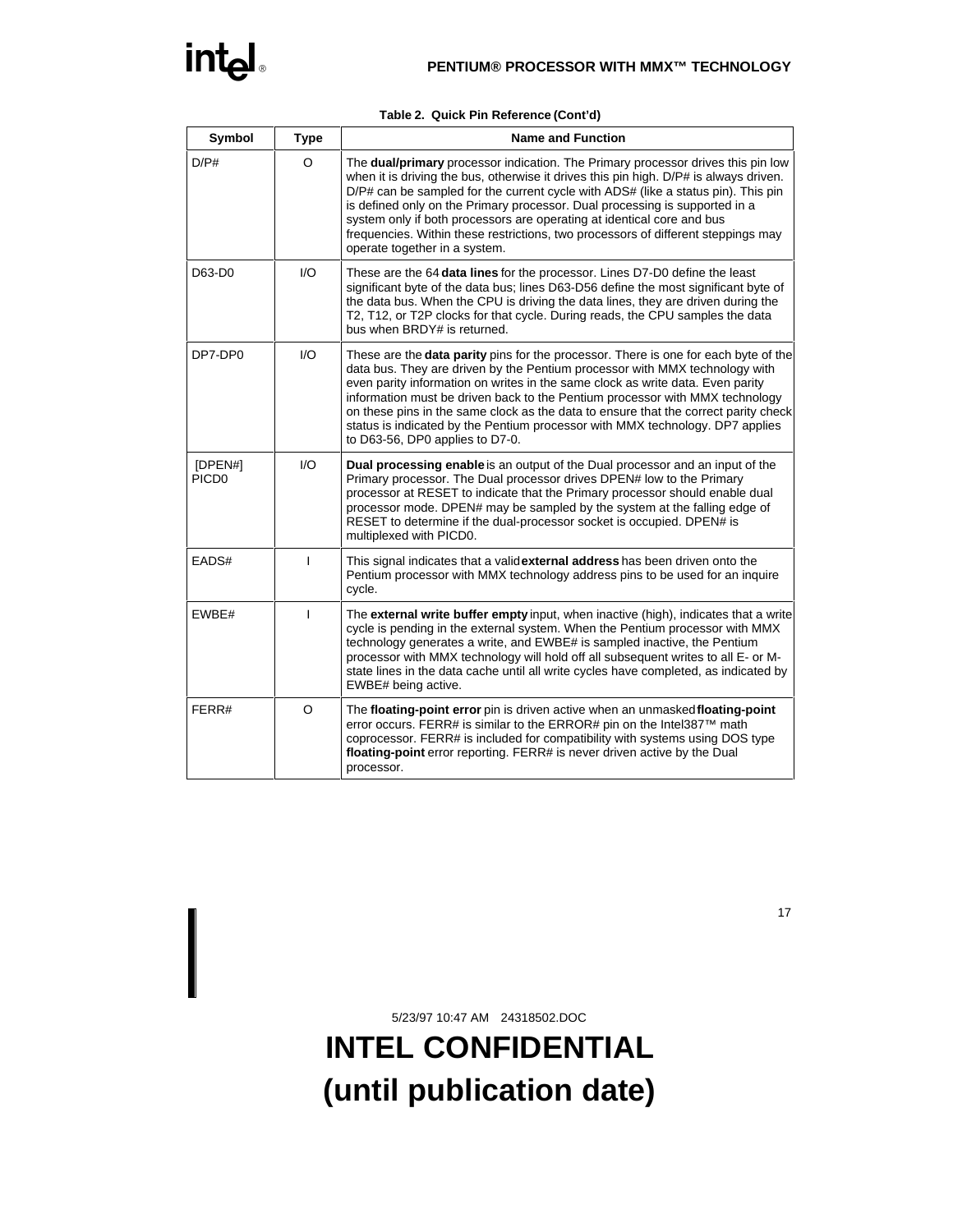| Symbol      | <b>Type</b>  | <b>Name and Function</b>                                                                                                                                                                                                                                                                                                                                                                                                                                                                                                                                  |
|-------------|--------------|-----------------------------------------------------------------------------------------------------------------------------------------------------------------------------------------------------------------------------------------------------------------------------------------------------------------------------------------------------------------------------------------------------------------------------------------------------------------------------------------------------------------------------------------------------------|
| FLUSH#      |              | When asserted, the <b>cache flush</b> input forces the Pentium processor with MMX<br>technology to write back all modified lines in the data cache and invalidate its<br>internal caches. A Flush Acknowledge special cycle will be generated by the<br>Pentium processor with MMX technology indicating completion of the write back<br>and invalidation.                                                                                                                                                                                                |
|             |              | If FLUSH# is sampled low when RESET transitions from high to low, tristate test<br>mode is entered.                                                                                                                                                                                                                                                                                                                                                                                                                                                       |
|             |              | If two Pentium processors with MMX technology are operating in dual processing<br>mode and FLUSH# is asserted, the Dual processor will perform a flush first<br>(without a flush acknowledge cycle), then the Primary processor will perform a<br>flush followed by a flush acknowledge cycle.                                                                                                                                                                                                                                                            |
|             |              | <b>NOTE:</b>                                                                                                                                                                                                                                                                                                                                                                                                                                                                                                                                              |
|             |              | If the FLUSH# signal is asserted in dual processing mode, it must be deasserted<br>at least one clock prior to BRDY# of the FLUSH Acknowledge cycle to avoid DP<br>arbitration problems.                                                                                                                                                                                                                                                                                                                                                                  |
| FRCMC#      | T            | Functional Redundancy Checking is not supported on thePentium processor with<br>MMX technology. The FRCMC# pin is not defined for the Pentium processor with<br>MMX technology. This pin should be left as a "NC" or tied to V <sub>CC3</sub> via an external<br>pull-up resistor.                                                                                                                                                                                                                                                                        |
| HIT#        | $\circ$      | The hit indication is driven to reflect the outcome of an inquire cycle. If an inquire<br>cycle hits a valid line in either the Pentium processor with MMX technology data or<br>instruction cache, this pin is asserted two clocks after EADS# is sampled<br>asserted. If the inquire cycle misses the Pentium processor with MMX technology<br>cache, this pin is negated two clocks after EADS#. This pin changes its value only<br>as a result of an inquire cycle and retains its value between the cycles.                                          |
| HITM#       | O            | The hit to a modified line output is driven to reflect the outcome of an inquire<br>cycle. It is asserted after inquire cycles which resulted in a hit to a modified line in<br>the data cache. It is used to inhibit another bus master from accessing the data<br>until the line is completely written back.                                                                                                                                                                                                                                            |
| <b>HLDA</b> | O            | The bus hold acknowledge pin goes active in response to a hold request driven<br>to the processor on the HOLD pin. It indicates that the Pentium processor with<br>MMX technology has floated most of the output pins and relinguished the bus to<br>another local bus master. When leaving bus hold, HLDA will be driven inactive<br>and the Pentium processor with MMX technology will resume driving the bus. If<br>the Pentium processor with MMX technology has a bus cycle pending, it will be<br>driven one clock cycle after HLDA is de-asserted. |
| <b>HOLD</b> | $\mathbf{I}$ | In response to the bus hold request, the Pentium processor with MMX<br>technology will float most of its output and input/output pins and assert HLDA after<br>completing all outstanding bus cycles. The Pentium processor with MMX<br>technology will maintain its bus in this state until HOLD is de-asserted. HOLD is<br>not recognized during LOCK cycles. The Pentium processor with MMX<br>technology will recognize HOLD during reset.                                                                                                            |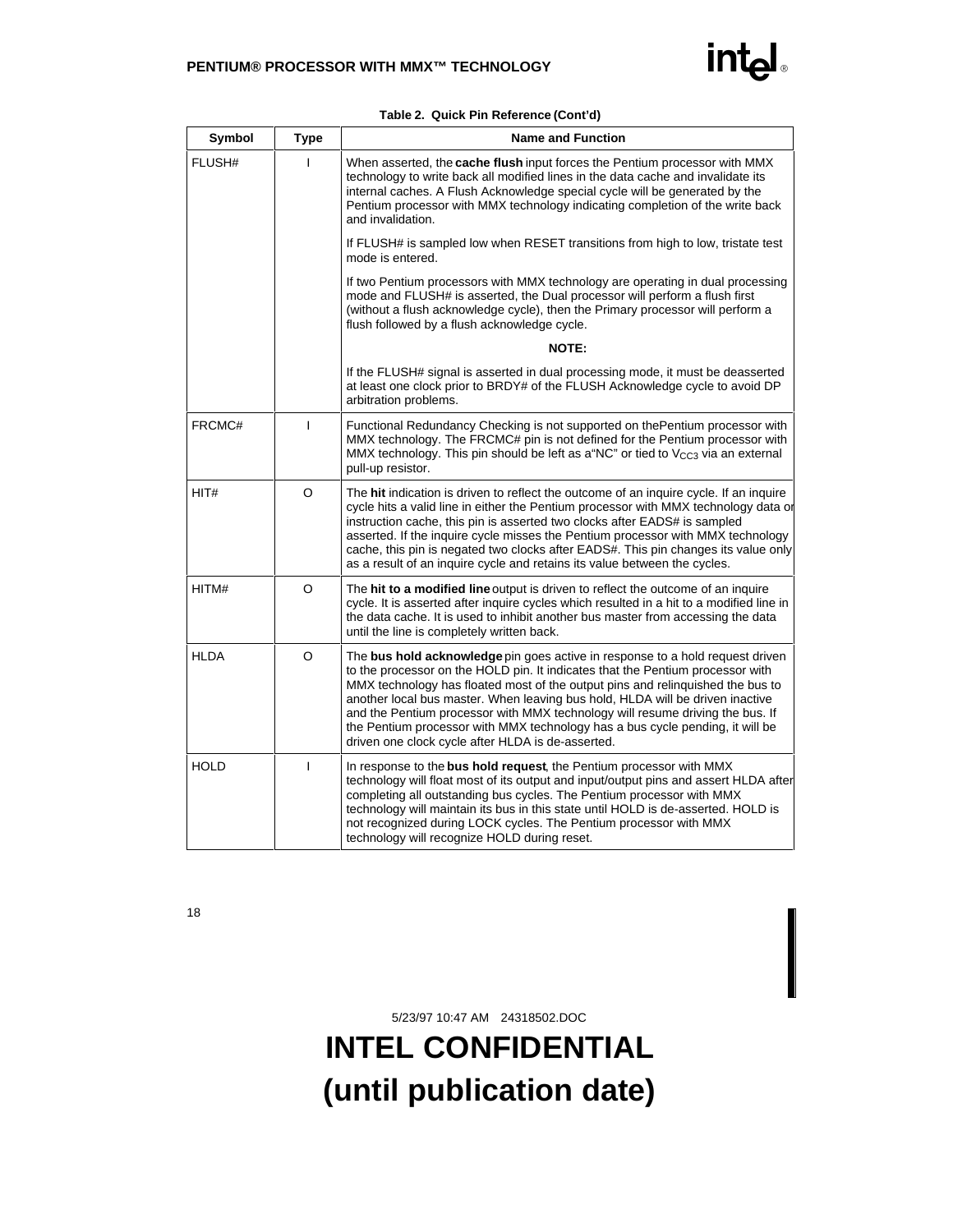| Symbol      | <b>Type</b> | <b>Name and Function</b>                                                                                                                                                                                                                                                                                                                                                                                                                                                                                                                                                                                                                                                                                                                                                                                                                                                                                                                                                                                                                                                                   |
|-------------|-------------|--------------------------------------------------------------------------------------------------------------------------------------------------------------------------------------------------------------------------------------------------------------------------------------------------------------------------------------------------------------------------------------------------------------------------------------------------------------------------------------------------------------------------------------------------------------------------------------------------------------------------------------------------------------------------------------------------------------------------------------------------------------------------------------------------------------------------------------------------------------------------------------------------------------------------------------------------------------------------------------------------------------------------------------------------------------------------------------------|
| IERR#       | O           | The internal error pin is used to indicate internal parity errors. If a parity error<br>occurs on a read from an internal array, the Pentium processor with MMX<br>technology will assert the IERR# pin for one clock and then shutdown.                                                                                                                                                                                                                                                                                                                                                                                                                                                                                                                                                                                                                                                                                                                                                                                                                                                   |
| IGNNE#      | L           | This is the <b>ignore numeric error</b> input. This pin has no effect when the NE bit in CR0 is<br>set to 1. When the CRO.NE bit is 0, and the IGNNE# pin is asserted, the Pentium<br>processor with MMX technology will ignore any pending unmasked numeric exception<br>and continue executing floating-point instructions for the entire duration that this pin is<br>asserted. When the CR0.NE bit is 0, IGNNE# is not asserted, a pending unmasked<br>numeric exception exists (SW.ES = 1), and the floating-point instruction is one of $FINIT$ ,<br>FCLEX, FSTENV, FSAVE, FSTSW, FSTCW, FENI, FDISI, or FSETPM, the Pentium<br>processor with MMX technology will execute the instruction in spite of the pending<br>exception. When the CR0.NE bit is 0, IGNNE# is not asserted, a pending unmasked<br>numeric exception exists $(SW.ES = 1)$ , and the floating-point instruction is one other<br>than FINIT, FCLEX, FSTENV, FSAVE, FSTSW, FSTCW, FENI, FDISI, or FSETPM,<br>the Pentium processor with MMX technology will stop execution and wait for an external<br>interrupt. |
|             |             | IGNNE# is internally masked when the Pentium processor with MMX technology is<br>configured as a Dual processor.                                                                                                                                                                                                                                                                                                                                                                                                                                                                                                                                                                                                                                                                                                                                                                                                                                                                                                                                                                           |
| <b>INIT</b> | I           | The Pentium processor with MMX technology initialization input pin forces the<br>Pentium processor with MMX technology to begin execution in a known state. The<br>processor state after INIT is the same as the state after RESET except that the<br>internal caches, write buffers, and floating-point registers retain the values they had<br>prior to INIT. INIT may NOT be used in lieu of RESET after power-up.                                                                                                                                                                                                                                                                                                                                                                                                                                                                                                                                                                                                                                                                      |
|             |             | If INIT is sampled high when RESET transitions from high to low, the Pentium<br>processor with MMX technology will perform built-in self test prior to the start of<br>program execution.                                                                                                                                                                                                                                                                                                                                                                                                                                                                                                                                                                                                                                                                                                                                                                                                                                                                                                  |
| INTR/LINT0  | ı           | An active maskable interrupt input indicates that an external interrupt has been<br>generated. If the IF bit in the EFLAGS register is set, the Pentium processor with<br>MMX technology will generate two locked interrupt acknowledge bus cycles and<br>vector to an interrupt handler after the current instruction execution is completed.<br>INTR must remain active until the first interrupt acknowledge cycle is generated to<br>assure that the interrupt is recognized.                                                                                                                                                                                                                                                                                                                                                                                                                                                                                                                                                                                                          |
|             |             | If the local APIC is enabled, this pin becomes LINTO.                                                                                                                                                                                                                                                                                                                                                                                                                                                                                                                                                                                                                                                                                                                                                                                                                                                                                                                                                                                                                                      |
| <b>INV</b>  | I           | The <b>invalidation</b> input determines the final cache line state (S or I) in case of an<br>inquire cycle hit. It is sampled together with the address for the inquire cycle in the<br>clock EADS# is sampled active.                                                                                                                                                                                                                                                                                                                                                                                                                                                                                                                                                                                                                                                                                                                                                                                                                                                                    |
| KEN#        | I           | The cache enable pin is used to determine whether the current cycle is<br>cacheable or not and is consequently used to determine cycle length. When the<br>Pentium processor with MMX technology generates a cycle that can be cached<br>(CACHE# asserted) and KEN# is active, the cycle will be transformed into a burst<br>line fill cycle.                                                                                                                                                                                                                                                                                                                                                                                                                                                                                                                                                                                                                                                                                                                                              |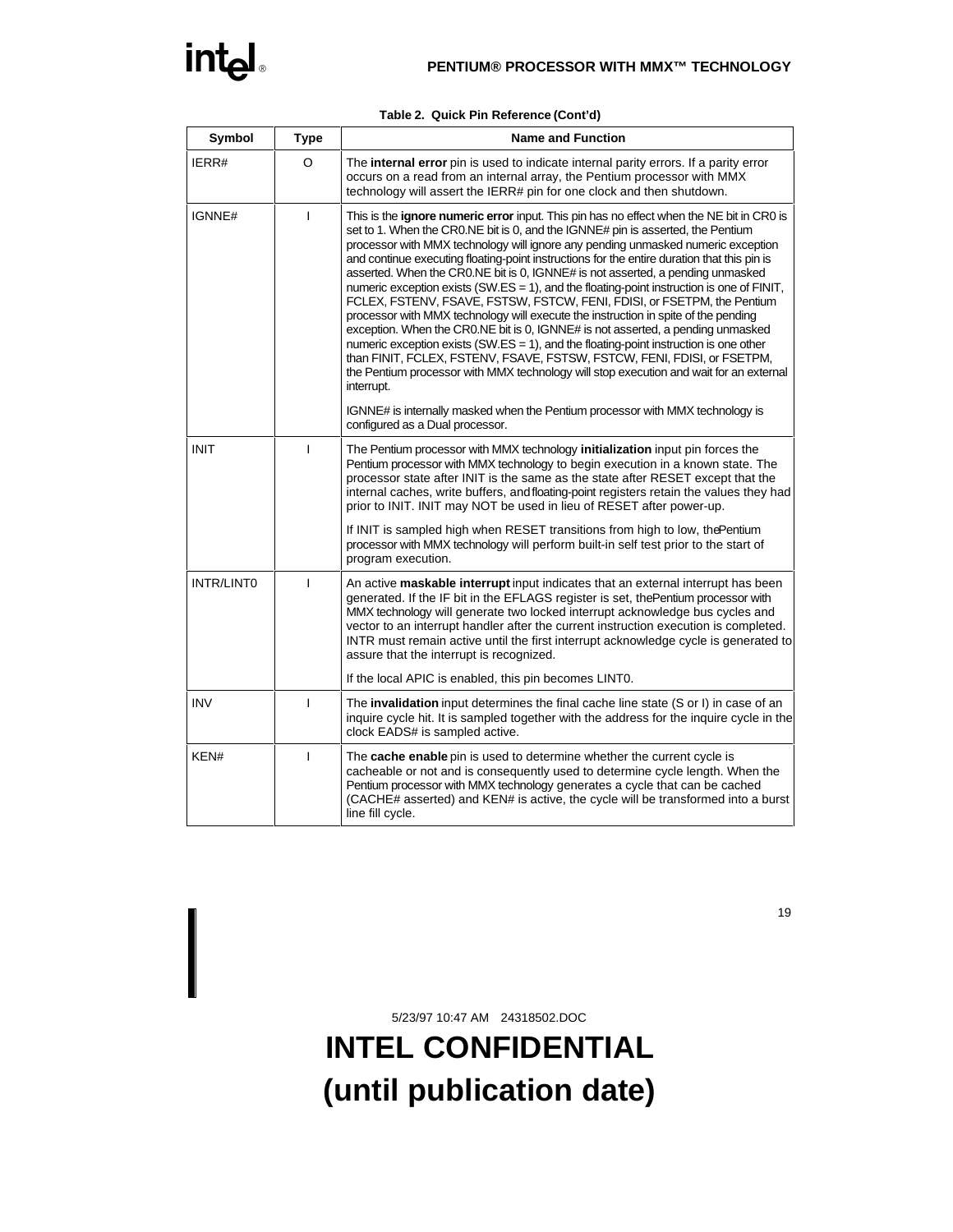| Symbol     | <b>Type</b>  | <b>Name and Function</b>                                                                                                                                                                                                                                                                                                                                                                                                                                       |
|------------|--------------|----------------------------------------------------------------------------------------------------------------------------------------------------------------------------------------------------------------------------------------------------------------------------------------------------------------------------------------------------------------------------------------------------------------------------------------------------------------|
| LINTO/INTR | T            | If the APIC is enabled, this pin is <b>local interrupt 0</b> . If the APIC is disabled, this pin<br>is INTR.                                                                                                                                                                                                                                                                                                                                                   |
| LINT1/NMI  | T            | If the APIC is enabled, this pin is <b>local interrupt 1</b> . If the APIC is disabled, this pin<br>is NMI.                                                                                                                                                                                                                                                                                                                                                    |
| LOCK#      | O            | The bus lock pin indicates that the current bus cycle is locked. The Pentium<br>processor with MMX technology will not allow a bus hold when LOCK# is asserted<br>(but AHOLD and BOFF# are allowed). LOCK# goes active in the first clock of the<br>first locked bus cycle and goes inactive after the BRDY# is returned for the last<br>locked bus cycle. LOCK# is guaranteed to be de-asserted for at least one clock<br>between back-to-back locked cycles. |
| M/IO#      | $\circ$      | The memory/input-output is one of the primary bus cycle definition pins. It is<br>driven valid in the same clock as the ADS# signal is asserted. M/IO# distinguishes<br>between memory and I/O cycles.                                                                                                                                                                                                                                                         |
| NA#        | $\mathbf{I}$ | An active next address input indicates that the external memory system is ready<br>to accept a new bus cycle although all data transfers for the current cycle have<br>not yet completed. The Pentium processor with MMX technology will issue ADS# for<br>a pending cycle two clocks after NA# is asserted. The Pentium processor with MMX<br>technology supports up to 2 outstanding bus cycles.                                                             |
| NMI/LINT1  | T            | The non-maskable interrupt request signal indicates that an external non-maskable<br>interrupt has been generated.                                                                                                                                                                                                                                                                                                                                             |
|            |              | If the local APIC is enabled, this pin becomes LINT1.                                                                                                                                                                                                                                                                                                                                                                                                          |
| PBGNT#     | I/O          | <b>Private bus grant</b> is the grant line that is used when two Pentium processors with<br>MMX technology are configured in dual processing mode, in order to perform<br>private bus arbitration. PBGNT# should be left unconnected if only one Pentium<br>processor with MMX technology exists in a system.                                                                                                                                                  |
| PBREQ#     | 1/O          | <b>Private bus request</b> is the request line that is used when two Pentium processor<br>with MMX technology are configured in dual processing mode, in order to perform<br>private bus arbitration. PBREQ# should be left unconnected if only one Pentium<br>processor with MMX technology exists in a system.                                                                                                                                               |
| <b>PCD</b> | O            | The page cache disable pin reflects the state of the PCD bit in CR3, the Page<br>Directory Entry, or the Page Table Entry. The purpose of PCD is to provide an<br>external cacheability indication on a page by page basis.                                                                                                                                                                                                                                    |
| PCHK#      | O            | The <b>parity check</b> output indicates the result of a parity check on a data read. It is<br>driven with parity status two clocks after BRDY# is returned. PCHK# remains low<br>one clock for each clock in which a parity error was detected. Parity is checked<br>only for the bytes on which valid data is returned.                                                                                                                                      |
|            |              | When two Pentium processors with MMX technology are operating in dual<br>processing mode, PCHK# may be driven two or three clocks after BRDY# is<br>returned.                                                                                                                                                                                                                                                                                                  |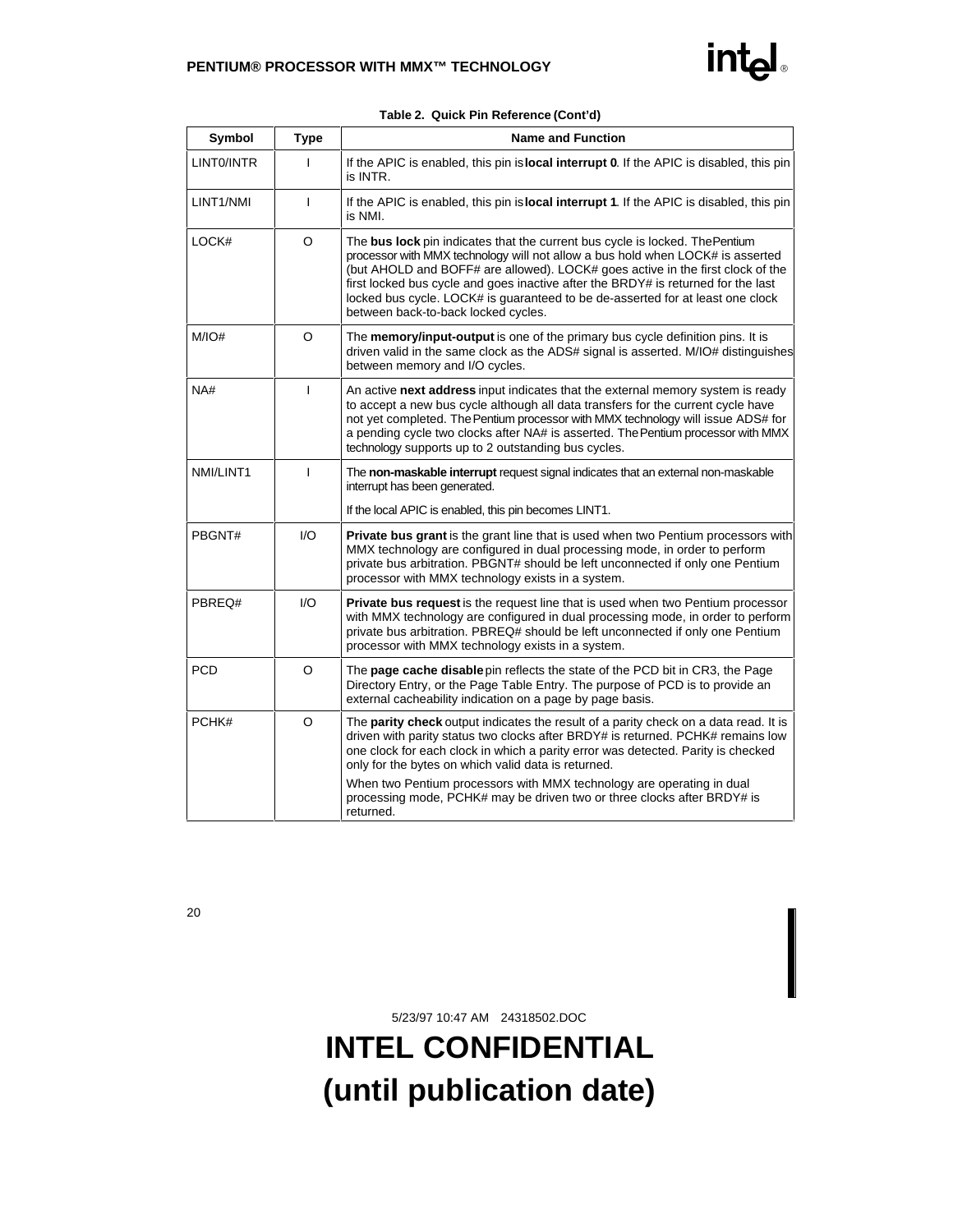|  | Table 2. Quick Pin Reference (Cont'd) |  |
|--|---------------------------------------|--|
|  |                                       |  |

| Symbol                         | <b>Type</b>  | <b>Name and Function</b>                                                                                                                                                                                                                                                                                                                                                                                                                                                                                                                                                                                                           |
|--------------------------------|--------------|------------------------------------------------------------------------------------------------------------------------------------------------------------------------------------------------------------------------------------------------------------------------------------------------------------------------------------------------------------------------------------------------------------------------------------------------------------------------------------------------------------------------------------------------------------------------------------------------------------------------------------|
| PEN#                           |              | The <b>parity enable</b> input (along with CR4.MCE) determines whether a machine<br>check exception will be taken as a result of a data parity error on a read cycle. If<br>this pin is sampled active in the clock a data parity error is detected, the Pentium<br>processor with MMX technology will latch the address and control signals of the<br>cycle with the parity error in the machine check registers. If, in addition, the<br>machine check enable bit in CR4 is set to "1", the Pentium processor with MMX<br>technology will vector to the machine check exception before the beginning of the<br>next instruction. |
| PHIT#                          | 1/O          | Private hit is a hit indication used when two Pentium processors with MMX<br>technology are configured in dual processing mode, in order to maintain local<br>cache coherency. PHIT# should be left unconnected if only one Pentium<br>processor with MMX technology exists in a system.                                                                                                                                                                                                                                                                                                                                           |
| PHITM#                         | I/O          | <b>Private modified hit</b> is a hit on a modified cache line indication used when two<br>Pentium processors with MMX technology are configured in dual processing<br>mode, in order to maintain local cache coherency. PHITM# should be left<br>unconnected if only one Pentium processor with MMX technology exists in a<br>system.                                                                                                                                                                                                                                                                                              |
| <b>PICCLK</b>                  | T            | The APIC interrupt controller serial data bus clock is driven into the<br>programmable interrupt controller clockinput of the Pentium processor with<br>MMX technology.                                                                                                                                                                                                                                                                                                                                                                                                                                                            |
|                                |              | This pin is 3.3V-tolerant-only on the Pentium processor with MMX technology.<br>Please refer to the Pentium® Processor Family Developer's Manual(Order<br>Number 241428) for the CLK and PICCLK signal quality specification.                                                                                                                                                                                                                                                                                                                                                                                                      |
| PICD0-1<br>[DPEN#]<br>[APICEN] | 1/O          | Programmable interrupt controller data lines 0-1 of the Pentium processor with<br>MMX technology comprise the data portion of the APIC 3-wire bus. They are<br>open-drain outputs that require external pull-up resistors. These signals are<br>multiplexed with DPEN# and APICEN respectively.                                                                                                                                                                                                                                                                                                                                    |
| PM/BP[1:0]                     | $\circ$      | These pins function as part of the performance monitoring feature.                                                                                                                                                                                                                                                                                                                                                                                                                                                                                                                                                                 |
|                                |              | The breakpoint 1-0 pins are multiplexed with theperformance monitoring 1-0<br>pins. The PB1 and PB0 bits in the Debug Mode Control Register determine if the<br>pins are configured as breakpoint or performance monitoring pins. The pins come<br>out of RESET configured for performance monitoring.                                                                                                                                                                                                                                                                                                                             |
| PRDY                           | $\circ$      | The probe ready output pin is provided for use with the Intel debug port. Please<br>refer to the Pentium <sup>®</sup> Processor Family Developer's Manual (Order Number<br>241428) for more details.                                                                                                                                                                                                                                                                                                                                                                                                                               |
| <b>PWT</b>                     | O            | The page write through pin reflects the state of the PWT bit in CR3, the page<br>directory entry, or the page table entry. The PWT pin is used to provide an<br>external write back indication on a page-by-page basis.                                                                                                                                                                                                                                                                                                                                                                                                            |
| R/S#                           | $\mathbf{I}$ | The run/stop input is provided for use with the Intel debug port. Please refer to<br>the Pentium® Processor Family Developer's Manual(Order Number 241428) for<br>more details.                                                                                                                                                                                                                                                                                                                                                                                                                                                    |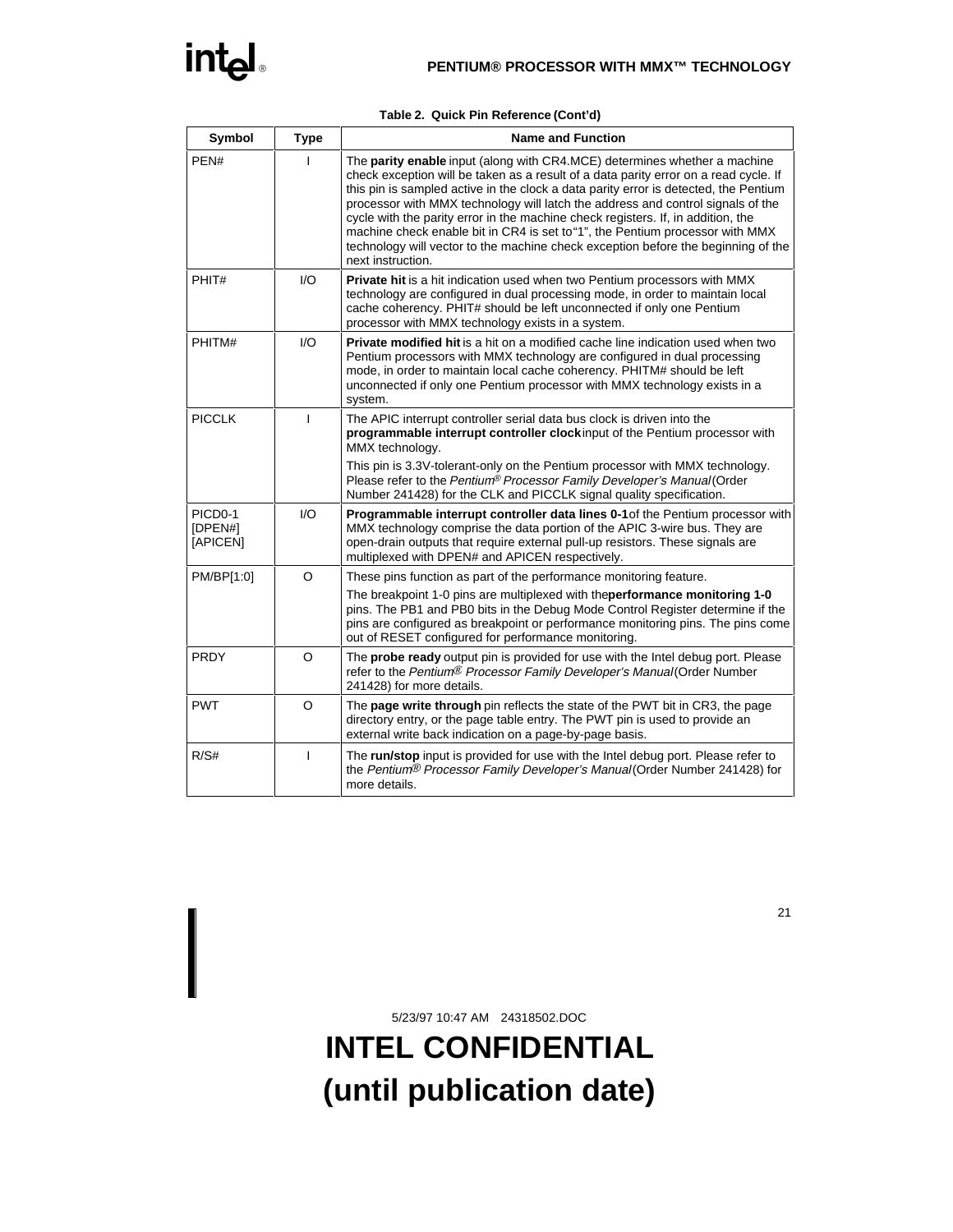|              |              | Table 2. Quick Pin Reference (Cont'd)                                                                                                                                                                                                                                                                                                                                                                                                                                                                                                      |
|--------------|--------------|--------------------------------------------------------------------------------------------------------------------------------------------------------------------------------------------------------------------------------------------------------------------------------------------------------------------------------------------------------------------------------------------------------------------------------------------------------------------------------------------------------------------------------------------|
| Symbol       | <b>Type</b>  | <b>Name and Function</b>                                                                                                                                                                                                                                                                                                                                                                                                                                                                                                                   |
| <b>RESET</b> | T            | <b>RESET</b> forces the Pentium processor with MMX technology to begin execution at<br>a known state. All the Pentium processor with MMX technology internal caches<br>will be invalidated upon the RESET. Modified lines in the data cache are not<br>written back. FLUSH# and INIT are sampled when RESET transitions from high to<br>low to determine if tristate test mode or checker mode will be entered, or if Built-In<br>Self-Test (BIST) will be run.                                                                            |
| <b>SCYC</b>  | O            | The split cycle output is asserted during misaligned LOCKed transfers to indicate<br>that more than two cycles will be locked together. This signal is defined for locked<br>cycles only. It is undefined for cycles which are not locked.                                                                                                                                                                                                                                                                                                 |
| SMI#         | L            | The system management interrupt causes a system management interrupt<br>request to be latched internally. When the latched SMI# is recognized on an<br>instruction boundary, the processor enters System Management Mode.                                                                                                                                                                                                                                                                                                                  |
| SMIACT#      | O            | An active system management interrupt active output indicates that the<br>processor is operating in System Management Mode.                                                                                                                                                                                                                                                                                                                                                                                                                |
| STPCLK#      | T            | Assertion of the stop clock input signifies a request to stop the internal clock of<br>the Pentium processor with MMX technology, thereby causing the core to<br>consume less power. When the CPU recognizes STPCLK#, the processor will<br>stop execution on the next instruction boundary, unless superseded by a higher<br>priority interrupt, and generate a stop grant acknowledge cycle. When STPCLK#<br>is asserted, the Pentium processor with MMX technology will still respond to<br>interprocessor and external snoop requests. |
| <b>TCK</b>   | L            | The testability clock input provides the clocking function for the Pentium<br>processor with MMX technology boundary scan in accordance with the IEEE<br>Boundary Scan interface (Standard 1149.1). It is used to clock state information<br>and data into and out of the Pentium processor with MMX technology during<br>boundary scan.                                                                                                                                                                                                   |
| TDI          | $\mathsf{I}$ | The test data input is a serial input for the test logic. TAP instructions and data<br>are shifted into the Pentium processor with MMX technology on the TDI pin on the<br>rising edge of TCK when the TAP controller is in an appropriate state.                                                                                                                                                                                                                                                                                          |
| TDO          | $\Omega$     | The test data output is a serial output of the test logic. TAP instructions and data<br>are shifted out of the Pentium processor with MMX technology on the TDO pin on<br>TCK's falling edge when the TAP controller is in an appropriate state.                                                                                                                                                                                                                                                                                           |
| <b>TMS</b>   | L            | The value of the <b>test mode select</b> input signal sampled at the rising edge of TCK<br>controls the sequence of TAP controller state changes.                                                                                                                                                                                                                                                                                                                                                                                          |
| TRST#        | $\mathsf{I}$ | When asserted, the test reset input allows the TAP controller to be<br>asynchronously initialized.                                                                                                                                                                                                                                                                                                                                                                                                                                         |
|              |              |                                                                                                                                                                                                                                                                                                                                                                                                                                                                                                                                            |

| TRST#            |   | When asserted, the <b>test reset</b> input allows the TAP controller to be<br>asynchronously initialized.                                                                    |
|------------------|---|------------------------------------------------------------------------------------------------------------------------------------------------------------------------------|
| V <sub>CC2</sub> |   | The Pentium processor with MMX technology has 25 2.8 V power inputs.                                                                                                         |
| V <sub>CC3</sub> |   | The Pentium processor with MMX technology has 28 3.3 V power inputs.                                                                                                         |
| $Vcc2$ DET#      | O | V <sub>CC2</sub> detect is used in flexible motherboard implementations to configure the<br>voltage output set-point appropriately for the $V_{C2}$ inputs of the processor. |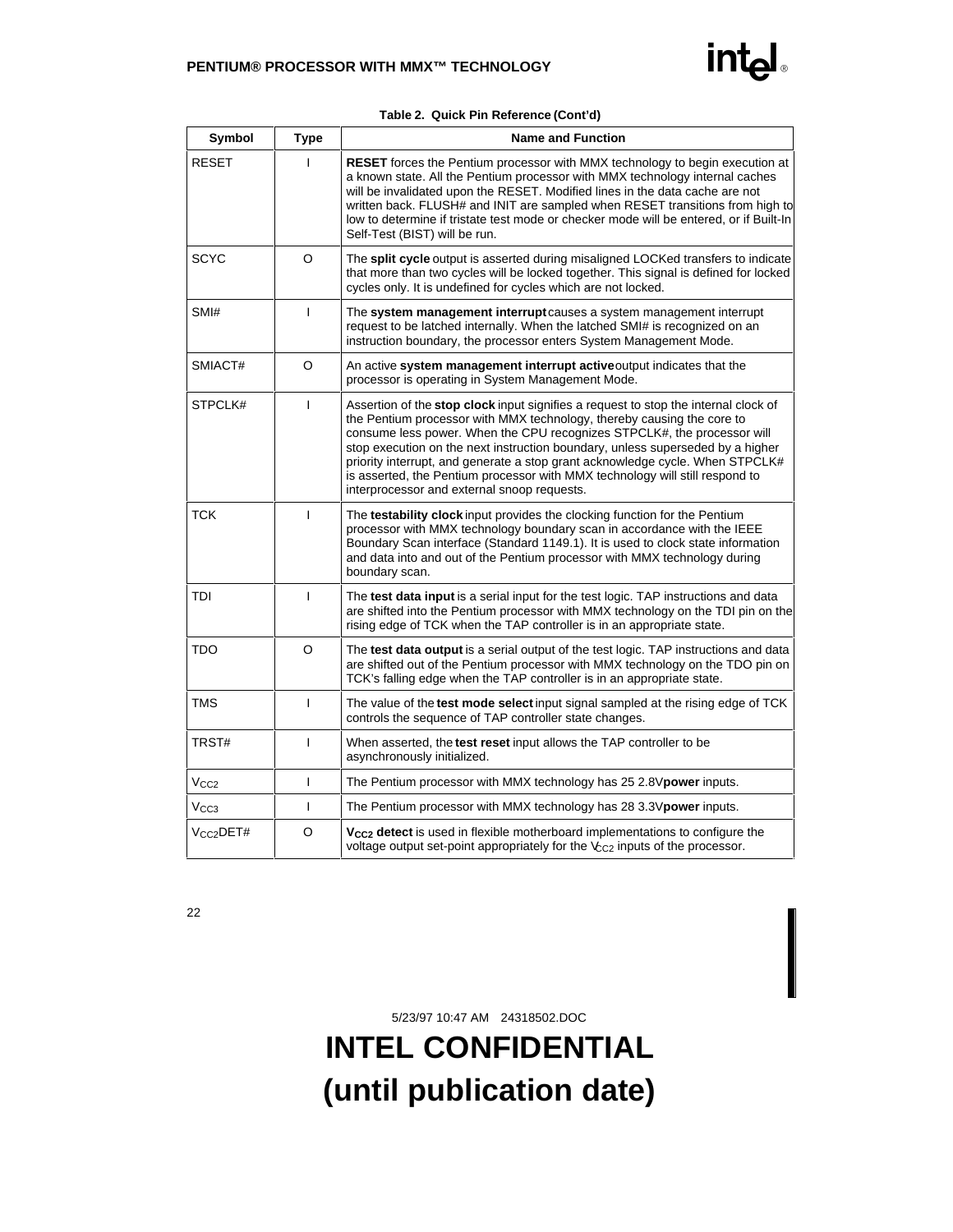| Symbol | Type | <b>Name and Function</b>                                                                                                                                                                                                                    |  |  |  |  |  |
|--------|------|---------------------------------------------------------------------------------------------------------------------------------------------------------------------------------------------------------------------------------------------|--|--|--|--|--|
| Vss    |      | The Pentium processor with MMX technology has 53 <b>ground</b> inputs.                                                                                                                                                                      |  |  |  |  |  |
| W/R#   | O    | <b>Write/read</b> is one of the primary bus cycle definition pins. It is driven valid in the<br>same clock as the ADS# signal is asserted. W/R# distinguishes between write<br>and read cycles.                                             |  |  |  |  |  |
| WB/WT# |      | The write back/write through input allows a data cache line to be defined as<br>write back or write through on a line-by-line basis. As a result, it determines<br>whether a cache line is initially in the S or E state in the data cache. |  |  |  |  |  |

#### **Table 2. Quick Pin Reference (Cont'd)**

Core and bus frequencies can be set according to Table 3 below. Each Pentium processor with MMX technology specified to operate within a single bus-to-core ratio and a specific minimum to maximum bus frequency range (corresponding to a minimum to maximum core frequency range). Operation in other bus-to-core ratios or outside the specified operating frequency range is not supported. For example, the 166 MHz Pentium processor with MMX technology does not operate beyond the 66 MHz bus frequency and only supports the 2/5 bus-to-core ratio; it does not support the 1/3, 1/2, or 2/3 bus-to-core ratios. Table 3 clarifies and summarizes these specifications.

| BF <sub>1</sub> | BF <sub>0</sub> | <b>Bus/Core Ratio</b> | <b>Max Bus/Core</b><br><b>Frequency (MHz)</b> | Min Bus/Core<br><b>Frequency (MHz)</b> |
|-----------------|-----------------|-----------------------|-----------------------------------------------|----------------------------------------|
|                 |                 | 1/3                   | 66/200                                        | 33/100                                 |
| υ               |                 | 2/5                   | 66/166                                        | 33/83                                  |
|                 |                 | 1/2(1, 2)             | $N/A$ (2)                                     | N/A(2)                                 |
|                 |                 | 2/7                   | 66/233                                        | 33/117                                 |

#### **Table 3. Bus Frequency Selections**

**NOTES:**

1. This is the default bus to core ratio for the Pentium® processor with MMX™ technology. If the BF pins are left floating, the processor will be configured for the 1/2 bus to core frequency ratio.

2. Currently, there are no products that support these bus fractions.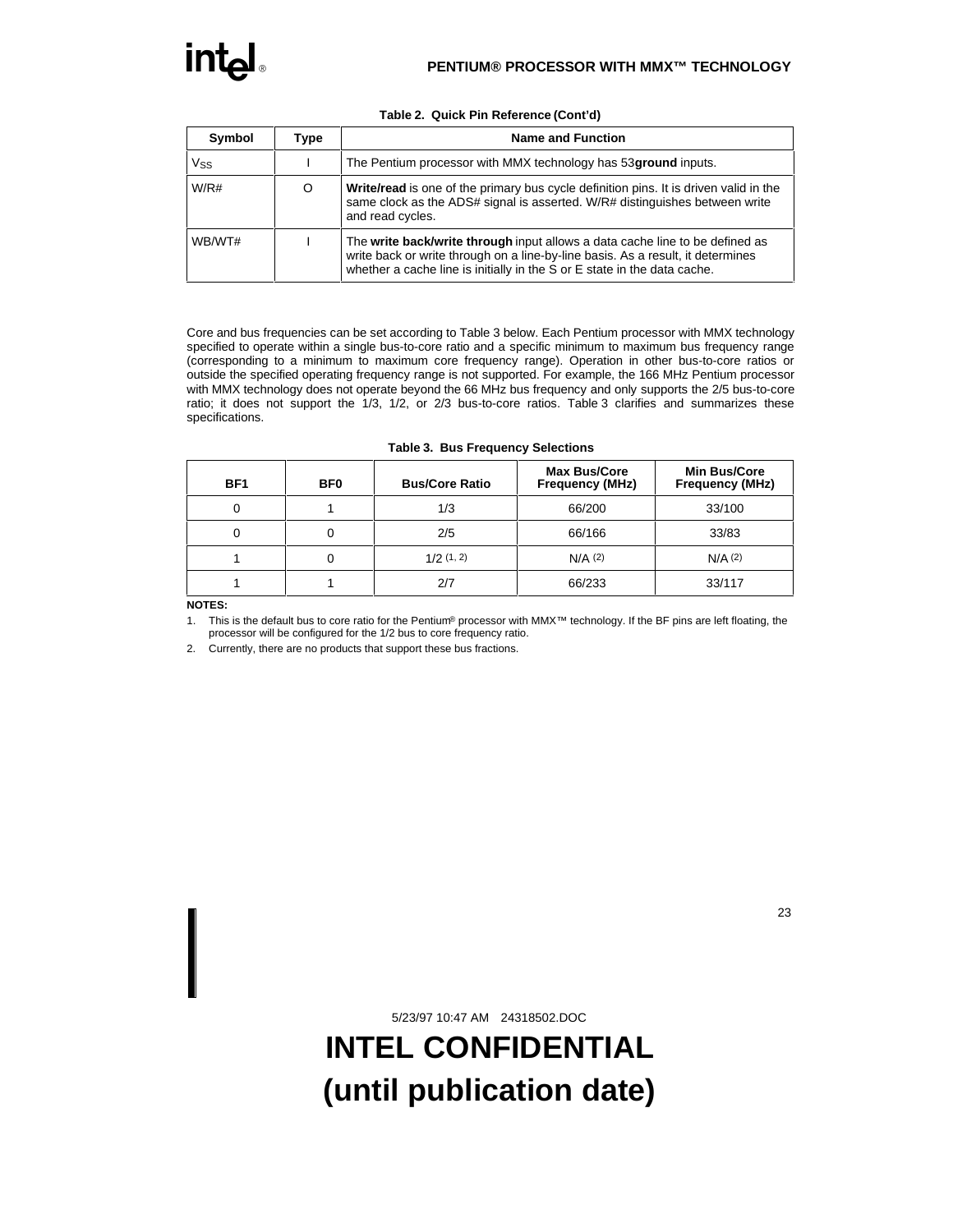## **2.4. Pin Reference Tables**

| rapic +. Output rins          |                     |                                         |  |  |  |  |  |
|-------------------------------|---------------------|-----------------------------------------|--|--|--|--|--|
| <b>Name</b>                   | <b>Active Level</b> | <b>When Floated</b>                     |  |  |  |  |  |
| ADS# (1)                      | Low                 | Bus Hold, BOFF#                         |  |  |  |  |  |
| ADSC#                         | Low                 | Bus Hold, BOFF#                         |  |  |  |  |  |
| APCHK#                        | Low                 |                                         |  |  |  |  |  |
| BE7#-BE4#                     | Low                 | Bus Hold, BOFF#                         |  |  |  |  |  |
| <b>BREQ</b>                   | High                |                                         |  |  |  |  |  |
| CACHE#(1)                     | Low                 | Bus Hold, BOFF#                         |  |  |  |  |  |
| D/P# (2)                      | N/A                 |                                         |  |  |  |  |  |
| FERR# (2)                     | Low                 |                                         |  |  |  |  |  |
| HIT#(1)                       | Low                 |                                         |  |  |  |  |  |
| HITM# (1, 3)                  | Low                 |                                         |  |  |  |  |  |
| HLDA(1)                       | High                |                                         |  |  |  |  |  |
| IERR#                         | Low                 |                                         |  |  |  |  |  |
| LOCK#(1)                      | Low                 | Bus Hold, BOFF#                         |  |  |  |  |  |
| M/IO# (1), D/C# (1), W/R# (1) | N/A                 | Bus Hold, BOFF#                         |  |  |  |  |  |
| PCHK#                         | Low                 |                                         |  |  |  |  |  |
| BP3-2, PM1/BP1, PM0/BP0       | High                |                                         |  |  |  |  |  |
| PRDY                          | High                |                                         |  |  |  |  |  |
| PWT, PCD                      | High                | Bus Hold, BOFF#                         |  |  |  |  |  |
| SCYC(1)                       | High                | Bus Hold, BOFF#                         |  |  |  |  |  |
| SMIACT#                       | Low                 |                                         |  |  |  |  |  |
| <b>TDO</b>                    | N/A                 | All states except Shift-DR and Shift-IR |  |  |  |  |  |
| $V_{CC}$ 2DET#                | Low                 |                                         |  |  |  |  |  |

#### **Table 4. Output Pins**

#### **NOTES:**

All output and input/output pins are floated during tristate test mode (except IERR#).

1. These are I/O signals when two Pentium® processor with MMX™ technology are operating in dual processing mode.

- 2. These signals are undefined when the processor is configured as a Dual processor.
- 3. M# pin has an internal pull-up resistor.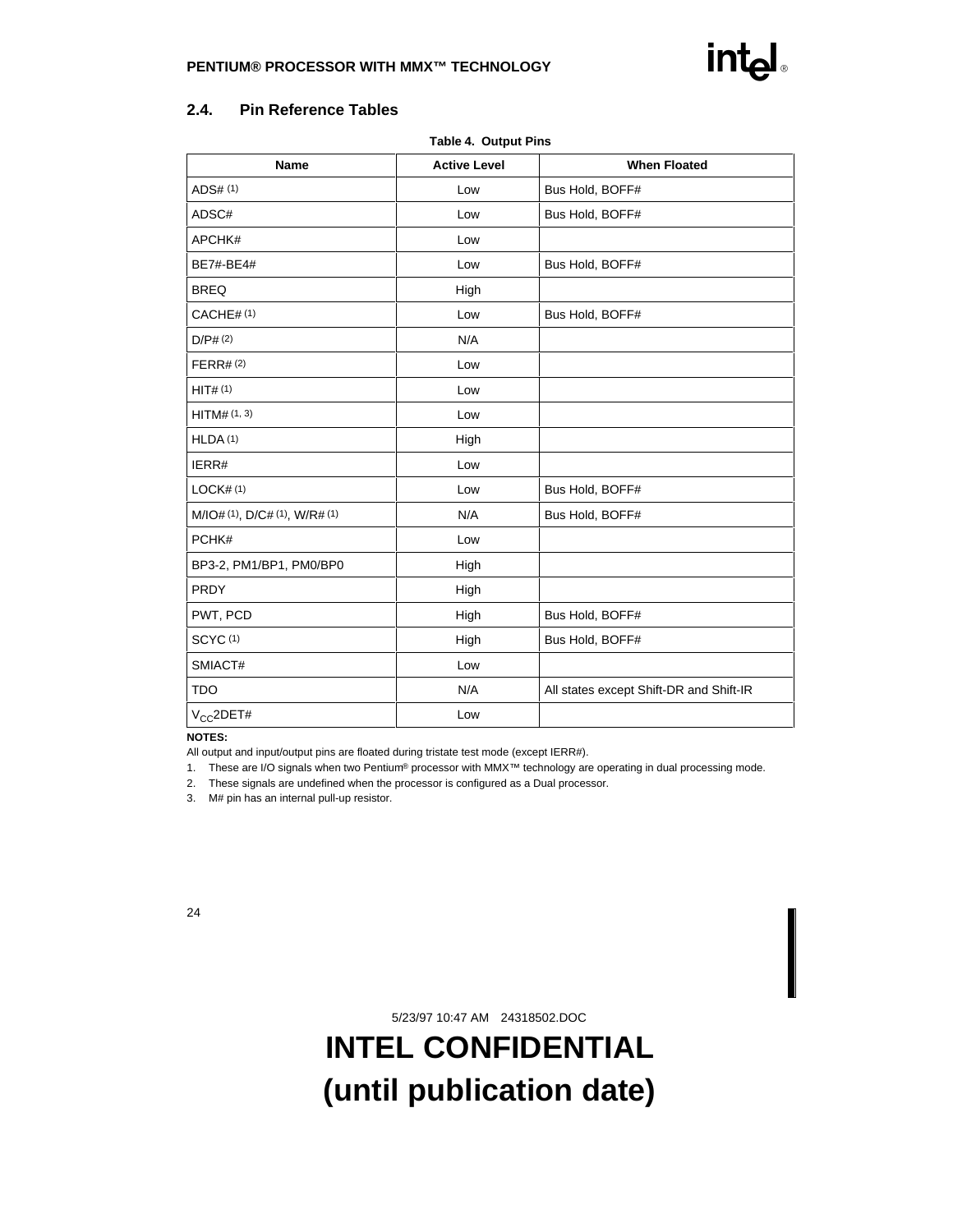

| Name            | <b>Active Level</b> | Synchronous/<br><b>Asynchronous</b> | Internal<br><b>Resistor</b> | Qualified              |
|-----------------|---------------------|-------------------------------------|-----------------------------|------------------------|
| A20M#(1)        | Low                 | Asynchronous                        |                             |                        |
| <b>AHOLD</b>    | High                | Synchronous                         |                             |                        |
| <b>APICEN</b>   | High                | Synchronous/RESET                   | Pull-up                     |                        |
| BF <sub>0</sub> | N/A                 | Synchronous/RESET                   | Pull-down                   |                        |
| BF <sub>1</sub> | N/A                 | Synchronous/RESET                   | Pull-up                     |                        |
| BOFF#           | Low                 | Synchronous                         |                             |                        |
| BRDY#           | Low                 | Synchronous                         | Pull-up                     | Bus State T2, T12, T2P |
| BRDYC#          | Low                 | Synchronous                         | Pull-up                     | Bus State T2, T12, T2P |
| <b>BUSCHK#</b>  | Low                 | Synchronous                         | Pull-up                     | BRDY#                  |
| <b>CLK</b>      | N/A                 |                                     |                             |                        |
| <b>CPUTYP</b>   | High                | Synchronous/RESET                   | Pull-down                   |                        |
| EADS#           | Low                 | Synchronous                         |                             |                        |
| EWBE#           | Low                 | Synchronous                         |                             | BRDY#                  |
| FLUSH#          | Low                 | Asynchronous                        |                             |                        |
| <b>HOLD</b>     | High                | Synchronous                         |                             |                        |
| IGNNE#(1)       | Low                 | Asynchronous                        |                             |                        |
| <b>INIT</b>     | High                | Asynchronous                        |                             |                        |
| <b>INTR</b>     | High                | Asynchronous                        |                             |                        |
| <b>INV</b>      | High                | Synchronous                         |                             | EADS#                  |
| LINT[1:0]       | High                | Asynchronous                        |                             | APICEN at RESET        |
| KEN#            | Low                 | Synchronous                         |                             | First BRDY#/NA#        |
| NA#             | Low                 | Synchronous                         |                             | Bus State T2, TD, T2P  |
| <b>NMI</b>      | High                | Asynchronous                        |                             |                        |
| PEN#            | Low                 | Synchronous                         |                             | BRDY#                  |
| <b>PICCLK</b>   | High                | Asynchronous                        | Pull-up                     |                        |
| R/S#            | N/A                 | Asynchronous                        | Pull-up                     |                        |
| <b>RESET</b>    | High                | Asynchronous                        |                             |                        |
| SMI#            | Low                 | Asynchronous                        | Pull-up                     |                        |
| STPCLK#         | Low                 | Asynchronous                        | Pull-up                     |                        |
| <b>TCK</b>      | N/A                 |                                     | Pull-up                     |                        |
| TDI             | N/A                 | Synchronous/TCK                     | Pull-up                     | <b>TCK</b>             |
| <b>TMS</b>      | N/A                 | Synchronous/TCK                     | Pull-up                     | <b>TCK</b>             |
| TRST#           | Low                 | Asynchronous                        | Pull-up                     |                        |
| WB/WT#          | N/A                 | Synchronous                         |                             | First BRDY#/NA#        |

#### **Table 5. Input Pins**

#### **NOTES:**

1. Undefined when the processor is configured as a Dual processor.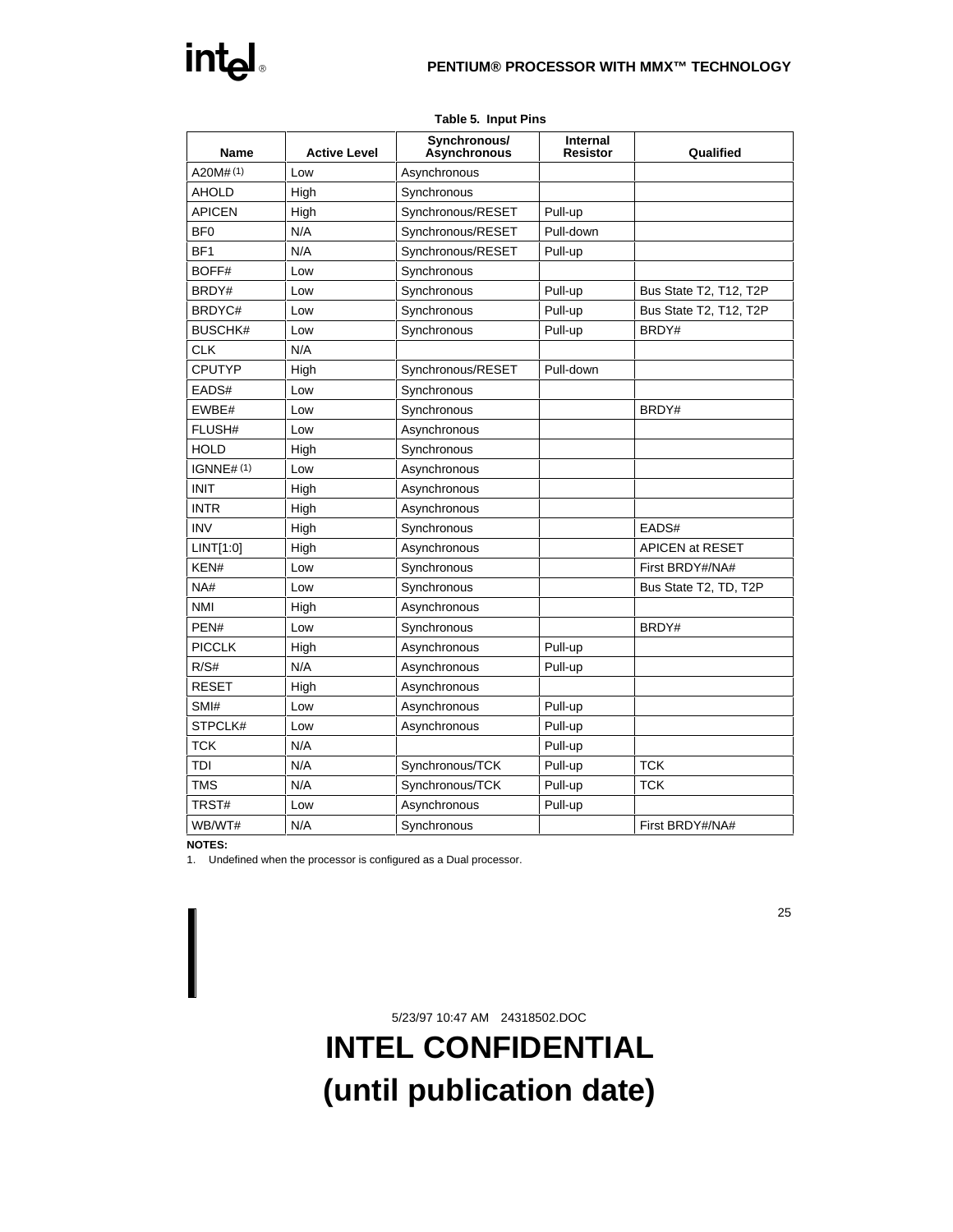| Table 6. Input/Output Pins (1) |                        |                               |                             |               |  |  |
|--------------------------------|------------------------|-------------------------------|-----------------------------|---------------|--|--|
| <b>Name</b>                    | <b>Active</b><br>Level | Qualified<br>(when an input)  | Internal<br><b>Resistor</b> |               |  |  |
| A31-A3                         | N/A                    | Address Hold, Bus Hold, BOFF# | EADS#                       |               |  |  |
| AP                             | N/A                    | Address Hold, Bus Hold, BOFF# | EADS#                       |               |  |  |
| BE3#-BE0#                      | Low                    | Address Hold, Bus Hold, BOFF# | <b>RESET</b>                | Pull-down (2) |  |  |
| D63-D0                         | N/A                    | Bus Hold, BOFF#               | BRDY#                       |               |  |  |
| DP7-DP0                        | N/A                    | Bus Hold, BOFF#               | BRDY#                       |               |  |  |
| DPEN#                          | low                    |                               | <b>RESET</b>                | Pull-up       |  |  |
| PICD <sub>0</sub>              | N/A                    |                               |                             | Pull-up       |  |  |
| PICD <sub>1</sub>              | N/A                    |                               |                             | Pull-down     |  |  |

#### **NOTES:**

1. All output and input/output pins are floated during tristate test mode (except TDO, IERR# and TDO).

2. BE3#-BE0# have Pull-downs during RESET only.

#### **Table 7. Inter-Processor Input/Output Pins**

| <b>Name</b> | <b>Active Level</b> | <b>Internal Resistor</b> |
|-------------|---------------------|--------------------------|
| PHIT#       | LOW                 | Pull-up                  |
| PHITM#      | Low                 | Pull-up                  |
| PBGNT#      | Low                 | Pull-up                  |
| PBREQ#      | Low                 | Pull-up                  |

**NOTES:**

For proper inter-processor operation, the system cannot load these signals.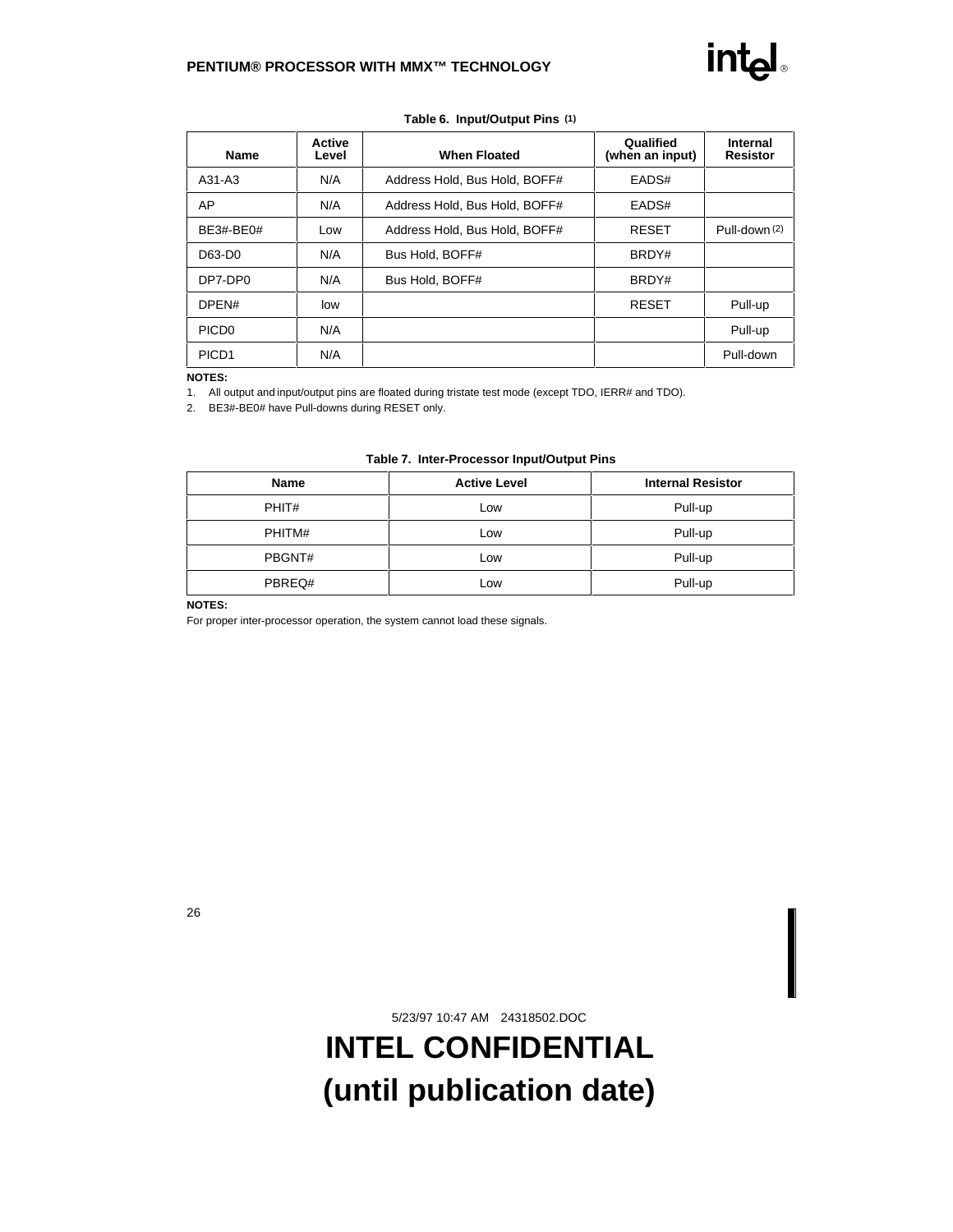## **2.5. Pin Grouping According to Function**

Table 8 organizes the pins with respect to their function.

| <b>Function</b>                       | <b>Pins</b>                            |
|---------------------------------------|----------------------------------------|
| Clock                                 | <b>CLK</b>                             |
| Initialization                        | RESET, INIT, BF1-BF0                   |
| <b>Address Bus</b>                    | A31-A3, BE7#-BE0#                      |
| <b>Address Mask</b>                   | A20M#                                  |
| Data Bus                              | D63-D0                                 |
| <b>Address Parity</b>                 | AP, APCHK#                             |
| <b>APIC Support</b>                   | PICCLK, PICD0-1                        |
| Data Parity                           | DP7-DP0, PCHK#, PEN#                   |
| <b>Internal Parity Error</b>          | IERR#                                  |
| <b>System Error</b>                   | <b>BUSCHK#</b>                         |
| <b>Bus Cycle Definition</b>           | M/IO#, D/C#, W/R#, CACHE#, SCYC, LOCK# |
| <b>Bus Control</b>                    | ADS#, ADSC#, BRDY#, BRDYC#, NA#        |
| Page Cacheability                     | PCD, PWT                               |
| Cache Control                         | KEN#, WB/WT#                           |
| Cache Snooping/Consistency            | AHOLD, EADS#, HIT#, HITM#, INV         |
| Cache Flush                           | FLUSH#                                 |
| <b>Write Ordering</b>                 | EWBE#                                  |
| <b>Bus Arbitration</b>                | BOFF#, BREQ, HOLD, HLDA                |
| Dual Processing Private Bus Control   | PBGNT#, PBREQ#, PHIT#, PHITM#          |
| Interrupts                            | INTR, NMI                              |
| <b>Floating-Point Error Reporting</b> | FERR#, IGNNE#                          |
| System Management Mode                | SMI#, SMIACT#                          |
| <b>TAP Port</b>                       | TCK, TMS, TDI, TDO, TRST#              |
| Breakpoint/Performance Monitoring     | PM0/BP0, PM1/BP1, BP3-2                |
| Power Management                      | STPCLK#                                |
| Miscellaneous Dual Processing         | CPUTYP, D/P#                           |
| Debugging                             | R/S#, PRDY                             |
| <b>Voltage Detection</b>              | VCC2DET#                               |

#### **Table 8. Pin Functional Grouping**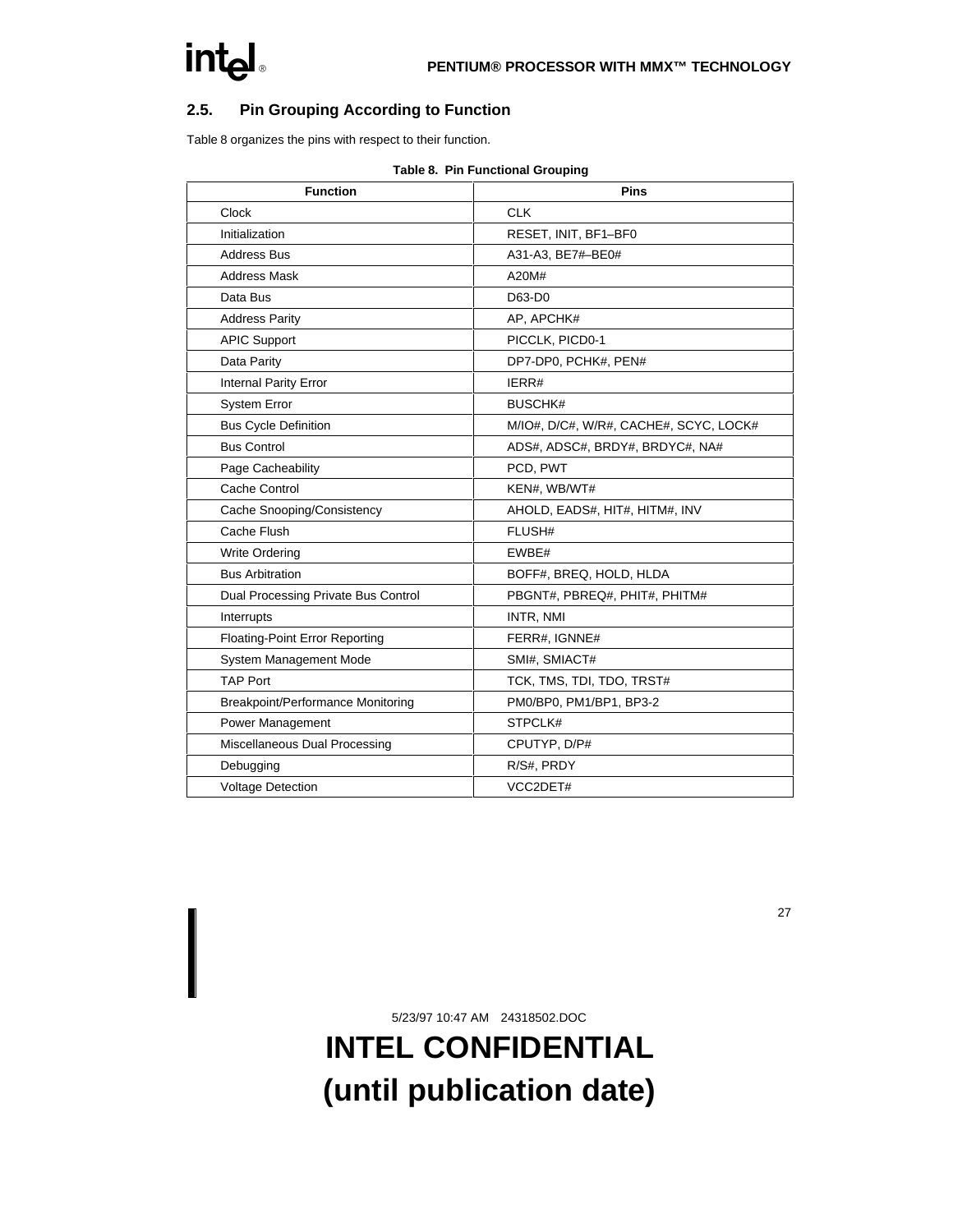### **3.0. ELECTRICAL SPECIFICATIONS**

This section describes the electrical differences between the Pentium processor with MMX technology and the Pentium processor 133/150/166/200, as well as the AC and DC specifications of the Pentium processor with MMX technology.

#### **3.1. Electrical Characteristics and Differences between the Pentium® Processor with MMX™ Technology and the Pentium Processor 133/150/166/200**

When designing a Pentium processor with MMX technology system from a Pentium processor 133/150/166/200 system, there are a number of electrical differences that require attention. Designing a single motherboard that supports various members of the Pentium processor family including the Pentium processor with MMX technology, Pentium processor 133/150/166/200, Pentium OverDrive® processor, or future Pentium OverDrive processor can be easily accomplished. Refer to the Pentium® Processor Flexible Motherboard Design Guidelines application note (Order Number 243187) for more information and specific implementation examples.

The following sections highlight key electrical issues pertaining to the Pentium processor with MMX technology power supplies, connection specifications and buffer models.

#### **3.1.1. POWER SUPPLIES**

The main electrical difference between the Pentium processor with MMX technology and the Pentium processor 133/150/166/200 is the operating voltage. The Pentium processor with MMX technology requires two separate voltage inputs, V<sub>CC2</sub> and V<sub>CC3</sub>. The  $V_{CC2}$  pins supply power to the Pentium processor with MMX technology core, while the  $V_{CC3}$ pins supply power to the processor I/O pins.

The Pentium processor 133/150/166/200, on the other hand, requires a single voltage supply for all  $V_{CC}$  pins. This single supply powers both the core and I/O pins of the Pentium processor 133/150/166/200.

28 By connecting all of the  $V_{CC2}$  pins together and all the  $V_{CC3}$  pins together on separate power islands, Pentium processor 133/150/166/200 designs can easily be converted to support the Pentium processor with MMX technology. In order to maintain<br>compatibility with Pentium processor compatibility 133/150/166/200-based platforms, the Pentium processor with MMX technology supports the standard 3.3V specification on its V<sub>CC3</sub> pins.

#### **3.1.1.1. Power Supply Sequencing**

There is no specific power sequence required for powering up or powering down the separate  $V_{CC2}$ and  $V_{CC3}$  supplies of the Pentium processor with MMX technology. It is recommended that the  $V_{CC2}$ and V<sub>CC3</sub> supplies be either both ON or both OFF within one second of each other.

#### **3.1.2. CONNECTION SPECIFICATIONS**

Connection specifications for the power and ground inputs, 3.3V inputs and outputs, and the NC/INC and unused inputs are discussed in the following sections.

#### **3.1.2.1. Power and Ground**

For clean on-chip power distribution, the Pentium processor with MMX technology in PPGA and SPGA packages has 28  $V_{CC3}$  (I/O power), 25  $V_{CC2}$  (core power) and 53  $V_{SS}$  (ground) inputs. Power and ground connections must be made to all external  $V_{CC}$ and V<sub>SS</sub> pins of the Pentium processor with MMX technology. On the circuit board all  $V_{CC3}$  pins must be connected to a 3.3V  $V_{CC}$  plane. All  $V_{CC2}$  pins must be connected to a 2.8V V<sub>CC</sub> plane. All V<sub>SS</sub> pins must be connected to a V<sub>SS</sub> plane.

#### **3.1.2.1.1.** V<sub>CC2</sub> and V<sub>CC3</sub> Measurement **Specification**

The values of  $V_{CC2}$  and  $V_{CC3}$  should be measured at the bottom side of the processor pins using an oscilloscope with a 3 dB bandwidth of at least 20 MHz (100 MS/s digital sampling rate). There should be a short isolation ground lead attached to a processor pin on the bottom side of the board.

The measurement should be taken at the following  $V_{\text{CC}}/V_{\text{SS}}$  pairs: AN13/AM10, AN21/AM18, AN29/ AM26, AC37/Z36, U37/R36, L37/H36, A25/B28, A17/B20, A7/B10, G1/K2, S1/V2, AC1/Z2. One-half of these pins are  $V_{CC2}$  while the others are  $V_{CC3}$ ; the operating ranges for the  $V_{CC2}$  and  $V_{CC3}$  pins are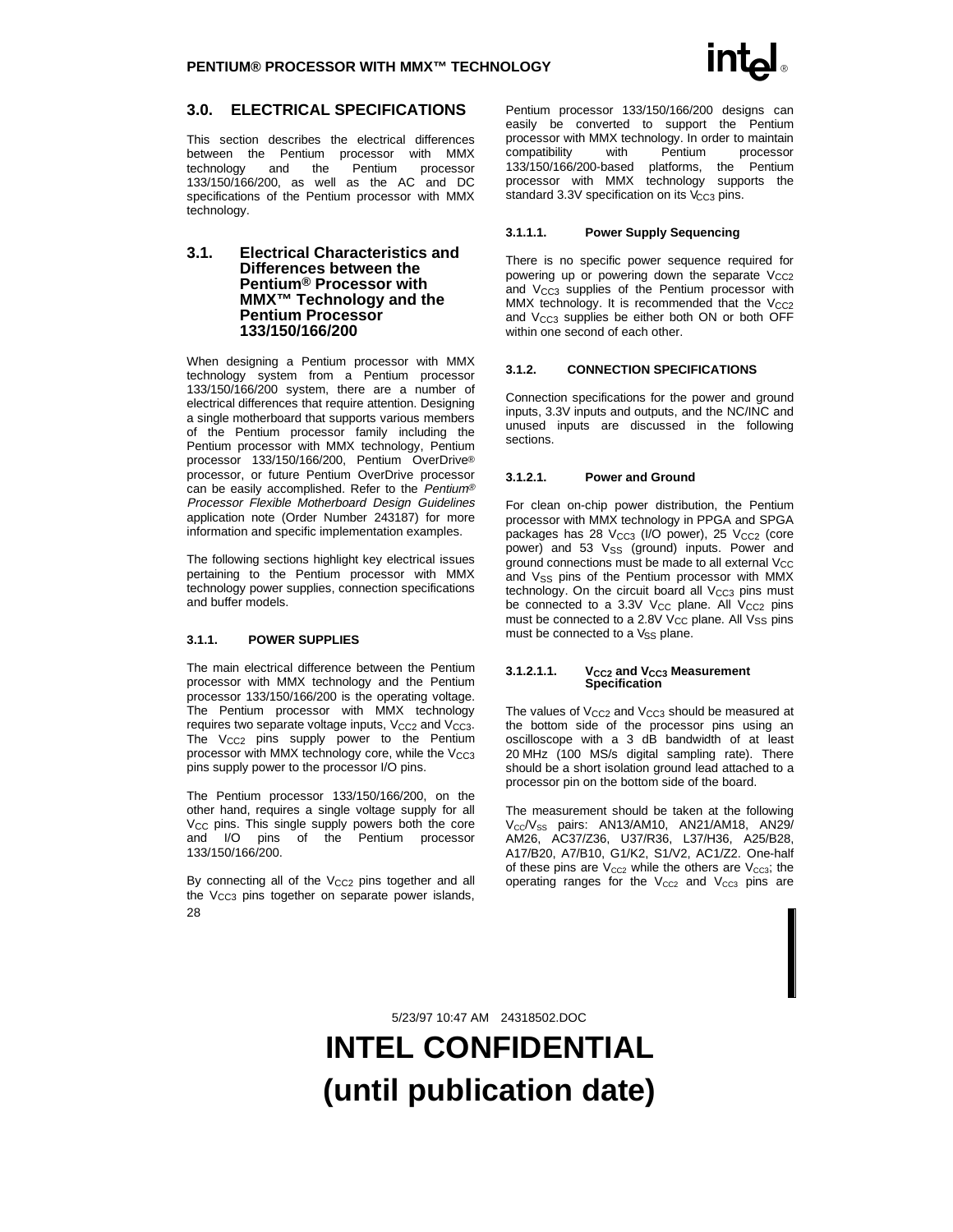specified at different voltages. See Table 10 for the specification.

The display should show continuous sampling of the voltage line, at 20 mV/div, and 500 ns/div with the trigger point set to the center point of the range. Slowly move the trigger to the high and low ends of the specification, and verify that excursions beyond these limits are not observed. There are no allowances for crossing the high and low limits of the voltage specification. For more information on measurement techniques, see the Voltage Guidelines for Pentium® Processors with MMX<sup>™</sup> Technology application note (Order Number 243186).

#### **3.1.2.1.2. Decoupling Recommendations**

Liberal decoupling capacitance should be placed near the Pentium processor with MMX technology. The Pentium processor with MMX technology, when driving its large address and data buses at high frequencies, can cause transient power surges, particularly when driving large capacitive loads.

Low inductance capacitors and interconnects are recommended for best high frequency electrical performance. Inductance can be reduced by shortening circuit board traces between the Pentium processor with MMX technology and decoupling capacitors as much as possible. These capacitors should be evenly distributed around each component on the power plane. Capacitor values should be chosen to ensure they eliminate both low and high frequency noise components.

For the Pentium processor with MMX technology, the power consumption can transition from a low level of power to a much higher level (or high to low power) very rapidly. A typical example would be entering or exiting the Stop Grant State. Another example would be executing a HALT instruction, causing the Pentium processor with MMX technology to enter the AutoHALT Power Down State, or transitioning from HALT to the Normal State. All of these examples may cause abrupt changes in the power being consumed by the Pentium processor with MMX technology. Note that the AutoHALT Power Down feature is always enabled even when other power management features are not implemented.

Bulk storage capacitors with a low Effective Series Resistance (ESR) in the 10 $\Omega$  to 100 $\Omega$  range are required to maintain a regulated supply voltage during the interval between the time the current load changes and the point that the regulated power supply output can react to the change in load. In order to reduce the ESR, it may be necessary to place several bulk storage capacitors in parallel.

These capacitors should be placed near the Pentium processor with MMX technology on both the  $V_{CC2}$ and  $V_{CC3}$  plane to ensure that the supply voltage stays within specified limits during changes in the supply current during operation.

Detailed decoupling recommendations are provided in the Flexible Motherboard Design Guidelines application note (Order Number 243187)

#### **3.1.2.2. 3.3V Inputs and Outputs**

The inputs and outputs of the Pentium processor with MMX technology comply with the 3.3V JEDEC standard levels. Both inputs and outputs are also TTL-compatible, although the inputs cannot tolerate voltage swings above the  $V_{1N3}$  (max) specification.

System support components which use TTLcompatible inputs will interface to the Pentium processor with MMX technology without extra logic. This is because the Pentium processor drives according to the 5V TTL specification (but not beyond 3.3V).

For Pentium processor with MMX technology inputs, the voltage must not exceed the  $3.3V$  V<sub>IN3</sub> (max) specification. System support components can consist of 3.3V devices or open-collector devices. In an open-collector configuration, the external resistor should be biased to  $V_{CC3}$ .

All pins, including the CLK and PICCLK of the Pentium processor with MMX technology, are 3.3Vtolerant-only. If an 8259A interrupt controller is used, for example, the system must provide level converters between the 8259A and the Pentium processor with MMX technology.

#### **3.1.2.3. NC/INC and Unused Inputs**

All NC and INC pins must remain unconnected.

For reliable operation, always connect unused inputs to an appropriate signal level. Unused active low inputs should be connected to  $V_{CCS}$ . Unused active high inputs should be connected to  $V_{SS}$  (ground).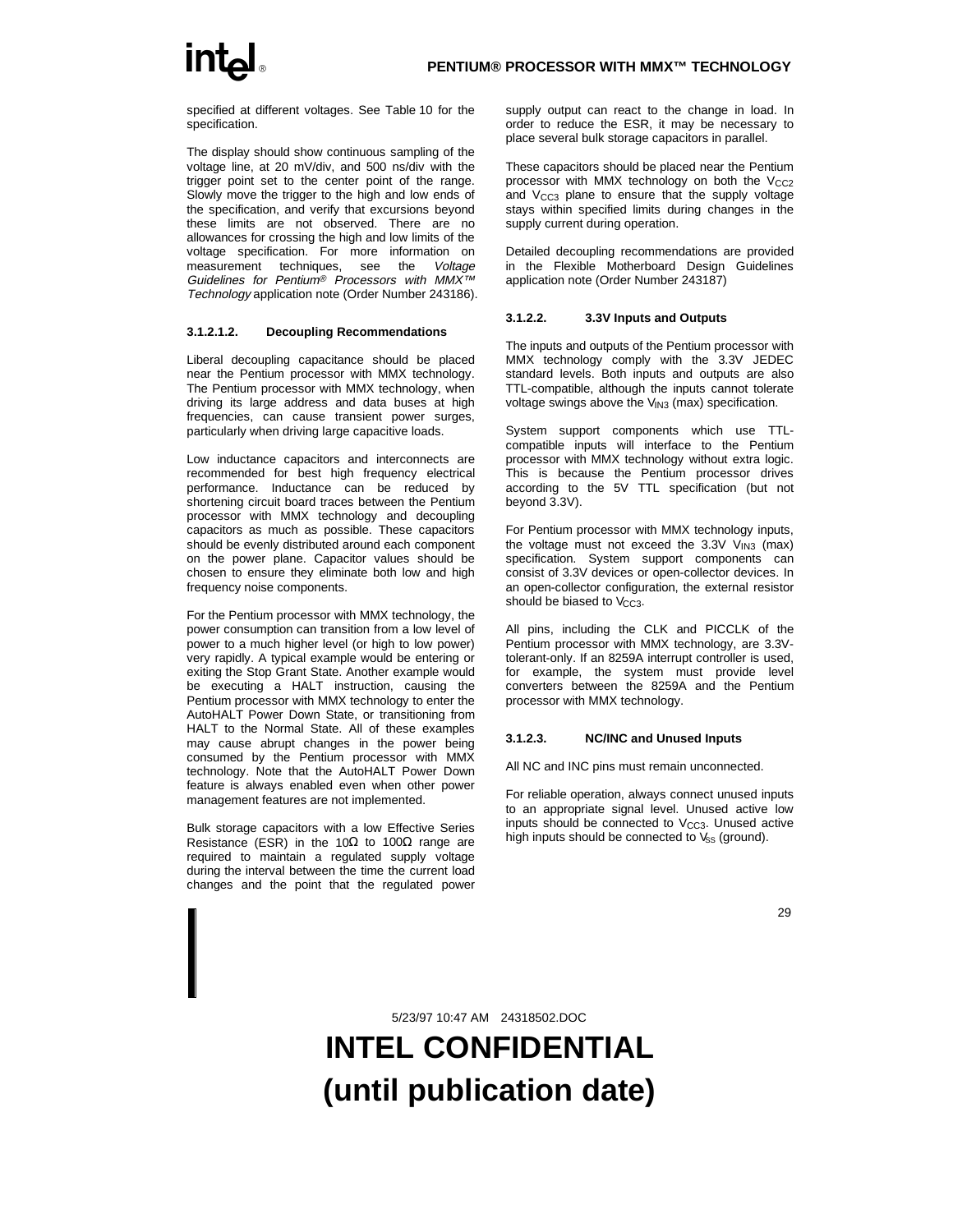#### **3.1.2.4. Private Bus**

When two Pentium processors with MMX technology are operating in dual processor mode, a "private bus" exists to arbitrate for the processor bus and maintain local cache coherency. The private bus consists of two pinout changes:

- 1. Five pins are added: PBREQ#, PBGNT#, PHIT#, PHITM#, D/P#.
- 2. Ten output pins become I/O pins: ADS#, D/C#, W/R#, M/IO#, CACHE#, LOCK#, HIT#, HITM#, HLDA, SCYC, BE#4.

The new pins are given AC specifications of valid delays at 0 pF, setup times and hold times. Simulate with these parameters and their respective I/O buffer models to guarantee that proper timings are met.

The AC specification gives input setup and hold times for the ten signals that become I/O pins. These setup and hold times must only be met when a dual processor is present in the system.

#### **3.1.3. BUFFER MODELS**

The structure of the buffer models for the Pentium processor with MMX technology and the Pentium processor 133/150/166/200 are identical. Some of the values of the components have changed to reflect the minor manufacturing process and package differences between the processors. The system should see insignificant differences between the AC behavior of the Pentium processor with MMX<br>technology and the Pentium processor technology and the Pentium processor 133/150/166/200.

Simulation of AC timings using the Pentium processor with MMX technology buffer models is recommended to ensure robust system designs. Pay specific attention to the signal quality restrictions imposed by 3.3V buffers.

### **3.2. Absolute Maximum Ratings**

Table 9 provides stress ratings only. Functional operation at the Absolute Maximum Ratings is not implied or guaranteed. Functional operating conditions are given in the AC and DC specification tables.

Extended exposure to the maximum ratings may affect device reliability. Furthermore, although the Pentium processor with MMX technology contains protective circuitry to resist damage from electrostatic discharge, always take precautions to avoid high static voltages or electric fields.

| Symbol           | <b>Parameter</b>                                       | Min    | Max                                                    | Unit | <b>Notes</b> |
|------------------|--------------------------------------------------------|--------|--------------------------------------------------------|------|--------------|
|                  | Storage Temperature                                    | $-65$  | 150                                                    | °C   |              |
|                  | Case Temperature Under<br><b>Bias</b>                  | $-65$  | 110                                                    | °C   |              |
| V <sub>CC3</sub> | V <sub>CC3</sub> Supply Voltage with<br>respect to Vss | $-0.5$ | 4.6                                                    | V    |              |
| V <sub>CC2</sub> | V <sub>CC2</sub> Supply Voltage with<br>respect to Vss | $-0.5$ | 3.7                                                    | V    |              |
| V <sub>IN3</sub> | 3V Only Buffer DC Input<br>Voltage                     | $-0.5$ | $V_{CC3}$ +0.5 (not to<br>exceed V <sub>CC3</sub> max) | ν    |              |

**Table 9. Absolute Maximum Ratings**

#### **WARNING**

Stressing the device beyond the Absolute Maximum Ratings may cause permanent damage. These are stress ratings only. Operation beyond the DC specifications is not recommended or guaranteed and extended exposure beyond the DC specifications may affect device reliability.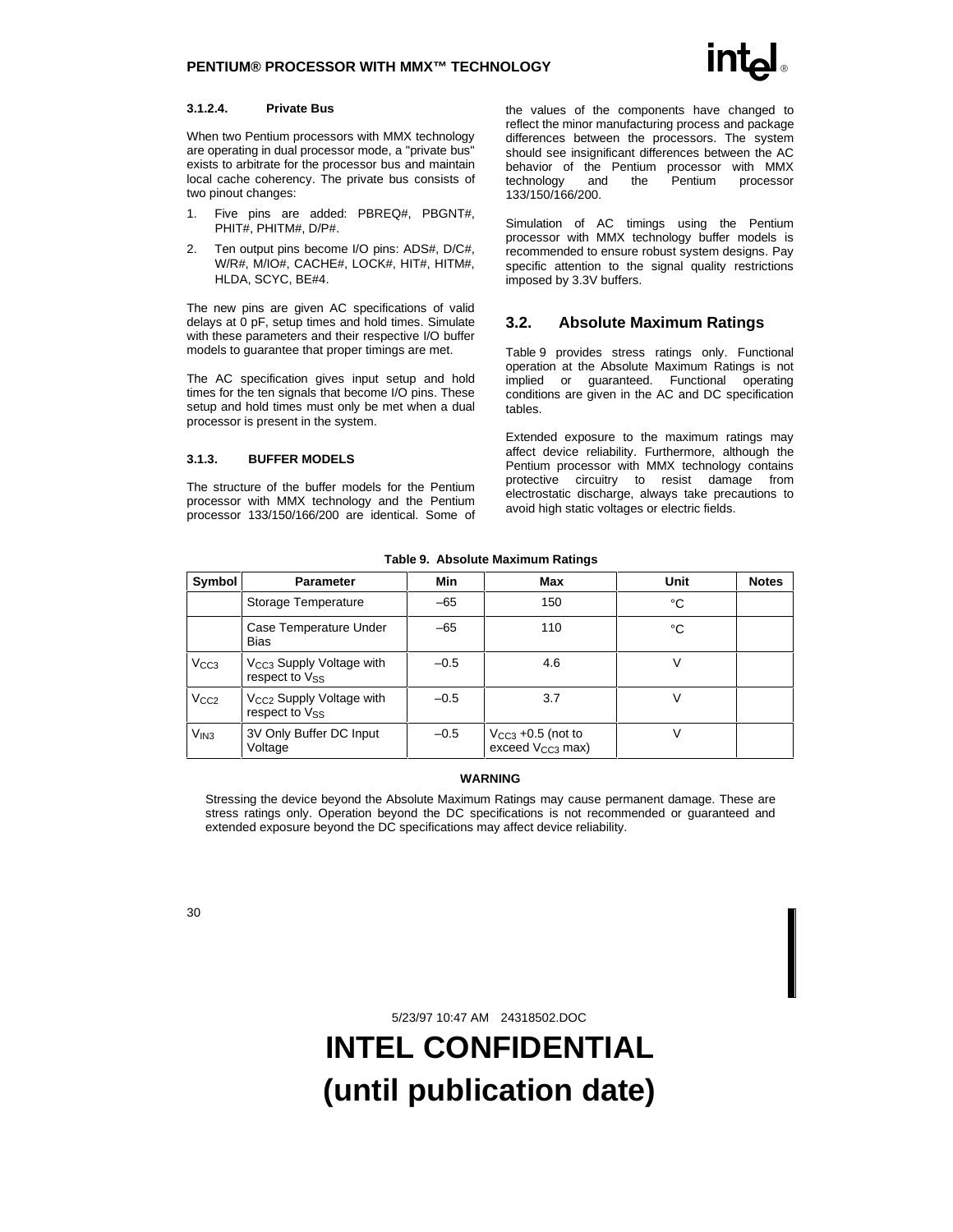## **3.3. DC Specifications**

Table 10 and Table 11 list the DC Specifications of the Pentium processor with MMX technology.

| <b>Symbol</b>              | <b>Parameter</b>         | Min   | <b>Nom</b> | Max | <b>Unit</b> | <b>Notes</b>                                   |
|----------------------------|--------------------------|-------|------------|-----|-------------|------------------------------------------------|
| $\mathsf{T}_\mathsf{CASE}$ | Case Temperature         |       |            | 70  | °C          |                                                |
| V <sub>CC2</sub>           | V <sub>CC2</sub> Voltage | 2.7   | 2.8        | 2.9 |             | Range = $2.8 \pm 3.57\%/1$                     |
| V <sub>CC3</sub>           | $VCC3$ Voltage           | 3.135 | 3.3        | 3.6 |             | Range = $3.3 - 5\%$ , $+9.09\%$ <sup>(1)</sup> |

#### **Table 10. V<sub>CC</sub> and T<sub>CASE</sub> Specifications**

**NOTES:**

1. See the  $V_{CC}$  measurement specification section earlier in this chapter.

#### **Table 11. 3.3V DC Specifications**

(See Table 10 for  $V_{CC}$  and  $T_{CASE}$  assumptions.)

| Symbol           | <b>Parameter</b>          | Min    | Max                    | Unit | <b>Notes</b>     |
|------------------|---------------------------|--------|------------------------|------|------------------|
| $V_{IL3}$        | Input Low Voltage         | $-0.3$ | 0.8                    | V    | TTL Level        |
| V <sub>IH3</sub> | Input High Voltage        | 2.0    | $V_{\text{CC3}} + 0.3$ | V    | TTL Level (3)    |
| V <sub>OL3</sub> | <b>Output Low Voltage</b> |        | 0.4                    | V    | TTL Level (1, 4) |
| V <sub>OH3</sub> | Output High Voltage       | 2.4    |                        | v    | TTL Level (2)    |

**NOTES:**

1. Parameter measured at –4 mA.

2. Parameter measured at 3 mA.

3. Parameter measured at nominal  $V_{CC3}$  which is 3.3V.

4. In dual processing systems, up to a 10 mA load from the second processor may be observed on the PCHK# signal. Based on silicon characterization data, V<sub>OL3</sub> of PCHK# will remain less than 400 mV even with a 10 mA load. PCHK# V<sub>OL3</sub> will increase to approximately 500 mV with a 14 mA load (worst case for a DP system with a 4 mA system load).

#### **Table 12. Icc Specifications** (Measured at  $V_{CC2}=2.9V$  and  $V_{CC3}=3.6V$ .)

| Symbol           | <b>Parameter</b>            | Min | Max                  | Unit           | <b>Notes</b>                          |
|------------------|-----------------------------|-----|----------------------|----------------|---------------------------------------|
| $I_{CC2}$        | <b>Power Supply Current</b> |     | 6500<br>5700<br>4750 | mA<br>mA<br>mA | 233 MHz<br>200 Mhz (1)<br>166 MHz (1) |
| $_{\text{LCG} }$ | <b>Power Supply Current</b> |     | 750<br>650<br>540    | mA<br>mA<br>mA | 233 MHz<br>200 MHz (1)<br>166 MHz (1) |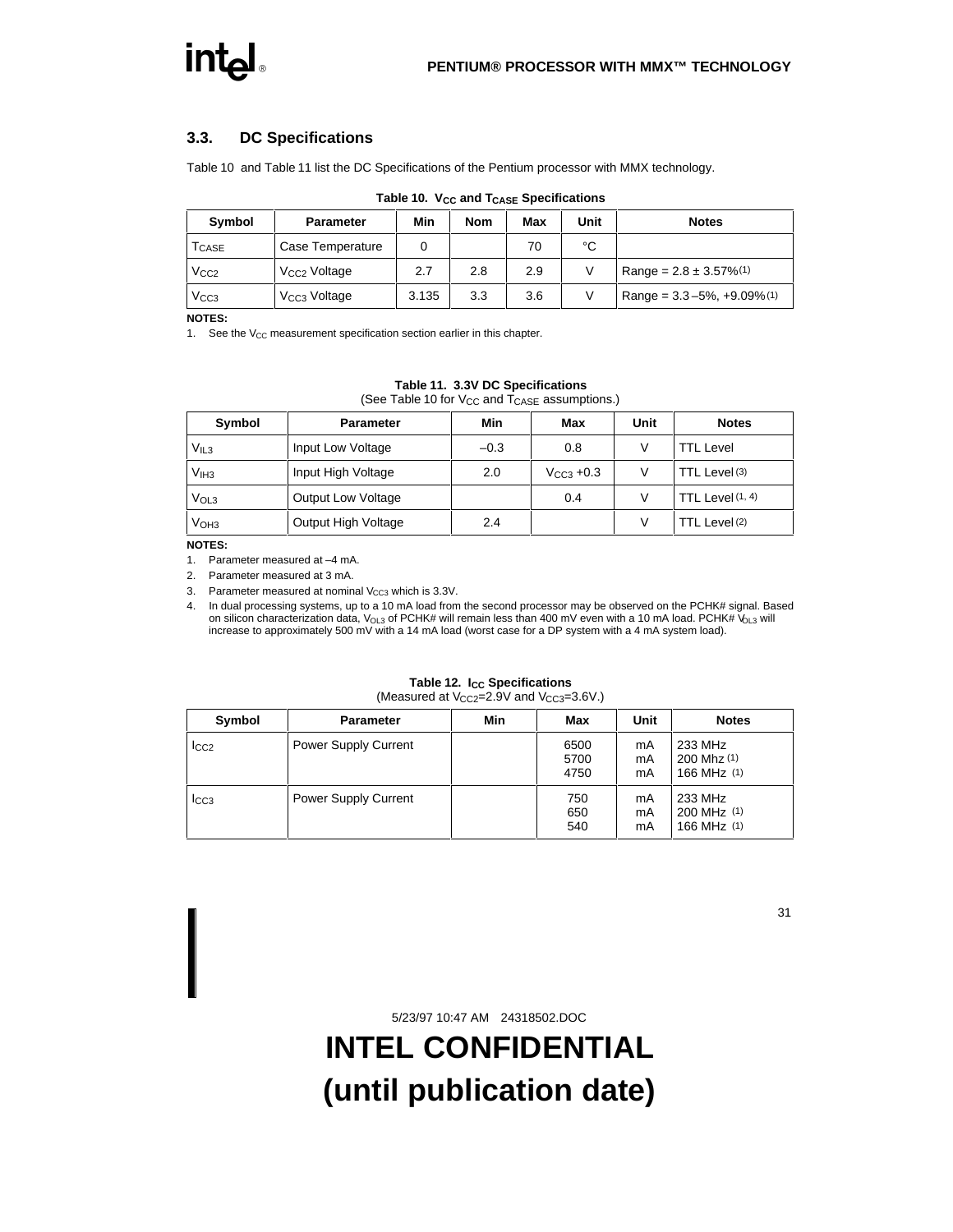#### **NOTES:**

1. This value should be used for power supply design. It was determined using a worst case instruction mix and maximum VCC. Power supply transient response and decoupling capacitors must be sufficient to handle the instantaneous current changes occurring during transitions from Stop Clock to full Active modes.

| <b>Parameter</b>                          | Typical <sup>(1)</sup>     | $Max^{(2)}$                   | Unit                    | <b>Notes</b>                                      |
|-------------------------------------------|----------------------------|-------------------------------|-------------------------|---------------------------------------------------|
| <b>Active Power</b>                       | 7.9(5)<br>7.3(5)<br>6.1(5) | 17.0(6)<br>15.7(6)<br>13.1(6) | Watts<br>Watts<br>Watts | 233 MHz<br>200 MHz<br>166 MHz                     |
| Stop Grant / Auto Halt<br>Powerdown Power |                            | 2.61<br>2.41<br>2.05          | Watts<br>Watts<br>Watts | 233 MHz (3)<br>$200$ MHz $(3)$<br>$166$ MHz $(3)$ |
| Stop Clock Power                          | 0.03                       | < 0.3                         | Watts                   | All frequencies <sup>(4)</sup>                    |

#### **Table 13. Power Dissipation Requirements for Thermal Design** (Measured at  $V_{CC2}$ =2.8V and  $V_{CC3}$ =3.3V.)

#### **NOTES:**

1. This is the typical power dissipation in a system. This value is expected to be the average value that will be measured in a system using a typical device at  $V_{CC2} = 2.8V$  running typical applications. This value is highly dependent upon the specific system configuration. Typical power specifications are not tested.

2. Systems must be designed to thermally dissipate the maximum active power dissipation. It is determined using worst case instruction mix with V<sub>CC2</sub> = 2.8V and V<sub>CC3</sub> = 3.3 and also takes into account the thermal time constants of the package.

3. Stop Grant/Auto Halt Power Down Power Dissipation is determined by asserting the STPCLK# pin or executing the HALT instruction.

4. Stop Clock Power Dissipation is determined by asserting the STPCLK# pin and then removing the external CLK input.

5. Active Power (typ) is the average power measured in a system using a typical device running typical applications under normal operating conditions at nominal  $V_{CC}$  and room temperature.

6. Active Power (max) is the maximum power dissipation under normal operating conditions at nominal  $V_{C C2}$ , worst-case temperature, while executing the worst case power instruction mix. Active power (max) is equivalent to Thermal Design Power (max).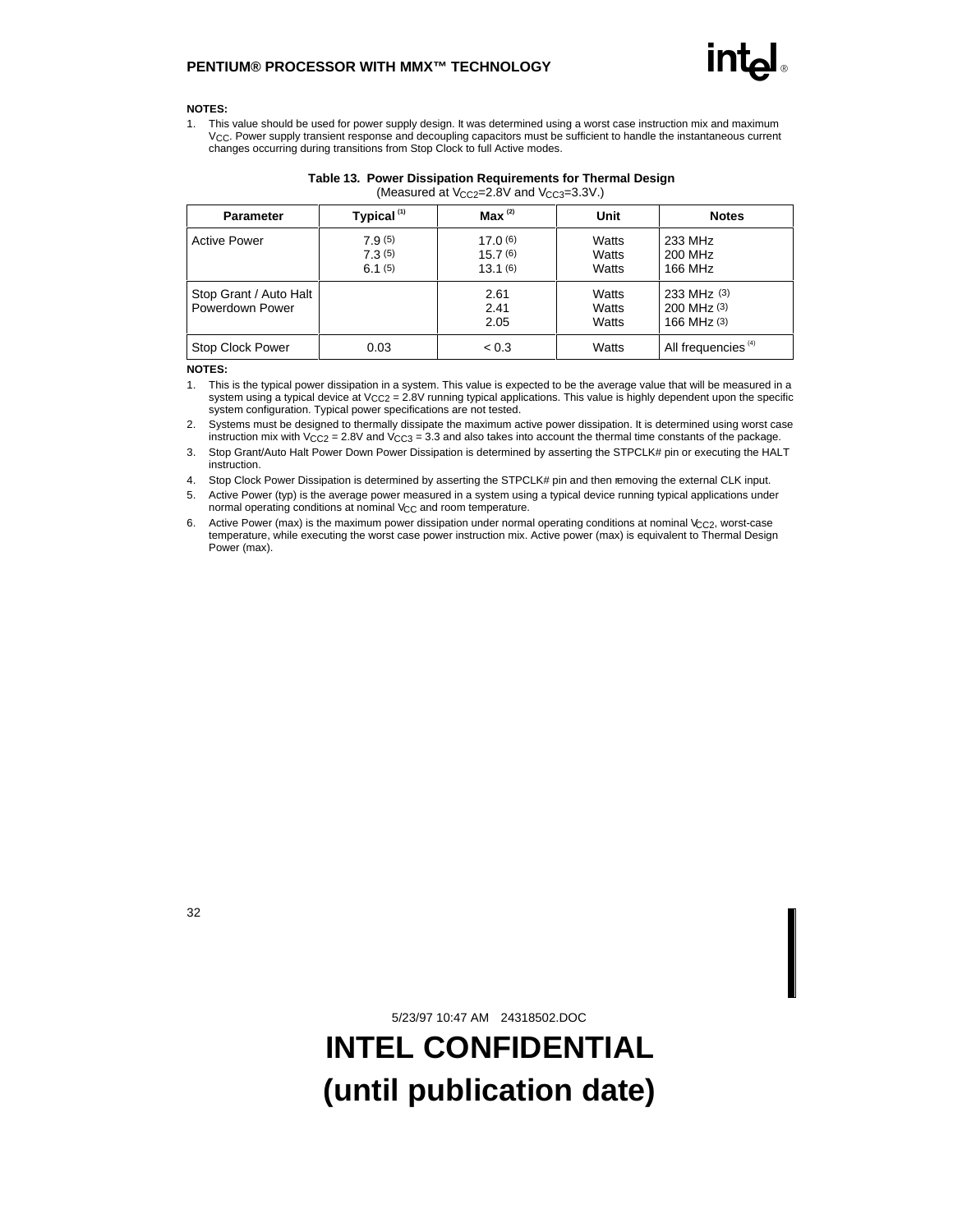| Symbol                  | <b>Parameter</b>               | Min | Max    | Unit | <b>Notes</b>                                                  |
|-------------------------|--------------------------------|-----|--------|------|---------------------------------------------------------------|
| $C_{IN}$                | Input Capacitance              |     | 15     | рF   | (4)                                                           |
| $\mathsf{C}_\mathsf{O}$ | <b>Output Capacitance</b>      |     | 20     | рF   | (4)                                                           |
| C <sub>I/O</sub>        | I/O Capacitance                |     | 25     | рF   | (4)                                                           |
| CCLK                    | <b>CLK Input Capacitance</b>   |     | 15     | pF   | (4)                                                           |
| $C$ <sub>TIN</sub>      | <b>Test Input Capacitance</b>  |     | 15     | pF   | (4)                                                           |
| $C_{TOUT}$              | <b>Test Output Capacitance</b> |     | 20     | рF   | (4)                                                           |
| $C_{\text{TCK}}$        | <b>Test Clock Capacitance</b>  |     | 15     | рF   | (4)                                                           |
| Iц                      | Input Leakage Current          |     | ±15    | μA   | $0 < V_{IN} < V_{II}$ ,<br>$V_{IH}$ > $V_{IN}$ > $V_{CC}$ (1) |
| <b>ILO</b>              | <b>Output Leakage Current</b>  |     | ±15    | μA   | $0 < V_{IN} < V_{II}$ ,<br>$VIH > VIN > VCC (1)$              |
| Iін                     | Input Leakage Current          |     | 200    | μA   | $V_{IN} = 2.4V(3)$                                            |
| I <sub>IL</sub>         | Input Leakage Current          |     | $-400$ | μA   | $V_{IN} = 0.4V(2, 5)$                                         |

**Table 14. Input and Output Characteristics**

#### **NOTES:**

1. This parameter is for inputs/outputs without an internal pull-up or pull-down.

2. This parameter is for inputs with an internal pull-up.

3. This parameter is for inputs with an internal pull-down.

4. Guaranteed by design.

5. This specification applies to the HITM# pin when it is driven as an input (e.g., in JTAG mode).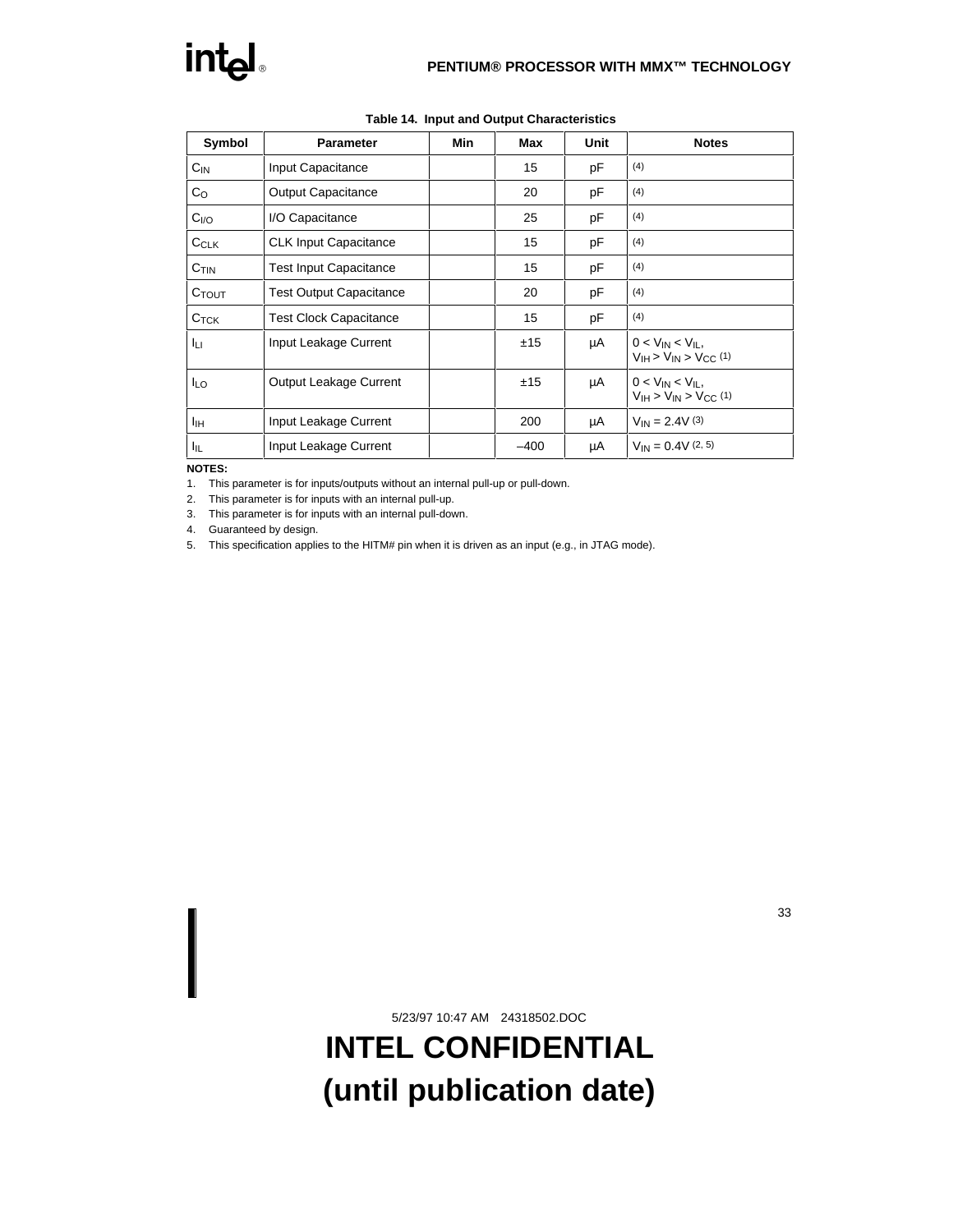## **3.4. AC Specifications**

The AC specifications consist of output delays, input setup requirements and input hold requirements. All AC specifications (with the exception of those for the TAP signals and APIC signals) are relative to the rising edge of the CLK input.

All timings are referenced to 1.5 volts for both "0" and "1" logic levels unless otherwise specified. Within the sampling window, a synchronous input must be stable for correct Pentium processor with MMX technology operation.

Each valid delay is specified for a 0 pF load. The system designer should use I/O buffer modeling to account for signal flight time delays.

Each Pentium processor with MMX technology specified to operate within a single bus-to-core ratio and a specific minimum to maximum bus frequency range (corresponding to a minimum to maximum core frequency range). Operation in other bus-tocore ratios or outside the specified operating frequency range is not supported. For example, the 166 MHz Pentium processor with MMX technology does not operate beyond the 66 MHz bus frequency and only supports the 2/5 bus-to-core ratio; it does not support the 1/3, 1/2, or 2/3 bus-to-core ratios.<br>Table 3 clarifies and summarizes these clarifies and summarizes these specifications.

| Table 15. Pentium® Processor with MMX™ Technology AC Specifications for |
|-------------------------------------------------------------------------|
| 66-MHz Bus Operation                                                    |

| Symbol          | <b>Parameter</b>                        | Min   | Max  | Unit       | <b>Figure</b> | <b>Notes</b>             |
|-----------------|-----------------------------------------|-------|------|------------|---------------|--------------------------|
|                 | Frequency                               | 33.33 | 66.6 | <b>MHz</b> | 4             |                          |
| $t_{1a}$        | <b>CLK Period</b>                       | 15.0  | 30.0 | ns         | 4             |                          |
| $t_{1b}$        | <b>CLK Period Stability</b>             |       | ±250 | ps         |               | Adjacent Clocks (1, 25)  |
| t <sub>2</sub>  | <b>CLK High Time</b>                    | 4.0   |      | ns         | 4             | 2V(1)                    |
| $t_3$           | <b>CLK Low Time</b>                     | 4.0   |      | ns         | 4             | 0.8V(1)                  |
| $t_4$           | <b>CLK Fall Time</b>                    | 0.15  | 1.5  | ns         | 4             | $(2.0V - 0.8V)$ $(1, 5)$ |
| t <sub>5</sub>  | <b>CLK Rise Time</b>                    | 0.15  | 1.5  | ns         | 4             | $(0.8V - 2.0V)$ (1, 5)   |
| t <sub>6a</sub> | PWT, PCD, CACHE# Valid<br>Delay         | 1.0   | 7.0  | ns         | 5             |                          |
| tsb             | AP Valid Delay                          | 1.0   | 8.5  | ns         | 5             |                          |
| $t_{6c}$        | BE0-7#, LOCK# Valid Delay               | 0.9   | 7.0  | ns         | 5             | (4)                      |
| t <sub>6d</sub> | ADS# Valid Delay                        | 0.8   | 6.0  | ns         | 5             |                          |
| t <sub>6e</sub> | ADSC#, D/C#, W/R#, SCYC,<br>Valid Delay | 0.8   | 7.0  | ns         | 5             |                          |
| tef             | M/IO# Valid Delay                       | 0.8   | 5.9  | ns         | 5             |                          |
| t <sub>6g</sub> | A3-A16 Valid Delay                      | 0.5   | 6.6  | ns         | 5             |                          |
| t <sub>6h</sub> | A17-A31 Valid Delay                     | 0.6   | 6.6  | ns         | 5             |                          |

(See Table 10 for  $V_{CC}$  and  $T_{CASE}$  specifications,  $C_L = 0$  pF.)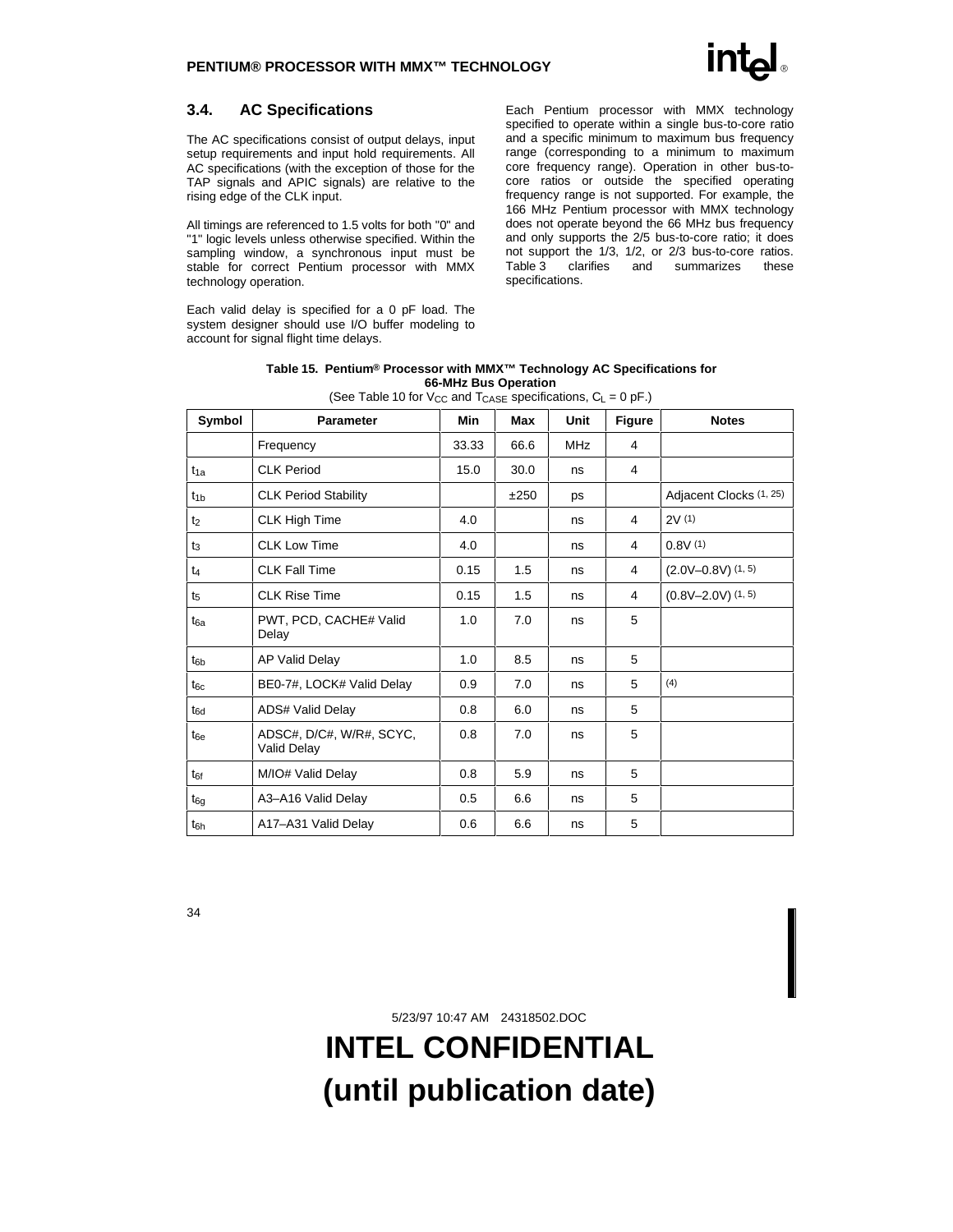

#### **Table 15. Pentium® Processor with MMX™ Technology AC Specifications for 66-MHz Bus Operation (Cont'd)**

| Symbol           | <b>Parameter</b>                                                                                              | Min | Max  | Unit | <b>Figure</b>  | <b>Notes</b> |  |
|------------------|---------------------------------------------------------------------------------------------------------------|-----|------|------|----------------|--------------|--|
| t <sub>7</sub>   | ADS#, ADSC#, AP, A3-A31,<br>PWT, PCD, BE0-7#, M/IO#,<br>D/C#, W/R#, CACHE#, SCYC,<br><b>LOCK# Float Delay</b> |     | 10.0 | ns   | 6              | (1)          |  |
| t <sub>8a</sub>  | APCHK#, IERR#, FERR# Valid<br>Delay                                                                           | 1.0 | 8.3  | ns   | 5              | (4)          |  |
| t <sub>8b</sub>  | PCHK# Valid Delay                                                                                             | 1.0 | 7.0  | ns   | 5              | (4)          |  |
| tga              | <b>BREQ Valid Delay</b>                                                                                       | 1.0 | 8.0  | ns   | 5              | (4)          |  |
| tgb              | SMIACT# Valid Delay                                                                                           | 1.0 | 7.3  | ns   | 5              | (4)          |  |
| tgc              | <b>HLDA Valid Delay</b>                                                                                       | 1.0 | 6.8  | ns   | 5              |              |  |
| $t_{10a}$        | HIT# Valid Delay                                                                                              | 1.0 | 6.8  | ns   | 5              |              |  |
| t <sub>10b</sub> | <b>HITM# Valid Delay</b>                                                                                      | 0.7 | 6.0  | ns   | 5              |              |  |
| $t_{11a}$        | PM0-1, BP0-3 Valid Delay                                                                                      | 1.0 | 10.0 | ns   | 5              |              |  |
| $t_{11b}$        | <b>PRDY Valid Delay</b>                                                                                       | 1.0 | 8.0  | ns   | 5              |              |  |
| $t_{12}$         | D0-D63, DP0-7 Write Data Valid<br>Delay                                                                       | 1.3 | 7.5  | ns   | 5              |              |  |
| $t_{13}$         | D0-D63, DP0-3 Write Data Float<br>Delay                                                                       |     | 10.0 | ns   | 6              | (1)          |  |
| $t_{14}$         | A5-A31 Setup Time                                                                                             | 6.0 |      | ns   | 7              | (26)         |  |
| $t_{15}$         | A5-A31 Hold Time                                                                                              | 1.0 |      | ns   | $\overline{7}$ |              |  |
| $t_{16a}$        | <b>INV, AP Setup Time</b>                                                                                     | 5.0 |      | ns   | 7              |              |  |
| $t_{16b}$        | EADS# Setup Time                                                                                              | 5.0 |      | ns   | $\overline{7}$ |              |  |
| $t_{17}$         | EADS#, INV, AP Hold Time                                                                                      | 1.0 |      | ns   | 7              |              |  |
| $t_{18a}$        | <b>KEN# Setup Time</b>                                                                                        | 5.0 |      | ns   | 7              |              |  |
| $t_{18b}$        | NA#, WB/WT# Setup Time                                                                                        | 4.5 |      | ns   | 7              |              |  |
| $t_{19}$         | KEN#, WB/WT#, NA# Hold Time                                                                                   | 1.0 |      | ns   | 7              |              |  |
| $t_{20}$         | BRDY#, BRDYC# Setup Time                                                                                      | 5.0 |      | ns   | 7              |              |  |
| $t_{21}$         | BRDY#, BRDYC# Hold Time                                                                                       | 1.0 |      | ns   | 7              |              |  |
| $t_{22}$         | AHOLD, BOFF# Setup Time                                                                                       | 5.5 |      | ns   | 7              |              |  |
| $t_{23}$         | AHOLD, BOFF# Hold Time                                                                                        | 1.0 |      | ns   | $\overline{7}$ |              |  |
| $t_{24a}$        | BUSCHK#, EWBE#, HOLD<br>Setup Time                                                                            | 5.0 |      | ns   | 7              |              |  |

(See Table 10 for V<sub>CC</sub> and  $T_{\text{CASE}}$  specifications,  $C_L = 0$  pF.)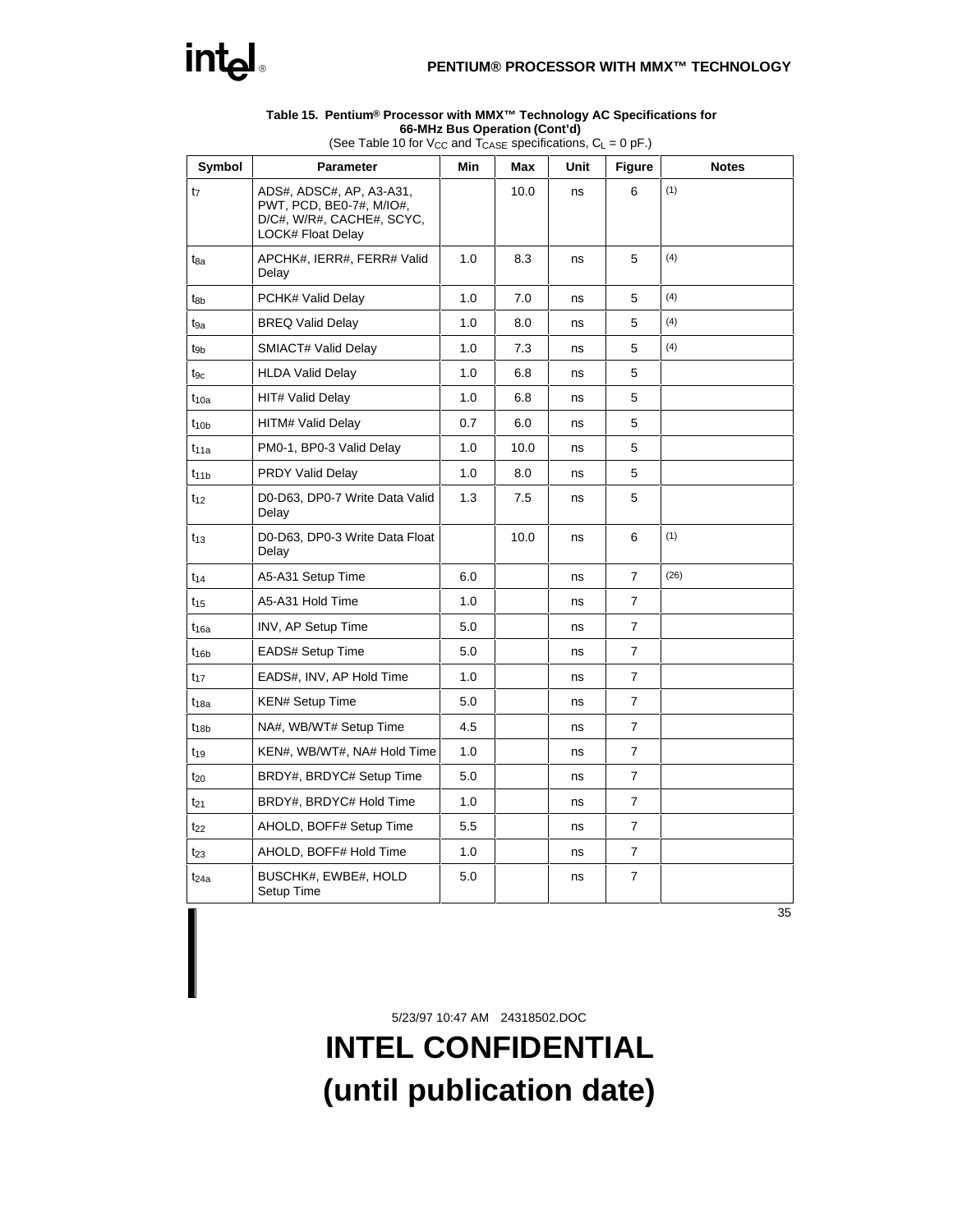

#### **Table 15. Pentium® Processor with MMX™ Technology AC Specifications for 66-MHz Bus Operation (Cont'd)**

| Symbol           | <b>Parameter</b>                                                           | Min  | Max | Unit       | <b>Figure</b>  | <b>Notes</b>                  |
|------------------|----------------------------------------------------------------------------|------|-----|------------|----------------|-------------------------------|
| $t_{24b}$        | PEN# Setup Time                                                            | 4.8  |     | ns         | 7              |                               |
| $t_{25a}$        | BUSCHK#, EWBE#, PEN# Hold<br>Time                                          | 1.0  |     | ns         | 7              |                               |
| $t_{25b}$        | <b>HOLD Hold Time</b>                                                      | 1.5  |     | ns         | $\overline{7}$ |                               |
| $t_{26}$         | A20M#, INTR, STPCLK# Setup<br>Time                                         | 5.0  |     | ns         | $\overline{7}$ | (12, 16)                      |
| t <sub>27</sub>  | A20M#, INTR, STPCLK# Hold<br>Time                                          | 1.0  |     | ns         | $\overline{7}$ | (13)                          |
| $t_{28}$         | INIT, FLUSH#, NMI, SMI#,<br><b>IGNNE# Setup Time</b>                       | 5.0  |     | ns         | $\overline{7}$ | (12, 16, 17)                  |
| t <sub>29</sub>  | INIT, FLUSH#, NMI, SMI#,<br>IGNNE# Hold Time                               | 1.0  |     | ns         | 7              | (13)                          |
| $t_{30}$         | INIT, FLUSH#, NMI, SMI#,<br>IGNNE# Pulse Width, Async                      | 2.0  |     | <b>CLK</b> |                | (15, 17)                      |
| $t_{31}$         | R/S# Setup Time                                                            | 5.0  |     | ns         | $\overline{7}$ | (12, 16, 17)                  |
| t32              | R/S# Hold Time                                                             | 1.0  |     | ns         | $\overline{7}$ | (13)                          |
| t33              | R/S# Pulse Width, Async.                                                   | 2.0  |     | <b>CLK</b> |                | 15, 17)                       |
| $t_{34}$         | D0-D63, DP0-7 Read Data<br>Setup Time                                      | 2.8  |     | ns         | $\overline{7}$ |                               |
| t <sub>35</sub>  | D0-D63, DP0-7 Read Data Hold<br>Time                                       | 1.5  |     | ns         | 7              |                               |
| t <sub>36</sub>  | <b>RESET Setup Time</b>                                                    | 5.0  |     | ns         | 8              | (12, 16)                      |
| t <sub>37</sub>  | <b>RESET Hold Time</b>                                                     | 1.0  |     | ns         | 8              | (13)                          |
| $t_{38}$         | RESET Pulse Width, V <sub>CC</sub> & CLK<br><b>Stable</b>                  | 15.0 |     | <b>CLK</b> | 8              | (17)                          |
| t <sub>39</sub>  | RESET Active After V <sub>CC</sub> & CLK<br>Stable                         | 1.0  |     | ms         | 8              | Power up                      |
| t <sub>40</sub>  | <b>Reset Configuration Signals</b><br>(INIT, FLUSH#) Setup Time            | 5.0  |     | ns         | 8              | (12, 16, 17)                  |
| t41              | <b>Reset Configuration Signals</b><br>(INIT, FLUSH#) Hold Time             | 1.0  |     | ns         | (13)<br>8      |                               |
| t <sub>42a</sub> | <b>Reset Configuration Signals</b><br>(INIT, FLUSH#) Setup Time,<br>Async. | 2.0  |     | <b>CLK</b> |                | To RESET falling edge<br>(16) |
| $t_{42b}$        | <b>Reset Configuration Signals</b>                                         | 2.0  |     | <b>CLK</b> |                | To RESET falling edge         |

(See Table 10 for V<sub>CC</sub> and  $T_{\text{CASE}}$  specifications,  $C_L = 0$  pF.)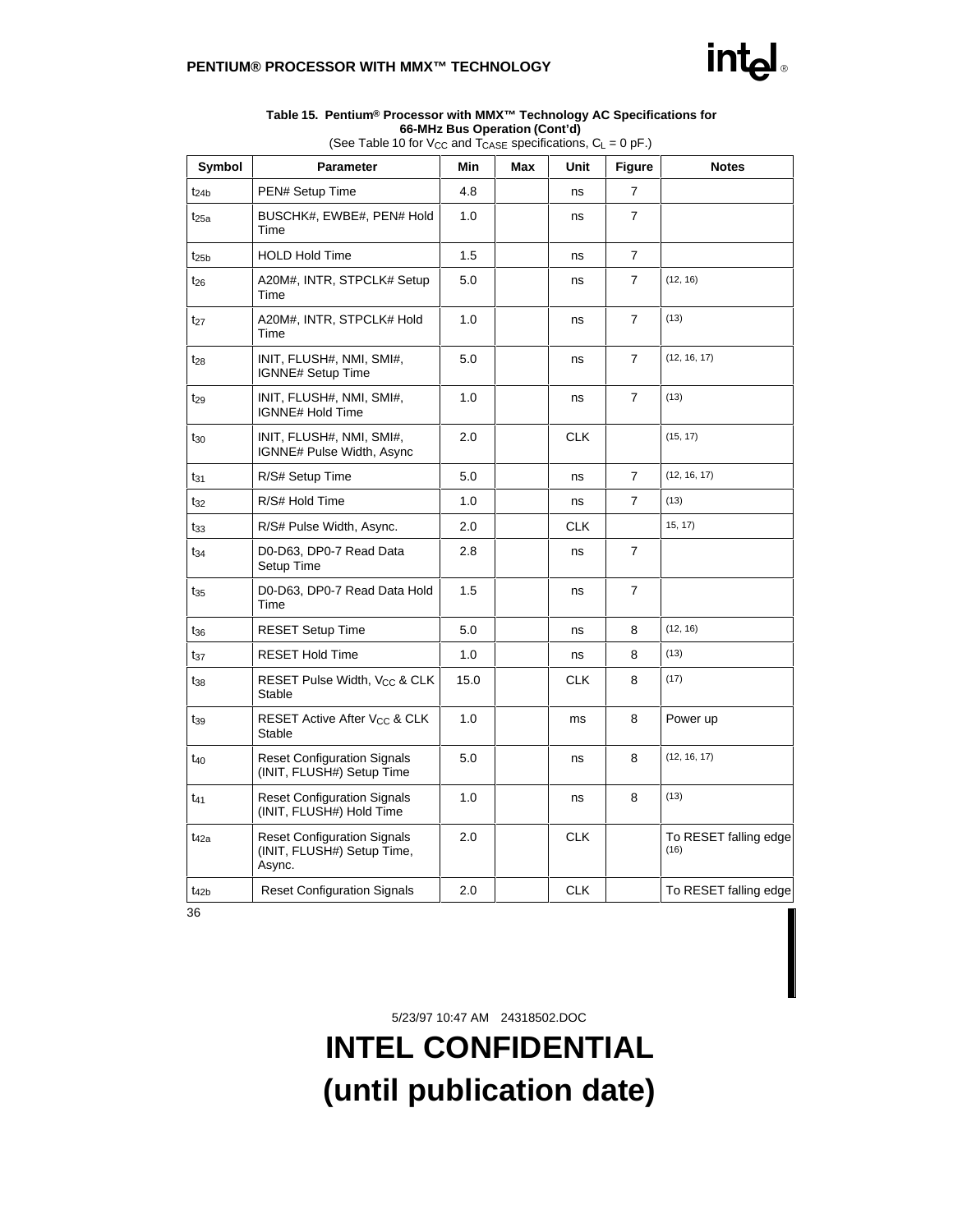

#### **Table 15. Pentium® Processor with MMX™ Technology AC Specifications for 66-MHz Bus Operation (Cont'd)**

| Symbol           | Parameter                                                                     | Min                           | Max   | Unit       | <b>Figure</b>           | <b>Notes</b>                  |
|------------------|-------------------------------------------------------------------------------|-------------------------------|-------|------------|-------------------------|-------------------------------|
|                  | (INIT, FLUSH#, BRDYC#,<br>BUSCHK#) Hold Time, Async.                          |                               |       |            |                         | (27)                          |
| $t_{42c}$        | <b>Reset Configuration Signals</b><br>(BRDYC#, BUSCHK#) Setup<br>Time, Async. | 3.0                           |       | <b>CLK</b> |                         | To RESET falling edge<br>(27) |
| t43a             | BF0, BF1, CPUTYP Setup Time                                                   | 1.0                           |       | ms         | 8                       | To RESET falling edge<br>(22) |
| $t_{43b}$        | BF0, BF1, CPUTYP Hold Time                                                    | 2.0                           |       | <b>CLK</b> |                         | To RESET falling edge<br>(22) |
| $t_{43c}$        | APICEN, BE4# Setup Time                                                       | 2.0                           |       | <b>CLK</b> |                         | To RESET falling edge         |
| t <sub>43d</sub> | APICEN, BE4# Hold Time                                                        | 2.0                           |       | <b>CLK</b> |                         | To RESET falling edge         |
| $t_{44}$         | <b>TCK Frequency</b>                                                          |                               | 16.0  | <b>MHz</b> |                         |                               |
| $t_{45}$         | <b>TCK Period</b>                                                             | 62.5                          |       | ns         | 4                       |                               |
| t <sub>46</sub>  | TCK High Time                                                                 | 25.0                          |       | ns         | 4                       | 2V(1)                         |
| t <sub>47</sub>  | <b>TCK Low Time</b>                                                           | 25.0                          |       | ns         | 4                       | 0.8V(1)                       |
| t <sub>48</sub>  | <b>TCK Fall Time</b>                                                          |                               | 5.0   | ns         | 4                       | $(2.0V - 0.8V)$ $(1, 8, 9)$   |
| t <sub>49</sub>  | <b>TCK Rise Time</b>                                                          |                               | 5.0   | ns         | 4                       | $(0.8V - 2.0V)$ $(1, 8, 9)$   |
| $t_{50}$         | <b>TRST# Pulse Width</b>                                                      | 40.0                          |       | ns         | 10                      | Asynchronous (1)              |
| $t_{51}$         | TDI, TMS Setup Time                                                           | 5.0                           |       | ns         | 9                       | (7)                           |
| $t_{52}$         | TDI, TMS Hold Time                                                            | 13.0                          |       | ns         | 9                       | (7)                           |
| $t_{53}$         | <b>TDO Valid Delay</b>                                                        | 2.5                           | 20.0  | ns         | 9                       | (8)                           |
| t <sub>54</sub>  | <b>TDO Float Delay</b>                                                        |                               | 25.0  | ns         | 9                       | (1, 8)                        |
| t <sub>55</sub>  | All Non-Test Outputs Valid Delay                                              | 2.5                           | 20.0  | ns         | 9                       | (3, 8, 10)                    |
| t <sub>56</sub>  | All Non-Test Outputs Float Delay                                              |                               | 25.0  | ns         | 9                       | (1, 3, 8, 10)                 |
| t <sub>57</sub>  | All Non-Test Inputs Setup Time                                                | 5.0                           |       | ns         | 9                       | (3, 7, 10)                    |
| t <sub>58</sub>  | All Non-Test Inputs Hold Time                                                 | 13.0                          |       | ns         | 9                       | (3, 7, 10)                    |
|                  |                                                                               | <b>APIC AC Specifications</b> |       |            |                         |                               |
| $t_{60a}$        | <b>PICCLK Frequency</b>                                                       | 2.0                           | 16.66 | <b>MHz</b> | $\overline{\mathbf{4}}$ |                               |
| $t_{60b}$        | <b>PICCLK Period</b>                                                          | 60.0                          | 500.0 | ns         | 4                       |                               |
| $t_{60c}$        | PICCLK High Time                                                              | 15.0                          |       | ns         | 4                       |                               |
| $t_{60d}$        | PICCLK Low Time                                                               | 15.0                          |       | ns         | 4                       |                               |

(See Table 10 for V<sub>CC</sub> and  $T_{\text{CASE}}$  specifications,  $C_L = 0$  pF.)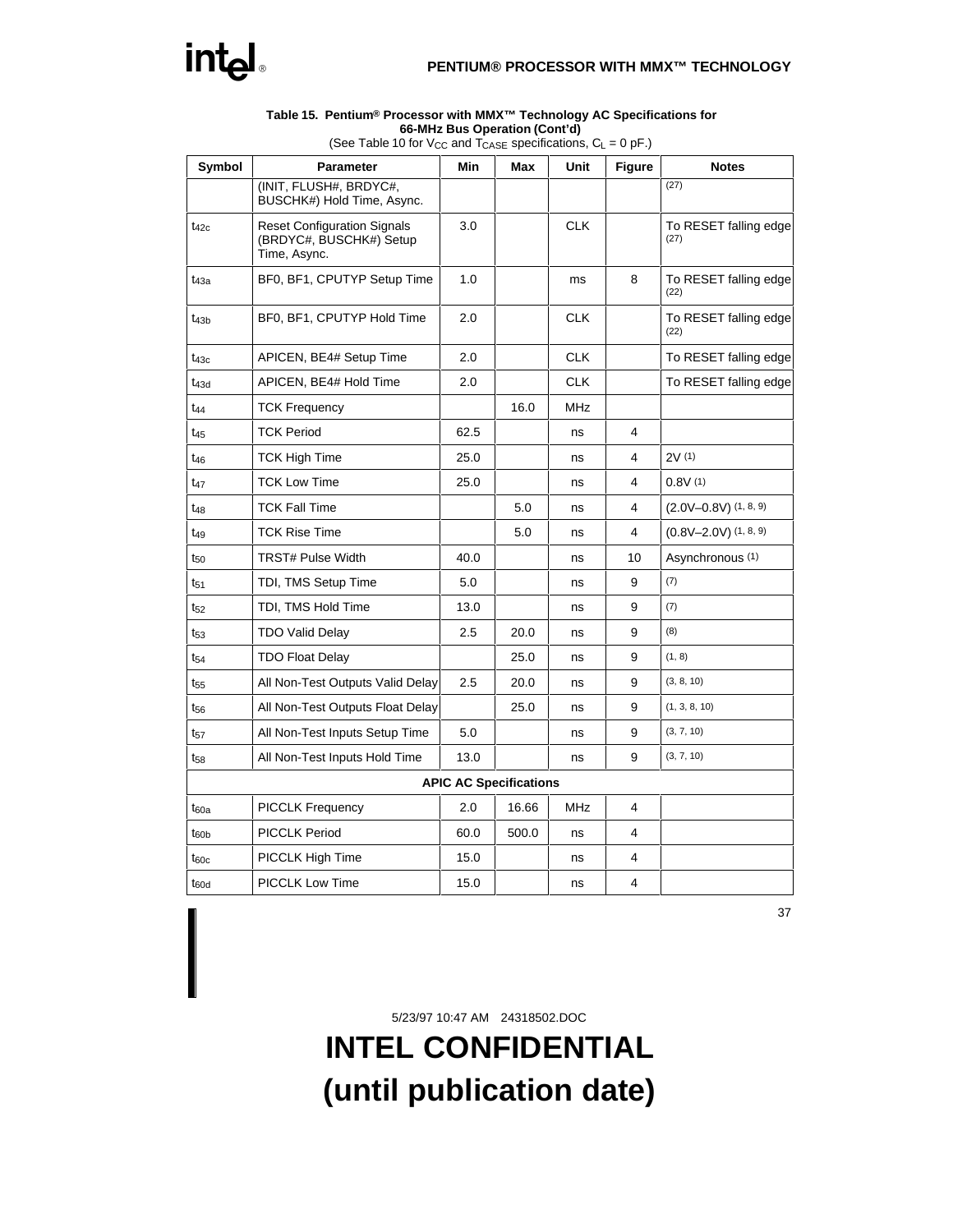

#### **Table 15. Pentium® Processor with MMX™ Technology AC Specifications for 66-MHz Bus Operation (Cont'd)**

| Symbol           | <b>Parameter</b>           | Min            | Max  | Unit | <b>Figure</b>    | <b>Notes</b>     |
|------------------|----------------------------|----------------|------|------|------------------|------------------|
| $t_{60e}$        | <b>PICCLK Rise Time</b>    | 0.15           | 2.5  | ns   | 4                |                  |
| $t_{60f}$        | <b>PICCLK Fall Time</b>    | 0.15           | 2.5  | ns   | 4                |                  |
| $t_{60g}$        | PICD0-1 Setup Time         | 3.0<br>7<br>ns |      |      | <b>To PICCLK</b> |                  |
| $t_{60h}$        | PICD0-1 Hold Time          | 2.5            |      | ns   | 7                | <b>To PICCLK</b> |
| t <sub>60i</sub> | PICD0-1 Valid Delay (LtoH) | 4.0            | 38.0 | ns   | 5                | From PICCLK (28) |
| t <sub>60i</sub> | PICD0-1 Valid Delay (HtoL) | 4.0            | 22.0 | ns   | 5                | From PICCLK (28) |

(See Table 10 for V<sub>CC</sub> and  $T_{\text{CASE}}$  specifications,  $C_L = 0$  pF.)

**NOTES:**

Please refer to Table 16 for footnotes.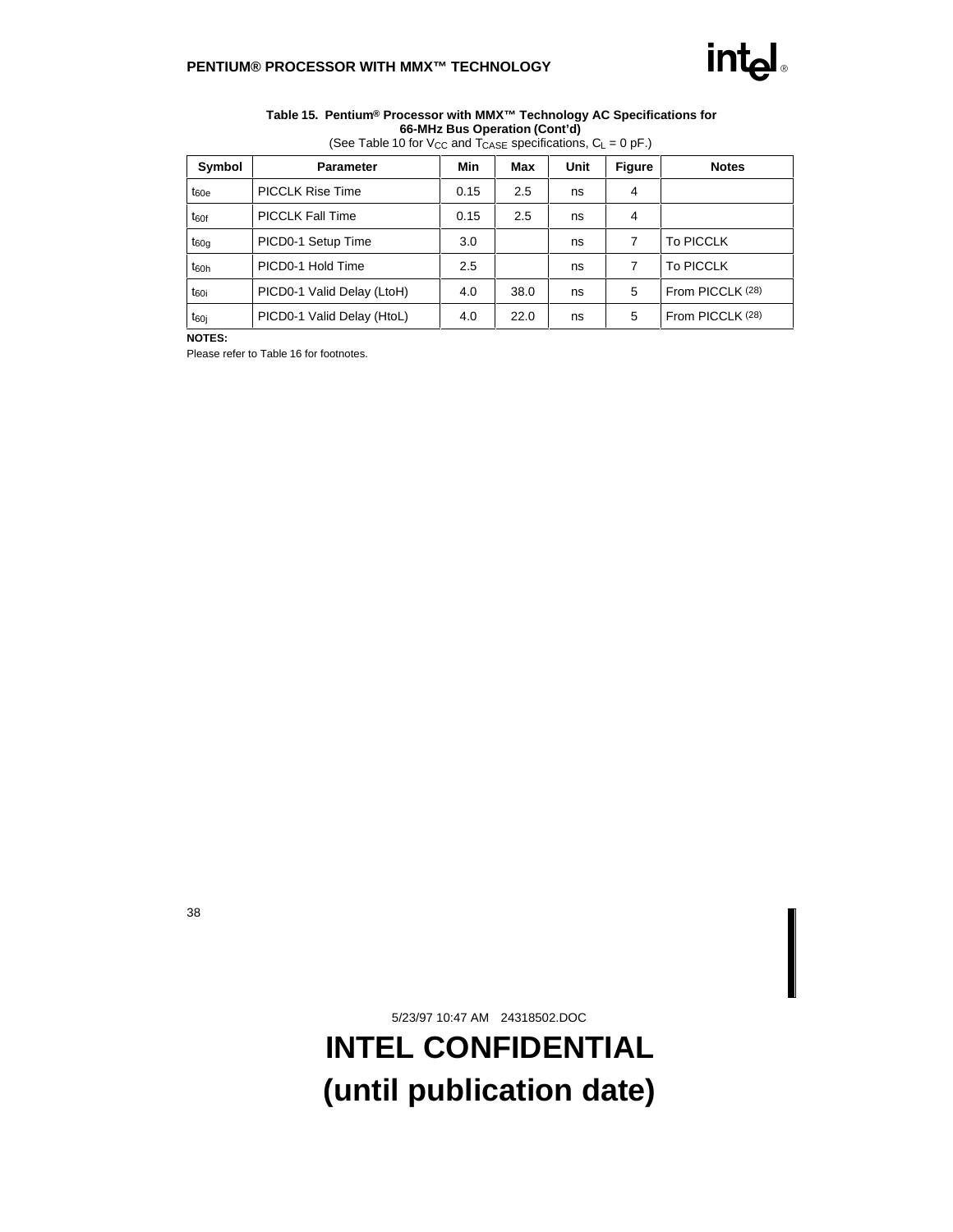

| Symbol           | <b>Parameter</b>                                            | <b>Min</b> | Max  | <b>Unit</b> | <b>Figure</b>  | <b>Notes</b>                              |  |
|------------------|-------------------------------------------------------------|------------|------|-------------|----------------|-------------------------------------------|--|
| $t_{80a}$        | PBREQ#, PBGNT#, PHIT#<br><b>Flight Time</b>                 | 0.0        | 2.0  | ns          | 5              | (11, 24)                                  |  |
| t <sub>80b</sub> | PHITM# Flight Time                                          | 0.0        | 1.8  | ns          | 5              | (11, 24)                                  |  |
| $t_{83a}$        | A5-A31 Setup Time                                           | 3.7        |      | ns          | $\overline{7}$ | (18)                                      |  |
| $t_{83b}$        | D/C#, W/R#, CACHE#,<br>LOCK#, SCYC Setup Time               | 4.0        |      | ns          | $\overline{7}$ | (18, 21)                                  |  |
| $t_{83c}$        | ADS#, M/IO# Setup Time                                      | 5.8        |      | ns          | $\overline{7}$ | (18, 21)                                  |  |
| $t_{83d}$        | HIT#, HITM# Setup Time                                      | 6.0        |      | ns          | $\overline{7}$ | (18, 21)                                  |  |
| $t_{83e}$        | <b>HLDA Setup Time</b>                                      | 6.0        |      | ns          | $\overline{7}$ | (18, 21)                                  |  |
| $t_{84a}$        | CACHE#, HIT# Hold Time                                      | 1.0        |      | ns          | $\overline{7}$ | (18, 21)                                  |  |
| $t_{84b}$        | ADS#, D/C#, W/R#, M/IO#,<br>A5-A31, HLDA, SCYC Hold<br>Time | 0.8        |      | ns          | $\overline{7}$ | (18, 21)                                  |  |
| $t_{84c}$        | LOCK# Hold Time                                             | 0.9        |      | ns          | $\overline{7}$ | (18, 21)                                  |  |
| $t_{84d}$        | HITM# Hold Time                                             | 0.7        |      | ns          | $\overline{7}$ | (18, 21)                                  |  |
| $t_{85}$         | <b>DPEN# Valid Time</b>                                     |            | 10.0 | <b>CLK</b>  |                | (18, 19, 23)                              |  |
| t <sub>86</sub>  | DPEN# Hold Time                                             | 2.0        |      | <b>CLK</b>  |                | (18, 20, 23)                              |  |
| $t_{87}$         | APIC ID (BE0#-BE3#) Setup<br>Time                           | 2.0        |      | <b>CLK</b>  | 8              | To falling Edge of<br><b>RESET (23)</b>   |  |
| t <sub>88</sub>  | APIC ID (BE0#-BE3#) Hold<br>Time                            | 2.0        |      | <b>CLK</b>  | 8              | From Falling Edge of<br><b>RESET (23)</b> |  |
| t <sub>89</sub>  | D/P# Valid Delay                                            | 1.0        | 8.0  | ns          | 5              | <b>Primary Processor Only</b>             |  |

#### **Table 16. Pentium® Processor with MMX™ Technology Dual Processor Mode AC Specifications for 66-MHz Bus Operation** (See Table 10 for  $V_{CC}$  and  $T_{CASE}$  assumptions.)

#### **NOTES:**

Notes 2, 6 and 14 are general and apply to all standard TTL signals used with the Pentium® processor family.

Each valid delay is specified for a 0 pF load. The system designer should use I/O buffer models to account for signal flight time delays.

- 1. Not 100% tested. Guaranteed by design/characterization.
- 2. TTL input test waveforms are assumed to be 0 to 3V transitions with 1 V/ns rise and fall times.
- 3. Non-test outputs and inputs are the normal output or input signals (besides TCK, TRST#, TDI, TDO and TMS). These timings correspond to the response of these signals due to boundary scan operations.
- 4. APCHK#, FERR#, HLDA, IERR#, LOCK# and PCHK# are glitch-free outputs. Glitch-free signals monotonically transition without false transitions (i.e., glitches).
- 5. 0.8V/ns ( CLK input rise/fall time ≤ 8V/ns.
- 6. 0.3V/ns ( input rise/fall time ≤ 5V/ns.
- 7. Referenced to TCK rising edge.
- 8. Referenced to TCK falling edge.
- 9. 1 ns can be added to the maximum TCK rise and fall times for every 10 MHz of frequency below 33 MHz.
- 10. During debugging, do not use the boundary scan timings ( $t_{55}$  to  $t_{58}$ ).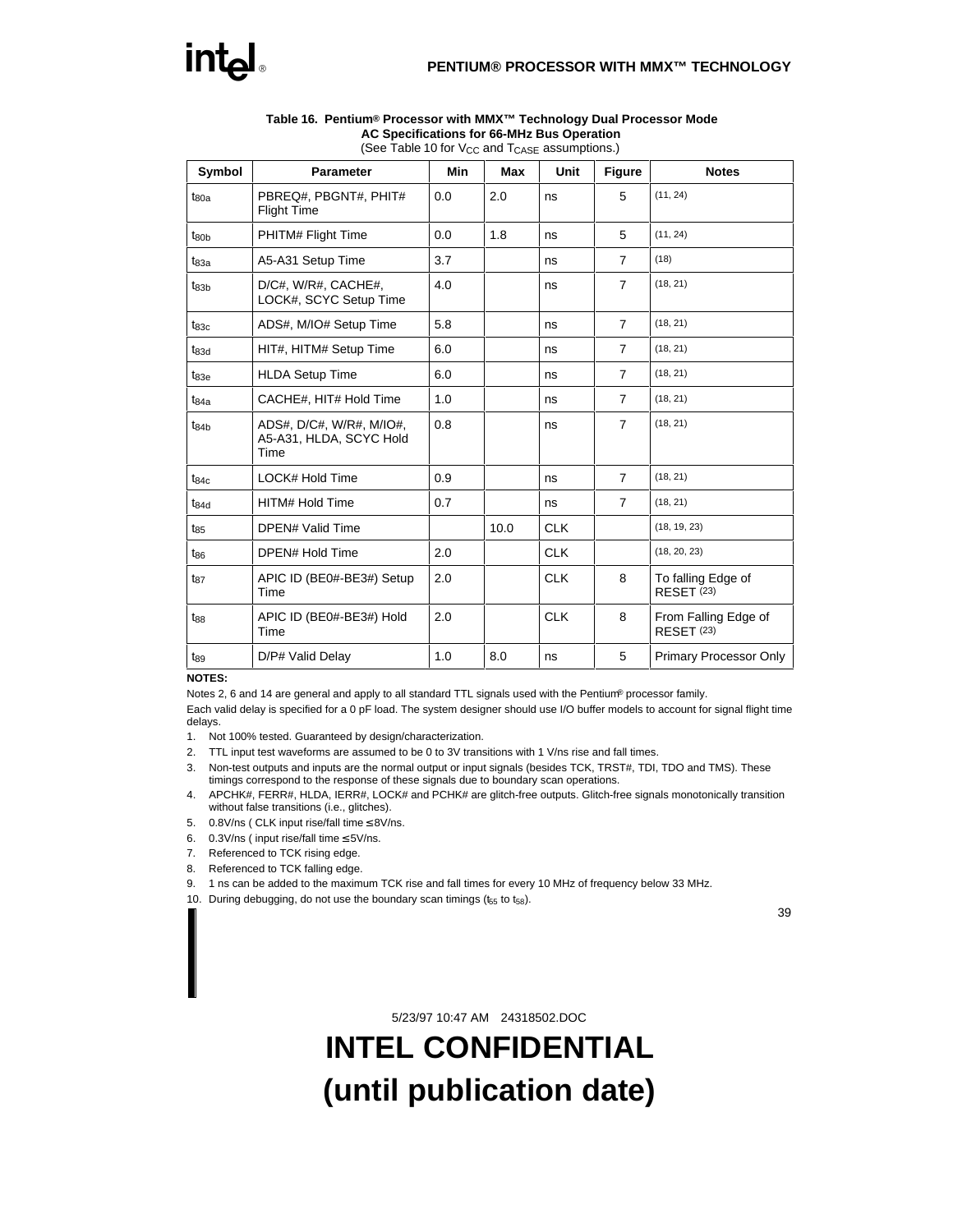- 
- 11. This is a flight time specification, that includes both flight time and clock skew. The flight time is the time from where the unloaded driver crosses 1.5V (50% of min  $V_{\text{CC}}$ ), to where the receiver crosses the 1.5V level (50% of min  $V_{\text{CC}}$ ). See Figure 11. The minimum flight time minus the clock skew must be greater than zero.
- 12. Setup time is required to guarantee recognition on a specific clock. Pentium processor with MMX™ technology must meet this specification for dual processor operation for the FLUSH# and RESET signals.
- 13. Hold time is required to guarantee recognition on a specific clock. Pentium processor with MMX technology must meet this specification for dual processor operation for the FLUSH# and RESET signals.
- 14. All TTL timings are referenced from 1.5V.
- 15. To guarantee proper asynchronous recognition, the signal must have been de-asserted (inactive) for a minimum of two clocks before being returned active and must meet the minimum pulse width.
- 16. This input may be driven asynchronously. However, when operating two processors in dual processing mode, FLUSH# and RESET must be asserted synchronously to both processors.
- 17. When driven asynchronously, RESET, NMI, FLUSH#, R/S#, INIT and SMI# must be de-asserted (inactive) for a minimum of two clocks before being returned active.
- 18. Timings are valid only when dual processor is present.
- 19. Maximum time DPEN# is valid from rising edge of RESET.
- 20. Minimum time DPEN# is valid after falling edge of RESET.
- 21. The D/C#, M/IO#, W/R#, CACHE# and A5-A31 signals are sampled only on the CLK that ADS# is active.
- 22. In order to override the internal defaults and guarantee that the BF[1:0] inputs remain stable while RESET is active, these pins should be strapped directly to or through a pull-up/pull-down resistor to  $V_{CG}$  or ground. Driving these pins with active logic is not recommended unless stability duringt RESET can be guaranteed. Similarly, CPUTYP should also be strapped directly to or through a pull-up/pull-down resistor to  $V_{CC3}$  or ground.
- 23. RESET is synchronous in dual processing mode. All signals which have a setup or hold time with respect to a falling or rising edge of RESET in UP mode, should be measured with respect to the first processor clock edge in which RESET is sampled either active or inactive in dual processing mode.
- 24. The PHIT# and PHITM# signals operate at the core frequency.
- 25. These signals are measured on the rising edge of adjacent CLKs at 1.5V. To ensure a 1:1 relationship between the amplitude of the input jitter and the internal and external clocks, the jitter frequency spectrum should not have any power spectrum peaking between 500 kHz and 1/3 of the CLK operating frequency. The amount of jitter present must be accounted for as a component of CLK skew between devices. The internal clock generator requires a constant frequency CLK input to within ±250 ps. Therefore, the CLK input cannot be changed dynamically.
- 26. In dual processing mode, timing t14 is replaced by  $t_{83a}$ . Timing  $t_{14}$  is required for external snooping (e.g., address setup to the CLK in which EADS# is sampled active) in both uniprocessor and dual processor modes.
- 27. BRDYC# and BUSCHK# are used as reset configuration signals to select buffer size.
- 28. This assumes an external pull-up resistor to  $V_{CC}$  and a lumped capacitive load. The pull-up resistor must be between 300 ohms and 1K ohms, the capacitance must be between 20 pF and 240 pF, and the RC product must be between 6 ns and 36 ns. VOL for PICD0-1 is 0.55V.



**Figure 4. Clock Waveform**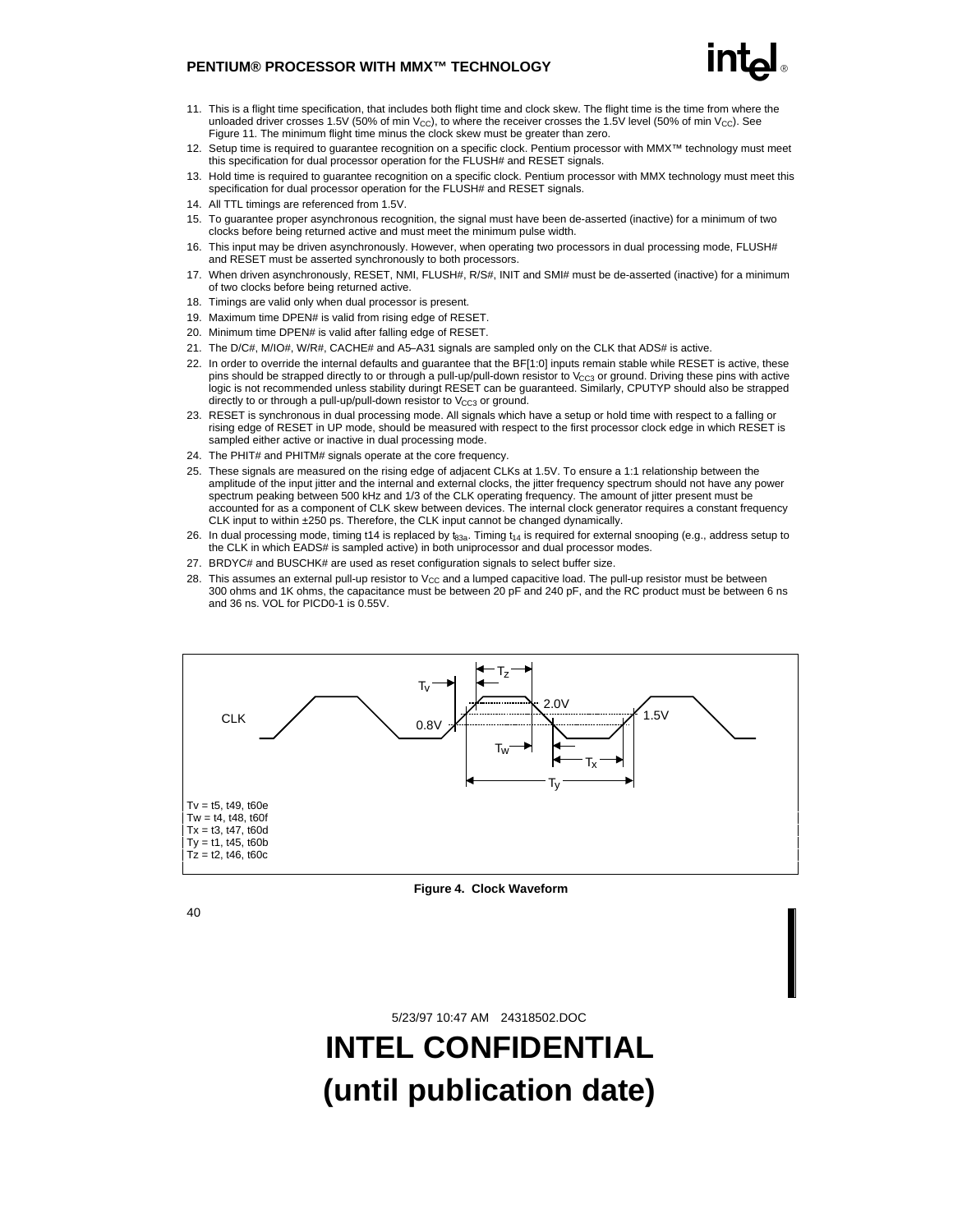

**Figure 5. Valid Delay Timings**



**Figure 6. Float Delay Timings**



**Figure 7. Setup and Hold Timings**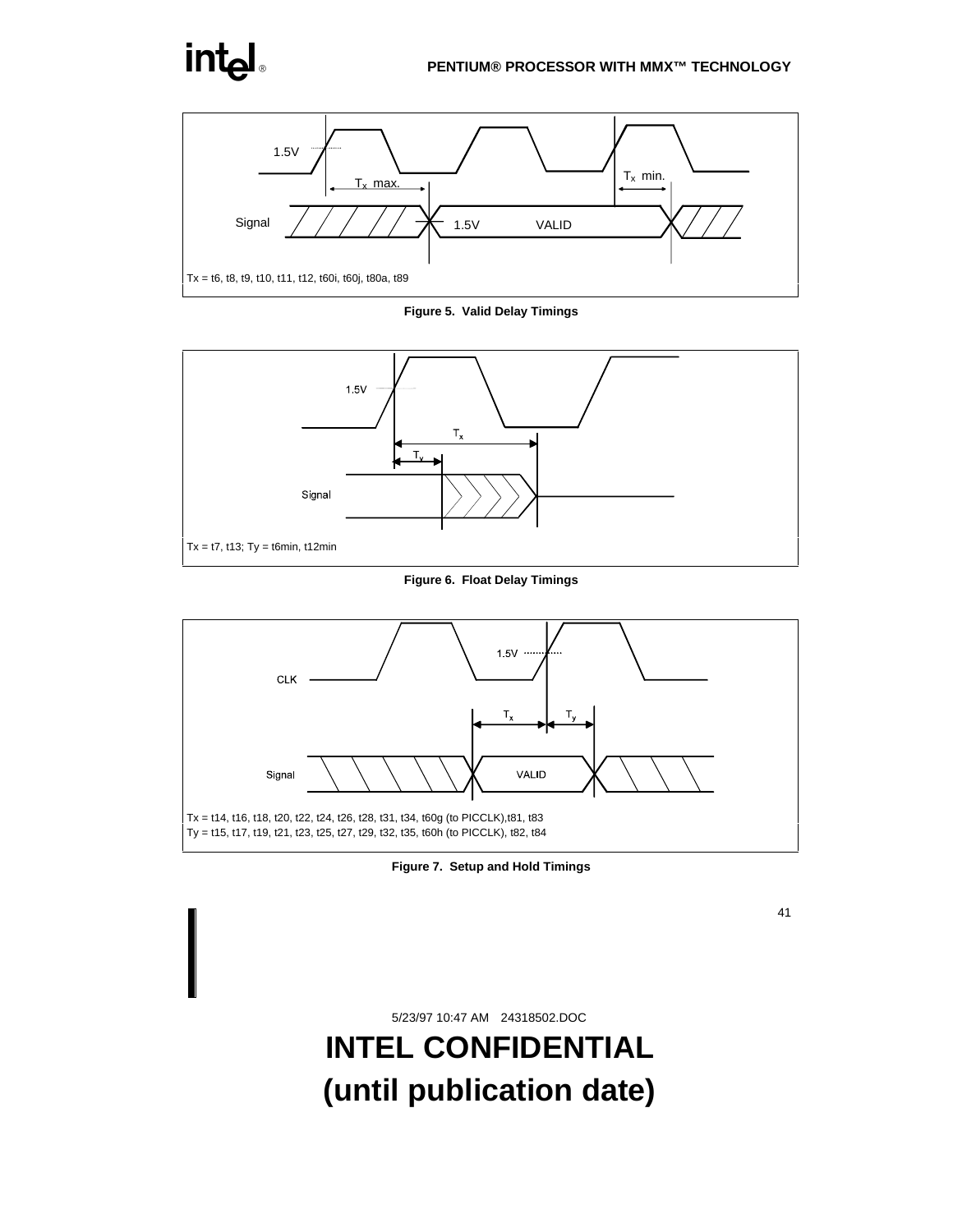

**Figure 8. Reset and Configuration Timings**



**Figure 9. Test Timings**



**Figure 10. Test Reset Timings**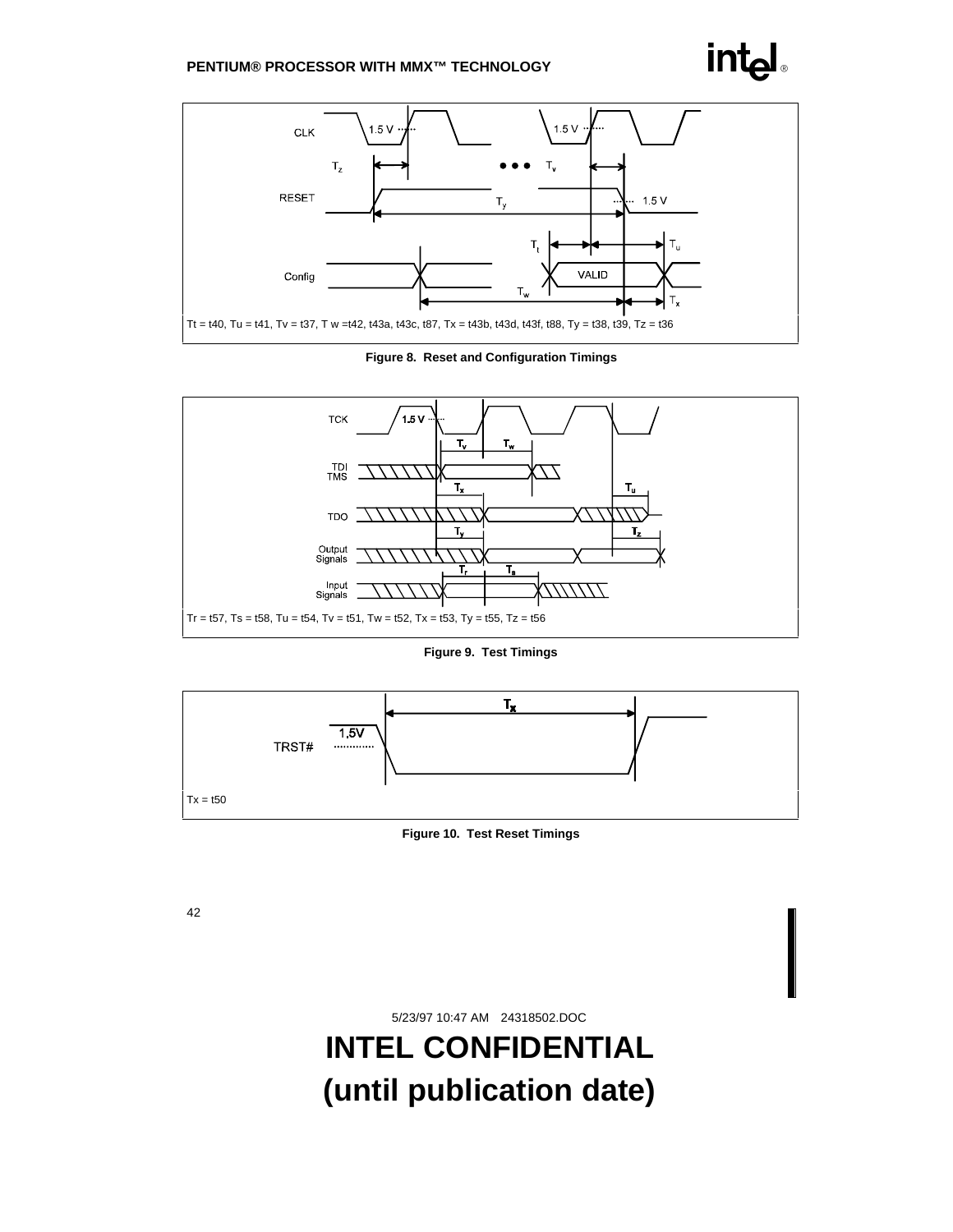

Figure 11. 50 Percent V<sub>CC</sub> Measurement of Flight Time

## **4.0. MECHANICAL SPECIFICATIONS**

The Pentium processor with MMX technology is packaged in 296-pin staggered pin grid array ceramic (SPGA) or plastic (PPGA) packages. The pins are arranged in a  $37 \times 37$  matrix and the package dimensions are 1.95" x 1.95" (Table 17). A 1.25" x 1.25" copper tungsten heat spreader may be attached to the top of some of the ceramic packages. This package design with spreader has been replaced with a package which has no attached spreader. In this section, both ceramic (spreader and non-spreader) as well as plastic packages are shown.

Package summary information is provided in Table 17. The mechanical specifications for the Pentium processor with MMX technology are provided in Table 18 and Table 19. Figure 12 and Figure 13 show the package dimensions.

|  | Table 17. Package Information Summary for Pentium® Processor with MMX™ Technologty |  |  |  |
|--|------------------------------------------------------------------------------------|--|--|--|
|--|------------------------------------------------------------------------------------|--|--|--|

| Package Type                            | <b>Total Pins</b> | <b>Pin Array</b> | Package Size                              |
|-----------------------------------------|-------------------|------------------|-------------------------------------------|
| Ceramic Staggered Pin Grid Array (SPGA) | 296               | $37 \times 37$   | $1.95" \times 1.95"$<br>4.95 cm x 4.95 cm |
| Plastic Staggered Pin Grid Array (PPGA) | 296               | $37 \times 37$   | 1.95" x 1.95"<br>4.95 cm x 4.95 cm        |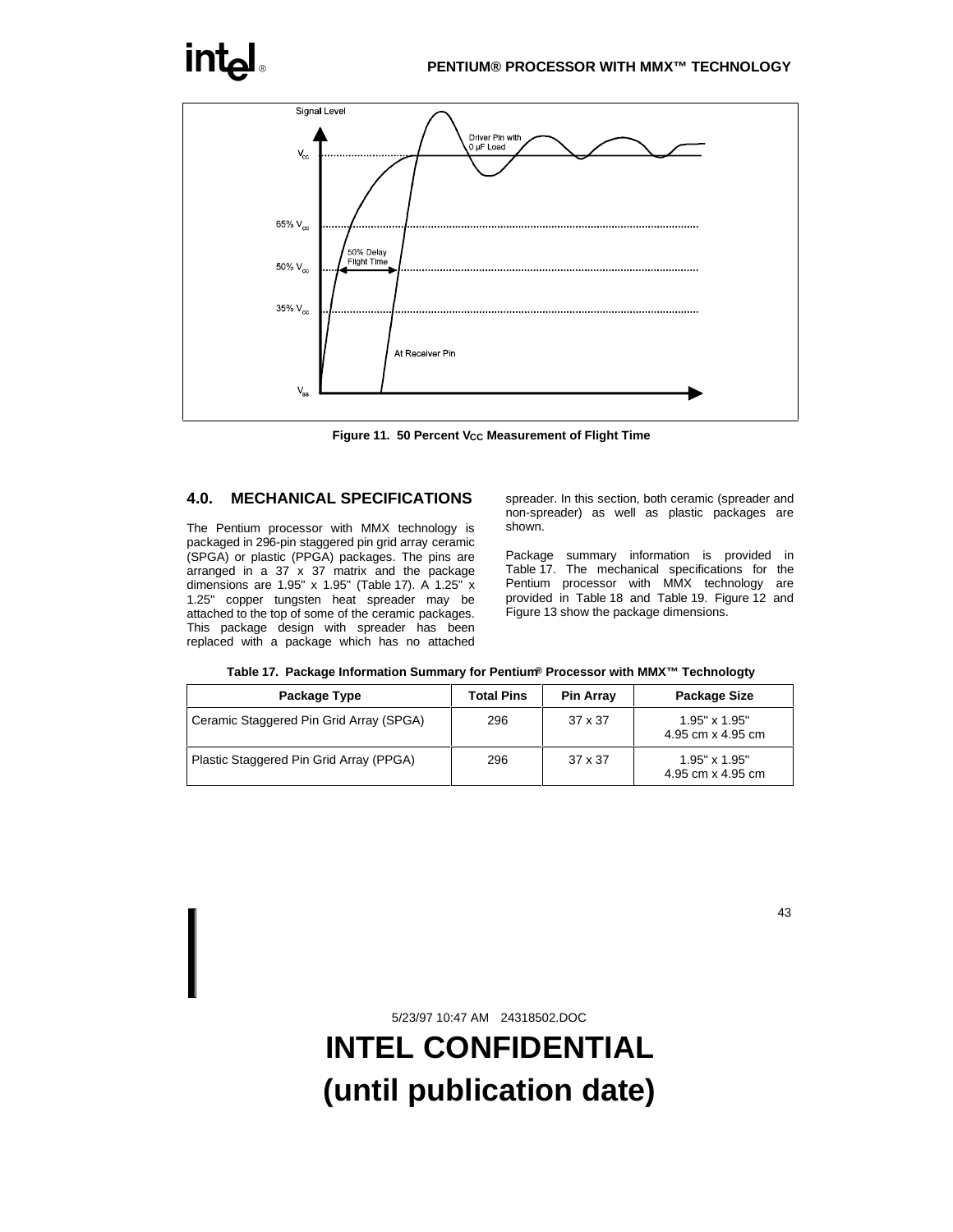

**Figure 12. SPGA Package Dimensions**

|                | <b>Millimeters</b> |       |                   | <b>Inches</b> |       |                   |
|----------------|--------------------|-------|-------------------|---------------|-------|-------------------|
| Symbol         | Min                | Max   | <b>Notes</b>      | <b>Min</b>    | Max   | <b>Notes</b>      |
| A              | 2.62               | 2.97  |                   | 0.103         | 0.117 |                   |
| A <sub>1</sub> | 0.69               | 0.84  | Ceramic Lid       | 0.027         | 0.033 | Ceramic Lid       |
| A <sub>2</sub> | 3.31               | 3.81  | Ceramic Lid       | 0.130         | 0.150 | Ceramic Lid       |
| B              | 0.43               | 0.51  |                   | 0.017         | 0.020 |                   |
| D              | 49.28              | 49.78 |                   | 1.940         | 1.960 |                   |
| $D_1$          | 45.59              | 45.85 |                   | 1.795         | 1.805 |                   |
| e <sub>1</sub> | 2.29               | 2.79  |                   | 0.090         | 0.110 |                   |
| L              | 3.05               | 3.30  |                   | 0.120         | 0.130 |                   |
| N              | 296                |       | <b>Lead Count</b> |               | 296   | <b>Lead Count</b> |
| S <sub>1</sub> | 1.52               | 2.54  |                   | 0.060         | 0.100 |                   |

|  |  |  | Table 18. SPGA Package Dimensions |
|--|--|--|-----------------------------------|
|--|--|--|-----------------------------------|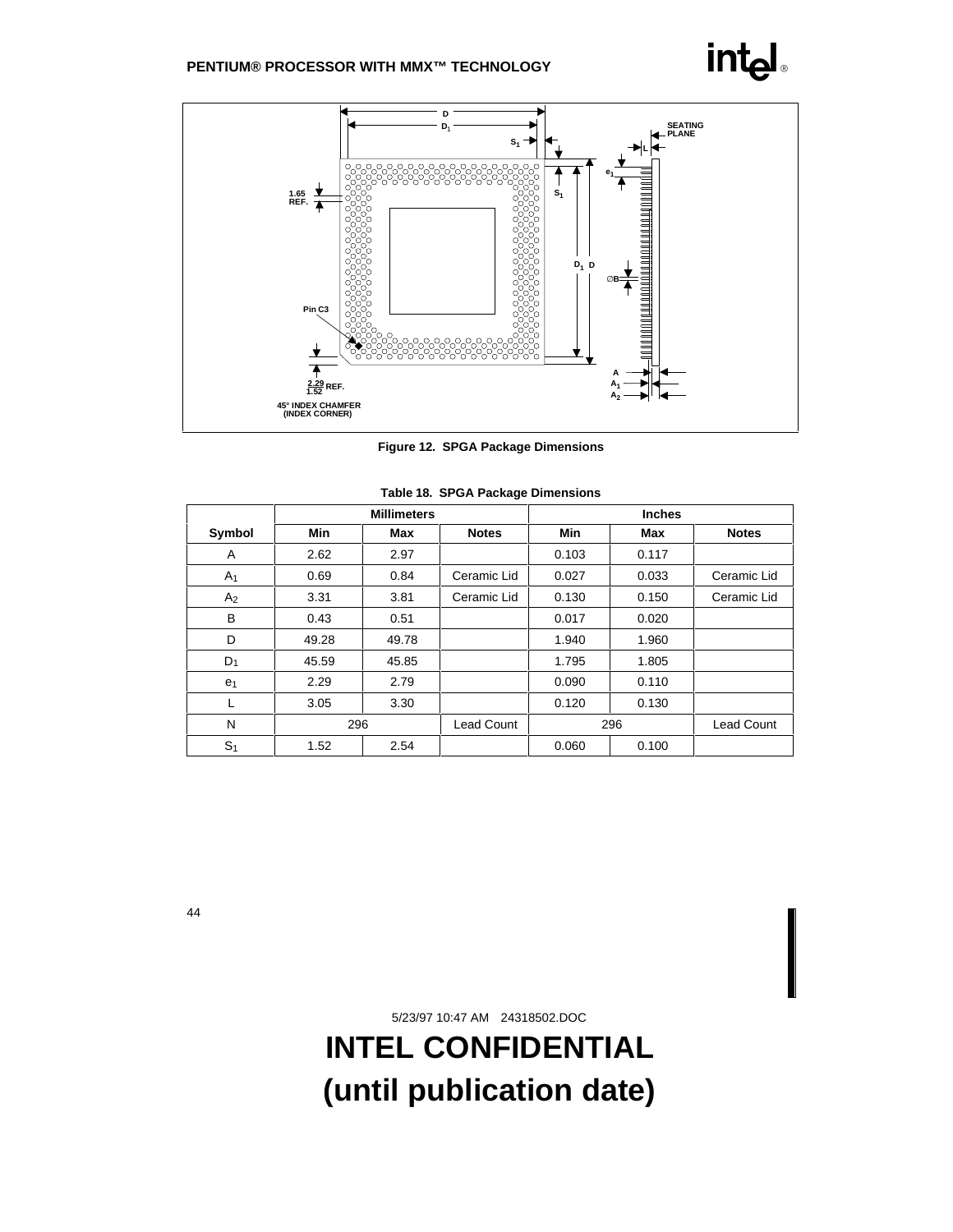

**Figure 13. PPGA Package Dimensions**

|                | <b>Millimeters</b> |       |                   | <b>Inches</b> |       |                   |  |
|----------------|--------------------|-------|-------------------|---------------|-------|-------------------|--|
| Symbol         | <b>Min</b>         | Max   | <b>Notes</b>      | Min           | Max   | <b>Notes</b>      |  |
| A              | 2.72               | 3.33  |                   | 0.107         | 0.131 |                   |  |
| A <sub>1</sub> | 1.83               | 2.23  |                   | 0.072         | 0.088 |                   |  |
| A <sub>2</sub> | 1.00               |       |                   | 0.039         |       |                   |  |
| B              | 0.40               | 0.51  |                   | 0.016         | 0.020 |                   |  |
| D              | 49.43              | 49.63 |                   | 1.946         | 1.954 |                   |  |
| $D_1$          | 45.59              | 45.85 |                   | 1.795         | 1.805 |                   |  |
| D <sub>2</sub> | 23.44              | 23.95 |                   | 0.923         | 0.943 |                   |  |
| e <sub>1</sub> | 2.29               | 2.79  |                   | 0.090         | 0.110 |                   |  |
| F <sub>1</sub> | 17.56              |       |                   | 0.692         |       |                   |  |
| F <sub>2</sub> | 23.04              |       |                   | 0.907         |       |                   |  |
| L              | 3.05               | 3.30  |                   | 0.120         | 0.130 |                   |  |
| N              | 296                |       | <b>Lead Count</b> | 296           |       | <b>Lead Count</b> |  |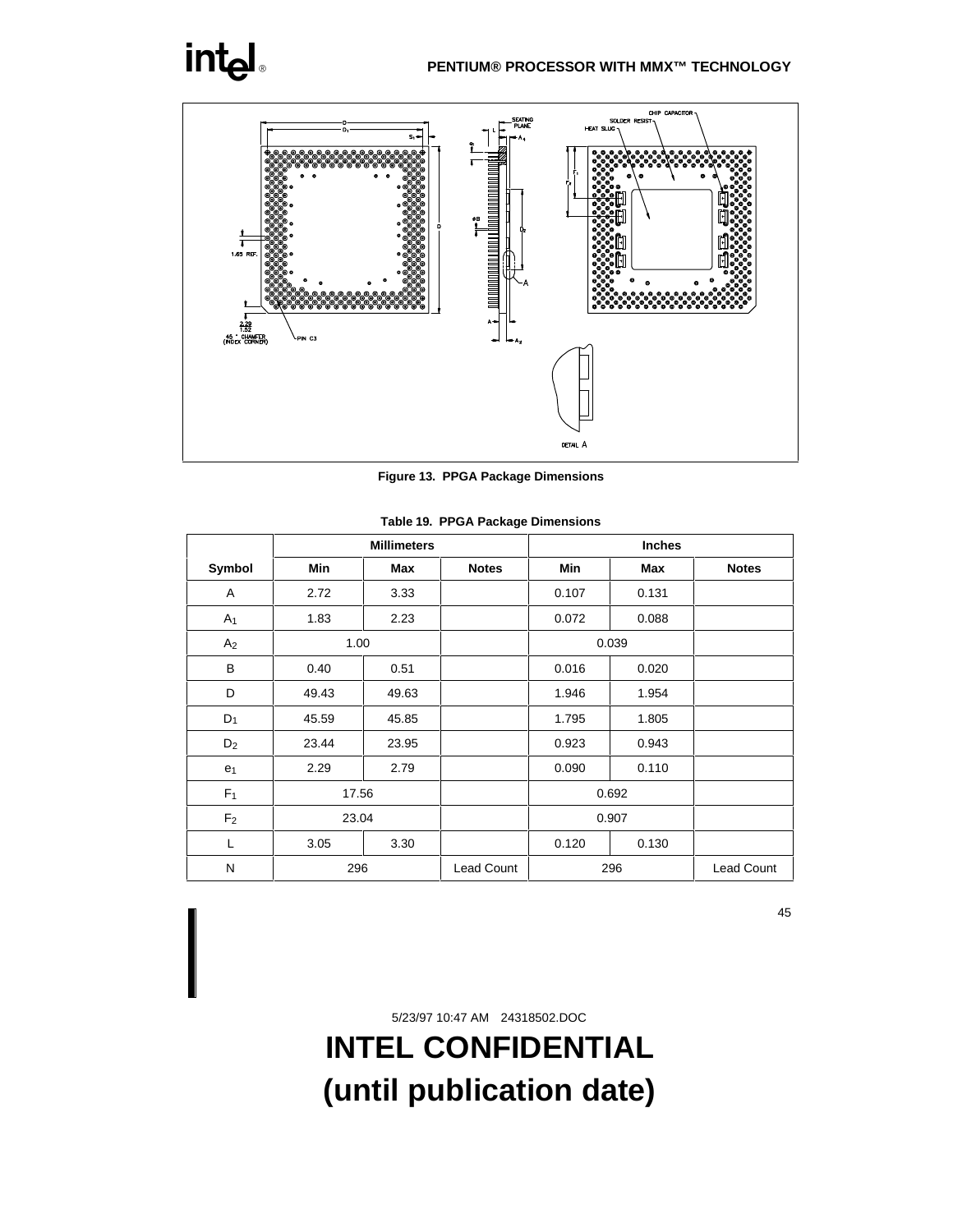|                | <b>Millimeters</b> |      |              | <b>Inches</b> |       |              |
|----------------|--------------------|------|--------------|---------------|-------|--------------|
| Symbol         | Min                | Max  | <b>Notes</b> | Min           | Max   | <b>Notes</b> |
| S <sub>1</sub> | 1.52               | 2.54 |              | 0.060         | 0.100 |              |

#### **Table 19. PPGA Package Dimensions**

### **5.0. THERMAL SPECIFICATIONS**

The Pentium processor with MMX technology is specified for proper operation when case temperature,  $T_{\text{CASE}}$ ,  $(T_{\text{C}})$  is within the specified range of 0°C to 70°C.

### **5.1. Measuring Thermal Values**

To verify that the proper  $T<sub>C</sub>$  is maintained, it should be measured at the center of the package top surface (opposite of the pins). The measurement is made in the same way with or without a heatsink attached. When a heatsink is attached, a hole (smaller than 0.150" diameter) should be drilled through the heatsink to allow probing the center of the package. See Figure 14 for an illustration of how to measure TC.

To minimize the measurement errors, it is recommended to use the following approach:

- Use 36-gauge or finer diameter K, T, or J type thermocouples. The laboratory testing was done using a thermocouple made by Omega\* (part number 5TC-TTK-36-36).
- Attach the thermocouple bead or junction to the center of the package top surface using high thermal conductivity cements. The laboratory testing was done by using Omega Bond (part number OB-100).
- The thermocouple should be attached at a 90 degree angle as shown in Figure 14.
- The hole size should be smaller than 0.150' in diameter.
- Make sure there is no contact between thermocouple cement and heatsink base. The contact will affect the thermocouple reading.

#### **5.1.1. THERMAL EQUATIONS AND DATA**

For the Pentium processor with MMX technology, an ambient temperature,  $T_A$  (air temperature around the processor), is not specified directly. The only restriction is that  $T<sub>C</sub>$  is met. To calculate  $T<sub>A</sub>$  values, the following equations may be used:

$$
T_A = T_C - (P^* \Theta_{CA})
$$

$$
\Theta_{CA} = \Theta_{JA} - \Theta_{JC}
$$

Where:

|               | $T_A$ and $T_C$ = Ambient and case temperature. (°C)         |
|---------------|--------------------------------------------------------------|
| $\Theta$ CA = | Case-to-ambient thermal resistance.<br>(C/W <sub>att</sub> ) |

- $\Theta_{JA}$  = Junction-to-ambient thermal resistance. (ºC/Watt)
- ΘJC = Junction-to-case thermal resistance. (ºC/Watt)
- $P =$  Maximum power consumption (Watt)

Table 20 and Table 21 list the  $\Theta$ <sub>JC</sub> and  $\Theta_{CA}$  values for the Pentium processor with MMX technology with passive heatsinks. ΘJC is thermal resistance from die to package case.  $\Theta$ <sub>JC</sub> values shown in these tables are typical values. The actual Θ<sub>JC</sub> values depend on actual thermal conductivity and process of die attach. ΘCA is thermal resistance from package case to the ambient. ΘCA values shown in these tables are typical values. The actual Θ<sub>CA</sub> values depend on the heatsink design, interface between heatsink and package, the air flow in the system, and thermal interactions between processor and surrounding components through PCB and the ambient. Figure 15 and Figure 16 show Table 20 and Table 21 in graphical format.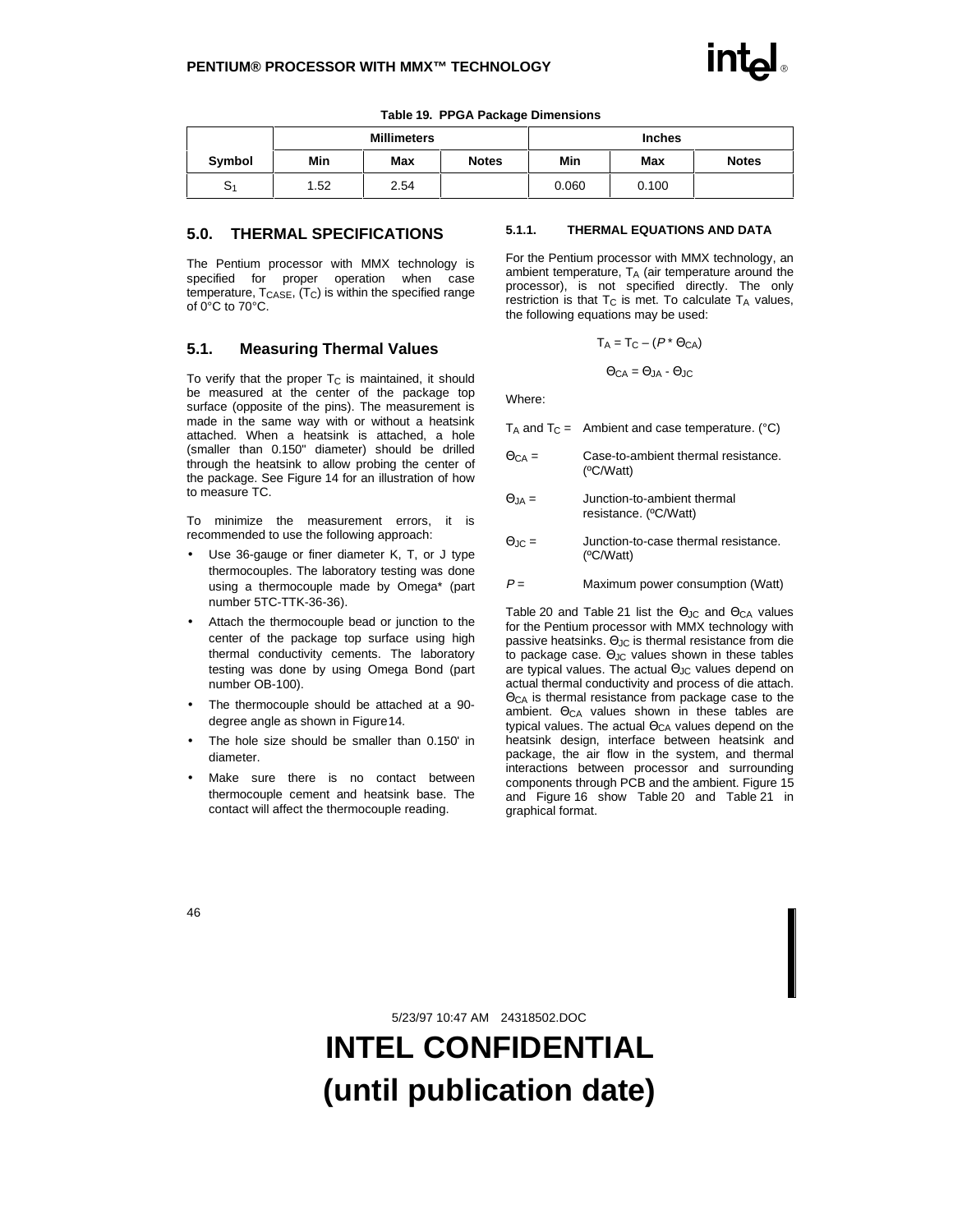

Figure 14. Technique fore Measuring T<sub>C</sub> on PPGA and SPGA Packages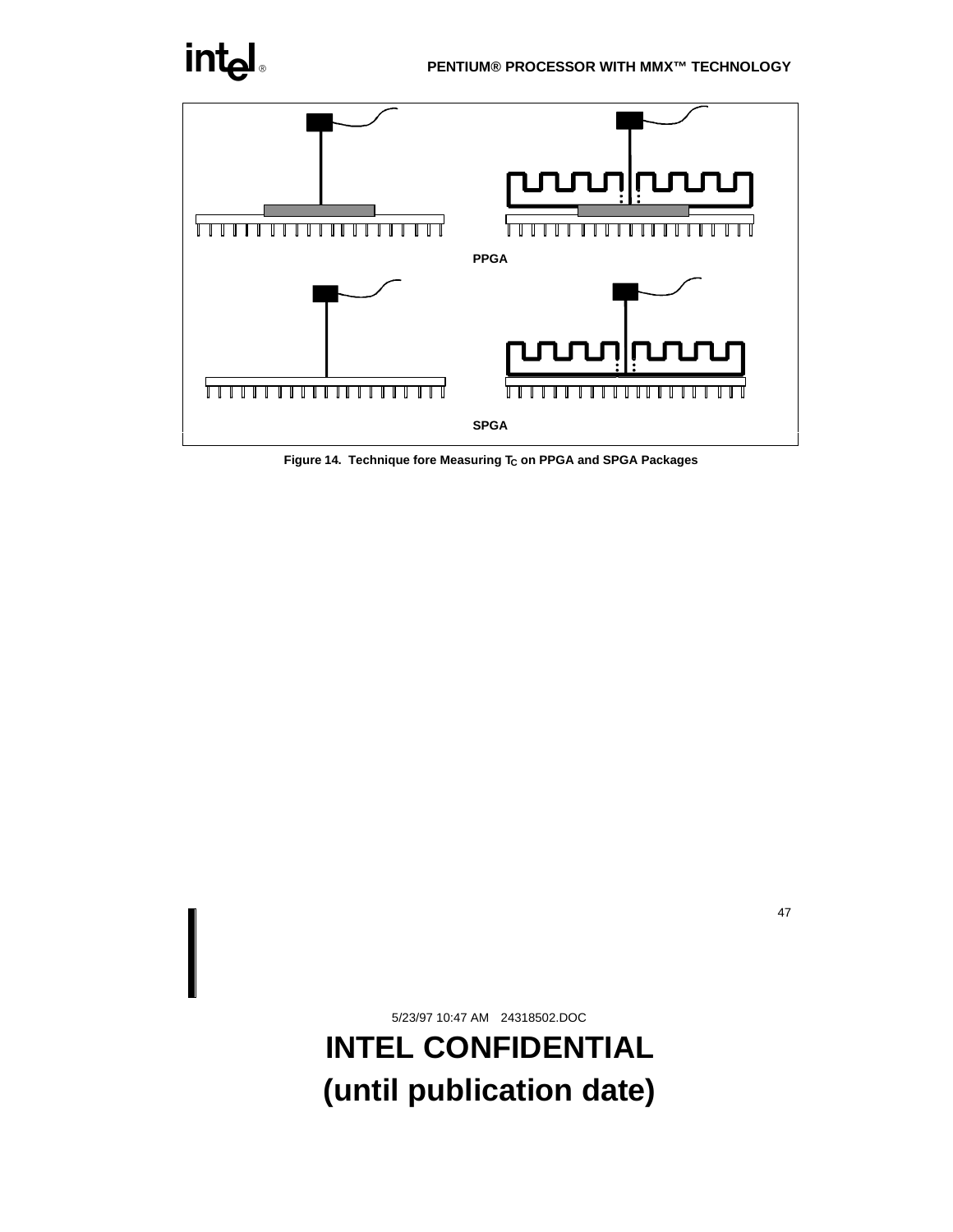| <b>Heatsink Height</b>  | $\theta$ JC | θς (°C/Watt) vs. Laminar Airflow (linear ft/min) |      |      |     |     |     |
|-------------------------|-------------|--------------------------------------------------|------|------|-----|-----|-----|
| (inches)                | (°C/Watt)   | 0                                                | 100  | 200  | 400 | 600 | 800 |
| 0.25                    | 0.9         | 9.2                                              | 8.1  | 6.7  | 4.6 | 3.7 | 3.1 |
| 0.35                    | 0.9         | 8.9                                              | 7.6  | 6.1  | 4.1 | 3.4 | 2.9 |
| 0.45                    | 0.9         | 8.5                                              | 7.1  | 5.4  | 3.7 | 3.0 | 2.6 |
| 0.55                    | 0.9         | 8.2                                              | 6.6  | 4.8  | 3.3 | 2.7 | 2.4 |
| 0.65                    | 0.9         | 7.8                                              | 6.1  | 4.4  | 3.1 | 2.5 | 2.2 |
| 0.80                    | 0.9         | 7.1                                              | 5.4  | 4.0  | 2.9 | 2.3 | 2.1 |
| 1.00                    | 0.9         | 6.4                                              | 4.8  | 3.7  | 2.7 | 2.2 | 1.9 |
| 1.20                    | 0.9         | 6.0                                              | 4.4  | 3.4  | 2.5 | 2.1 | 1.9 |
| 1.40                    | 0.9         | 5.5                                              | 4.0  | 3.1  | 2.3 | 2.0 | 1.8 |
| <b>Without Heatsink</b> | 1.4         | 14.4                                             | 13.4 | 12.1 | 9.7 | 8.0 | 7.0 |

**Table 20. Thermal Resistance for SPGA Packages**

#### **NOTES:**

Heatsinks are omni directional pin aluminum alloy.

Features were based on standard extrusion practices for a given height:

Pin size ranged from 50 to 129 mils

Pin spacing ranged from 93 to 175 mils

Based thickness ranged from 79 to 200 mils

Heatsink attach was 0.005" of thermal grease.

Attach thickness of 0.002" will improve performance approximately 0.3ºC/Watt.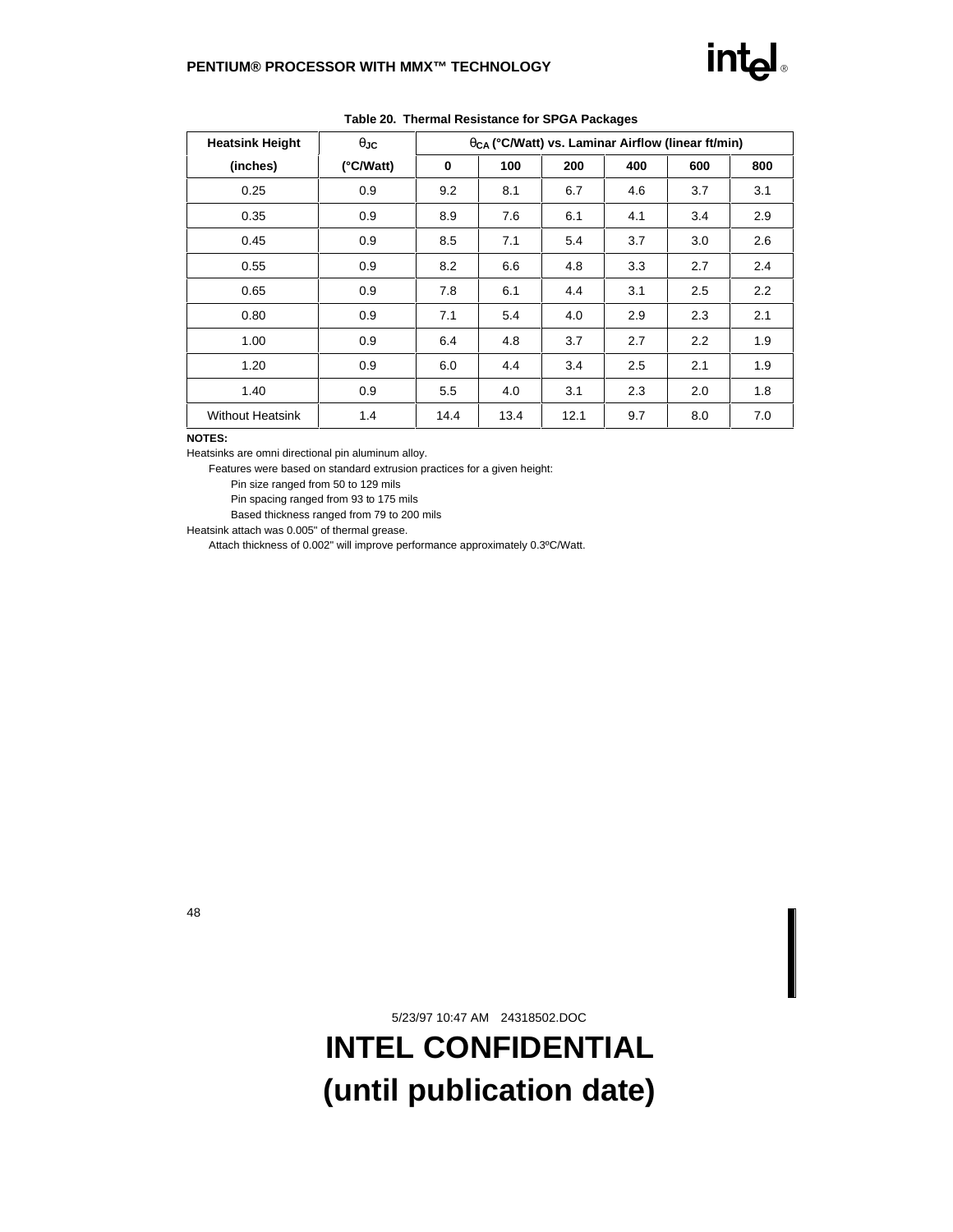

**Figure 15. Thermal Resistance vs. Heatsink Height, SPGA Packages**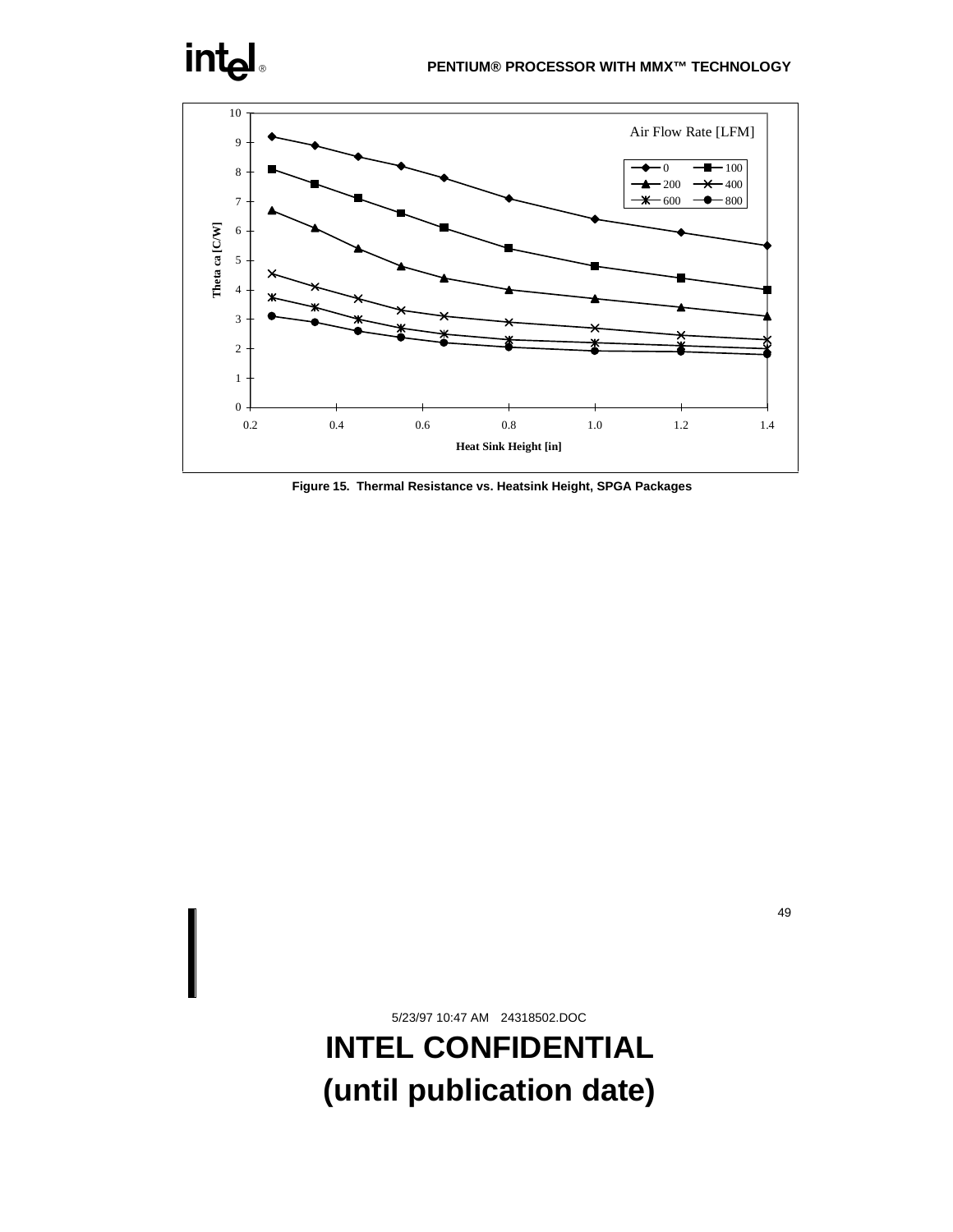| <b>Heat Sink Height</b> | $\theta$ JC | θς (°C/Watt) vs. Laminar Airflow (linear ft/min) |      |      |     |     |     |
|-------------------------|-------------|--------------------------------------------------|------|------|-----|-----|-----|
| (inches)                | (°C/Watt)   | 0                                                | 100  | 200  | 400 | 600 | 800 |
| 0.25                    | 0.4         | 8.9                                              | 7.8  | 6.4  | 4.3 | 3.4 | 2.8 |
| 0.35                    | 0.4         | 8.6                                              | 7.3  | 5.8  | 3.8 | 3.1 | 2.6 |
| 0.45                    | 0.4         | 8.2                                              | 6.8  | 5.1  | 3.4 | 2.7 | 2.3 |
| 0.55                    | 0.4         | 7.9                                              | 6.3  | 4.5  | 3.0 | 2.4 | 2.1 |
| 0.65                    | 0.4         | 7.5                                              | 5.8  | 4.1  | 2.8 | 2.2 | 1.9 |
| 0.80                    | 0.4         | 6.8                                              | 5.1  | 3.7  | 2.6 | 2.0 | 1.8 |
| 1.00                    | 0.4         | 6.1                                              | 4.5  | 3.4  | 2.4 | 1.9 | 1.6 |
| 1.20                    | 0.4         | 5.7                                              | 4.1  | 3.1  | 2.2 | 1.8 | 1.6 |
| 1.40                    | 0.4         | 5.2                                              | 3.7  | 2.8  | 2.0 | 1.7 | 1.5 |
| None                    | 1.2         | 12.9                                             | 12.2 | 11.2 | 7.7 | 6.3 | 5.4 |

**Table 21. Thermal Resistances for PPGA Packages**

#### **NOTES:**

Heatsinks are omni directional pin aluminum alloy.

Features were based on standard extrusion practices for a given height:

Pin size ranged from 50 to 129 mils

Pin spacing ranged from 93 to 175 mils

Based thickness ranged from 79 to 200 mils

Heatsink attach was 0.005" of thermal grease.

Attach thickness of 0.002" will improve performance approximately 0.3ºC/Watt.